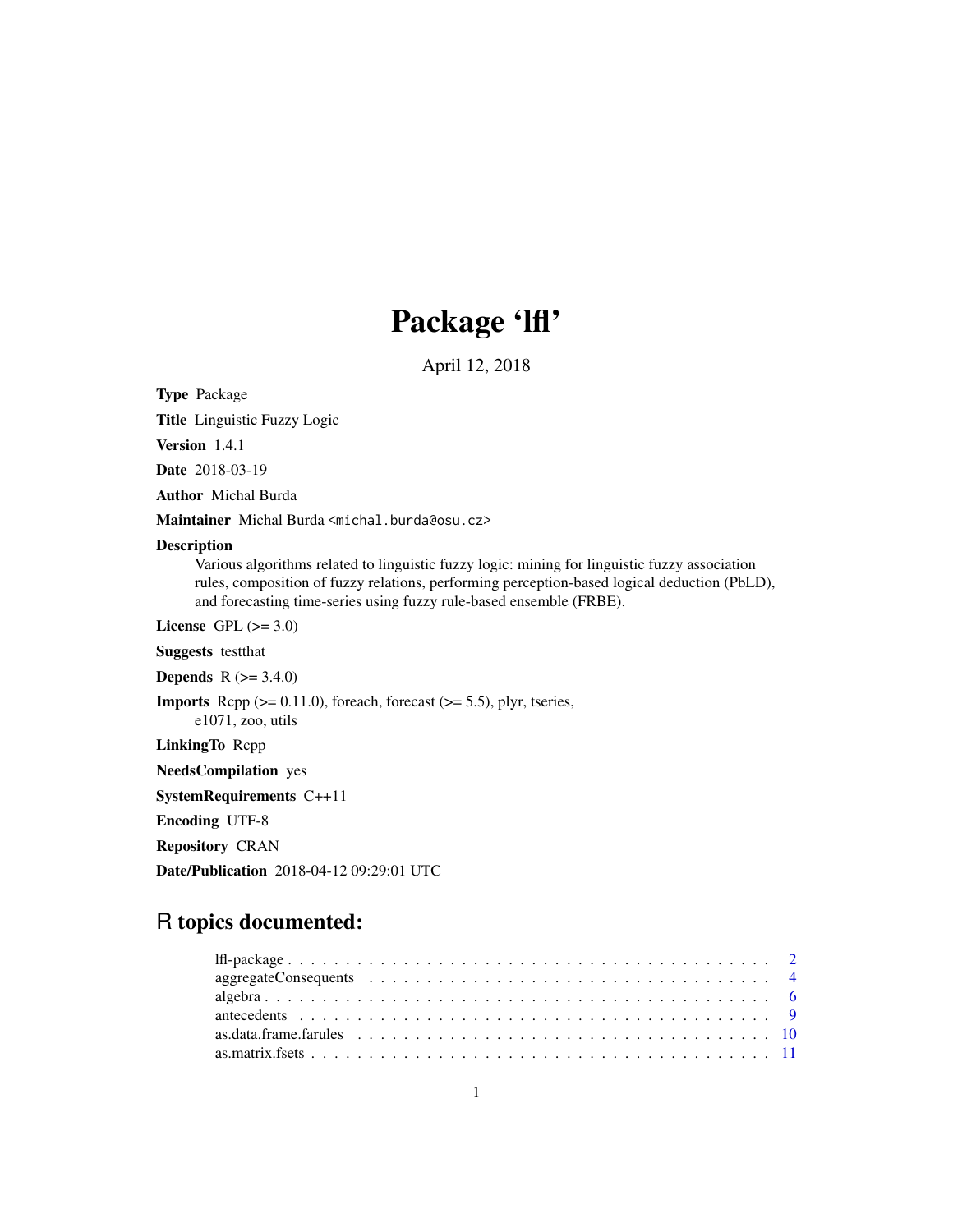<span id="page-1-0"></span>

| Index |                                                                                                   | 59 |
|-------|---------------------------------------------------------------------------------------------------|----|
|       | triangle                                                                                          | 57 |
|       |                                                                                                   | 56 |
|       | tail.farules $\ldots$                                                                             | 55 |
|       | slices<br>$\cdot$                                                                                 | 54 |
|       | sel $\ldots$                                                                                      | 52 |
|       | searchrules                                                                                       | 50 |
|       | $reduce \dots \dots$                                                                              | 49 |
|       | rbcoverage                                                                                        | 47 |
|       | $print.fsets$<br>.<br>$\sim$ $\sim$ $\sim$                                                        | 46 |
|       | print.frbe<br>and a straight and<br>.                                                             | 45 |
|       | print.farules<br>.                                                                                | 45 |
|       | plot.fsets<br>.<br>$\sim$<br>$\ddot{\phantom{a}}$<br>$\ddot{\phantom{a}}$                         | 44 |
|       | $perceive \dots \dots$<br>.<br>$\mathbf{1}$ $\mathbf{1}$ $\mathbf{1}$<br>$\ddot{\phantom{a}}$     | 42 |
|       | $pbld$<br>$\ddot{\phantom{a}}$                                                                    | 40 |
|       | mult $\ldots$                                                                                     | 39 |
|       | lcut                                                                                              | 34 |
|       |                                                                                                   | 32 |
|       | $is.fsets \ldots$ .                                                                               | 32 |
|       | is.frbe                                                                                           | 31 |
|       | is farules $\ldots$ .                                                                             | 30 |
|       | head.fsets                                                                                        | 29 |
|       | head.farules<br>$\overline{a}$                                                                    | 28 |
|       | fsets                                                                                             | 27 |
|       | frbe<br>$\ddot{\phantom{a}}$                                                                      | 25 |
|       | fire $\ldots$ .                                                                                   | 23 |
|       | fcut<br>$\mathbf{L}$ . The set of $\mathbf{L}$<br>$\ddot{\phantom{1}}$                            | 20 |
|       | farules<br>.                                                                                      | 19 |
|       | evalfrbe                                                                                          | 18 |
|       | .<br>errors                                                                                       | 17 |
|       | consequents $\ldots$<br>.<br>$\ddot{\phantom{1}}$<br>$\ddot{\phantom{a}}$<br>$defuzz \dots \dots$ | 15 |
|       | $compress \dots \dots$<br>.<br>$\mathbf{r}$                                                       | 15 |
|       |                                                                                                   | 13 |
|       |                                                                                                   | 12 |

lfl-package *Linguistic Fuzzy Logic*

# Description

This package provides functions to work with various algorithms related to linguistic fuzzy logic. Namely, the following functions are available: mining of linguistic fuzzy association rules, performing perception-based logical deduction (PbLD), and forecasting time-series using fuzzy rule-based ensemble (FRBE).

# Details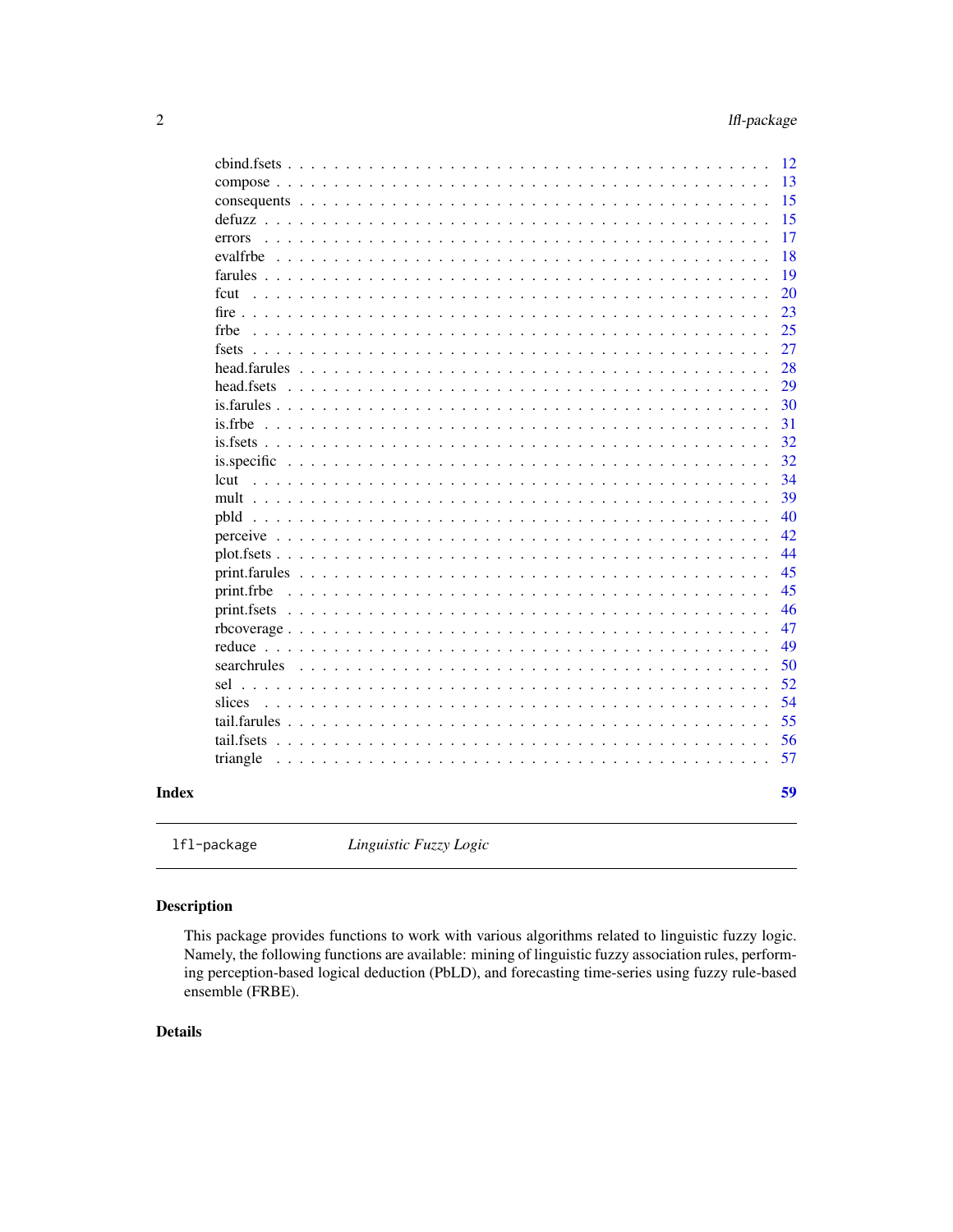#### <span id="page-2-0"></span>lfl-package 3

Package: lfl Type: Package Version: 1.0 Date: 2015-01-01 License: GNU/GPL version 3.0 or later

This packages provides functions related with linguistic fuzzy logic.

To convert data into membership degrees of fuzzy sets that model linguistic expressions, see [lcut](#page-33-1). To create fuzzy set partitions see [fcut](#page-19-1).

For fuzzy association rules mining, there is a function [searchrules](#page-49-1) that searches for association rules and computes various statistics about them. There is also [reduce](#page-48-1) to make small rule bases from mined rules by dropping rules that do not contribute singnificantly to the rule base coverage of source data.

To perform Perception-based Logical Deduction (PbLD), please use [pbld](#page-39-1) function. Another ad-hoc inferences may be programmed with help of [fire](#page-22-1), [perceive](#page-41-1), [aggregateConsequents](#page-3-1), or [defuzz](#page-14-1) functions.

Fuzzy Rule-based Ensemble (FRBE) is a tool for time-series prediction. Several existing timeseries forecasting methods are combined based on features of given time-series to provide a robust forecast – see [frbe](#page-24-1). Also [evalfrbe](#page-17-1) may be used to evaluate the performance of forecasting.

#### Author(s)

Michal Burda

Maintainer: Michal Burda <michal.burda@osu.cz>

```
## Not run:
# --- SEARCHING FOR RULES ---
# split data into training and testing set
testing <- CO2[1:5, ]
training \leq - CO2[-1 * 1:5, ]
# custom context of the RHS variable
uptakeContext <- c(7, 28.3, 46)
# convert training data into fuzzy sets
d <- lcut3(training, context=list(uptake=uptakeContext))
# search for rules
r <- searchrules(d, lhs=1:38, rhs=39:58)
```

```
# --- PBLD INFERENCE WITH FOUND RULES ---
# convert testing data info fuzzy sets
x <- lcut3(testing, context=list(uptake=uptakeContext))
```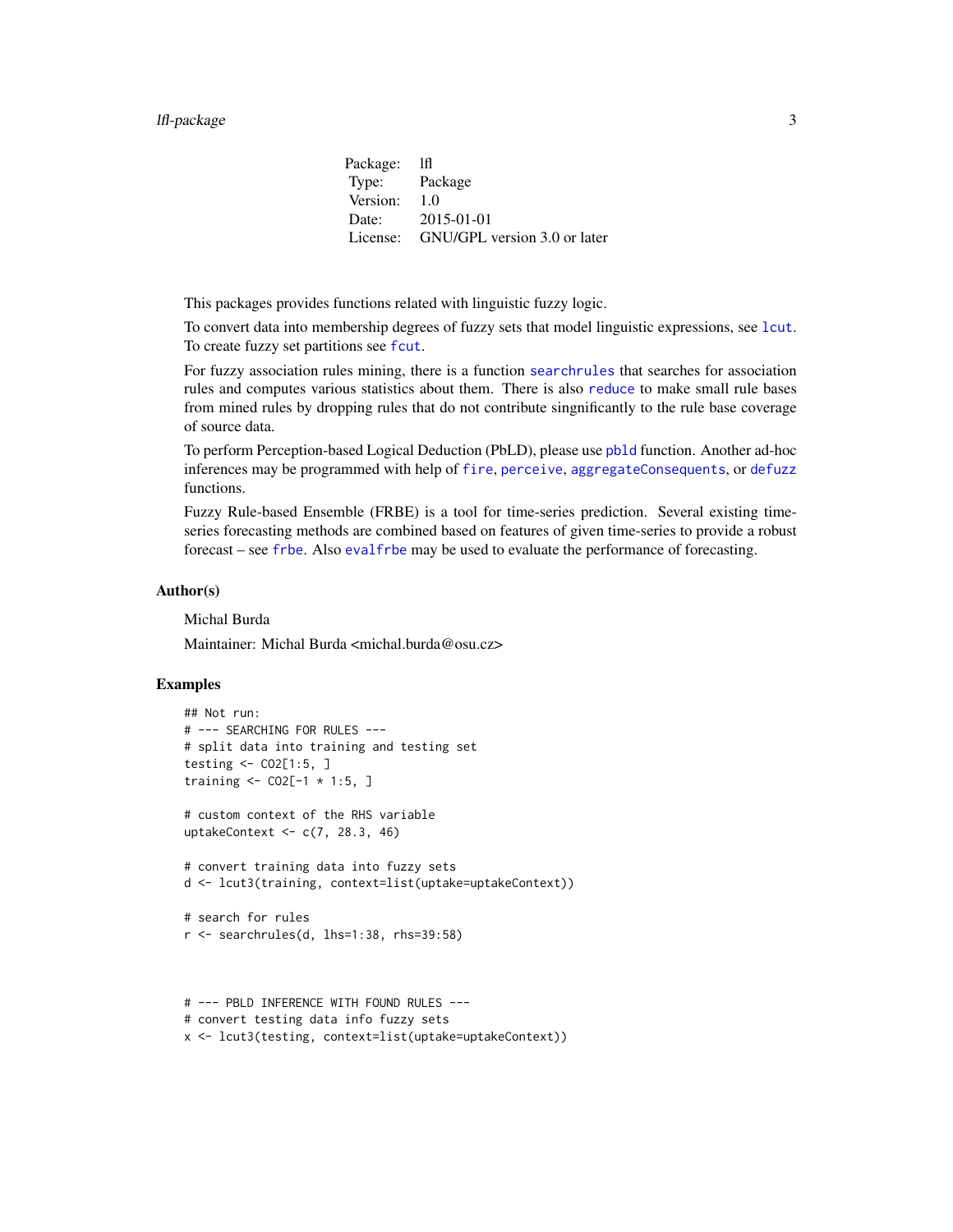```
# prepare values and partition
v <- slices(uptakeContext[1], uptakeContext[3], 1000)
p <- lcut3(v, name='uptake', context=uptakeContext)
# do the inference
pbld(x, r, p, v)
# --- FRBE TIME-SERIES FORECASTING ---
# prepare data (from the forecast package)
library(forecast)
horizon <- 10
train <- wineind[-1 * (length(wineind)-horizon+1):length(wineind)]
test <- wineind[(length(wineind)-horizon+1):length(wineind)]
# compute forecast
f <- frbe(ts(train, frequency=frequency(wineind)), h=horizon)
# display the forecast
f$mean
# evaluate the results
evalfrbe(f, test)
## End(Not run)
```
<span id="page-3-1"></span>aggregateConsequents *Implicational aggregation of rules' consequents into a fuzzy set*

#### Description

Take a character vector of consequent names, a numeric vector of membership degrees and a matrix that models fuzzy sets corresponding to the consequent names and perform an aggregation of the consequents into a fuzzy set in an implicational way.

This function is typically used within an inference mechanism after a set of firing rules is determined and the membership degrees of their antecedents is computed to combine the consequents of the firing rules into a fuzzy set. The result of this function is then typically defuzzified to obtain crisp result of the inference.

#### Usage

```
aggregateConsequents(conseq,
          degrees,
          partition)
```
<span id="page-3-0"></span>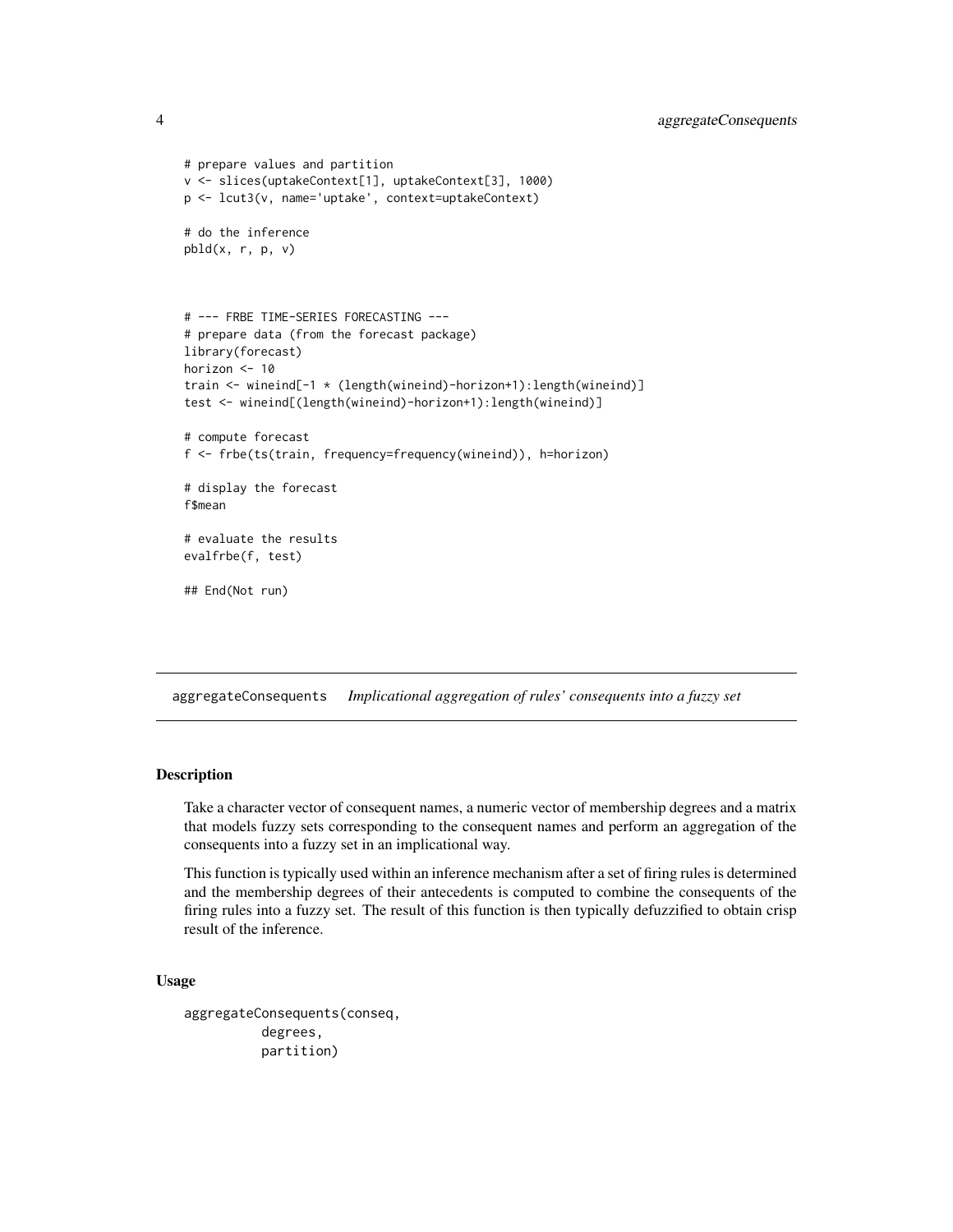#### <span id="page-4-0"></span>**Arguments**

| conseq    | A character vector of consequents. Each value in the vector must correspond<br>to a name of some column of the partition matrix. The length of this vector<br>must be the same as of the degrees argument.                                                                                                                                                                                                                                                                                                                                                                                                                          |
|-----------|-------------------------------------------------------------------------------------------------------------------------------------------------------------------------------------------------------------------------------------------------------------------------------------------------------------------------------------------------------------------------------------------------------------------------------------------------------------------------------------------------------------------------------------------------------------------------------------------------------------------------------------|
| degrees   | A numeric vector of membership degrees at which the corresponding conse-<br>quents (see argument conseq) are fired.                                                                                                                                                                                                                                                                                                                                                                                                                                                                                                                 |
| partition | A matrix of membership degrees that describes the meaning of the consequents<br>in vector conseq: each column of the matrix corresponds to a fuzzy set that<br>models a single consequent (of a name given by column names of the matrix),<br>each row corresponds to a single crisp value (which is not important for this<br>function), hence each cell corresponds to a membership degree in which the<br>crisp value is a member of a fuzzy set modelling the consequent. Each conse-<br>quent in conseq must correspond to some column of this matrix. Such matrix<br>may be created e.g. by using the four or lout functions. |

# Details

Function assumes a set of implicative rules with antecedents firing at degrees given in degrees and with consequents in conseq. The meaning of the consequents is modeled with fuzzy sets whose membership degree values are captured in the partition matrix.

The function computes a fuzzy set that results from a conjunction of all provided implicative rules. For implication and conjunction, the Lukasiewics implication and the minimum t-norm is used, respectively.

#### Value

A vector of membership degrees of fuzzy set elements that correspond to rows in the partition matrix. If empty vector of consequents is provided, a vector of 1's is returned. The length of the resulting vector equals to the number of rows of the partition matrix.

#### Author(s)

Michal Burda

# See Also

[fire](#page-22-1), [perceive](#page-41-1), [defuzz](#page-14-1), [fcut](#page-19-1), [lcut](#page-33-1)

#### Examples

```
# create a partition matrix
partition <- matrix(c(0:10/10, 10:0/10, rep(0, 5),
                      rep(0, 5), 0:10/10, 10:0/10,
                      0:12/12, 1, 12:0/12),
                    byrow=FALSE,
                    ncol=3)
colnames(partition) <- c('a', 'b', 'c')
```
# the result of aggregation is equal to: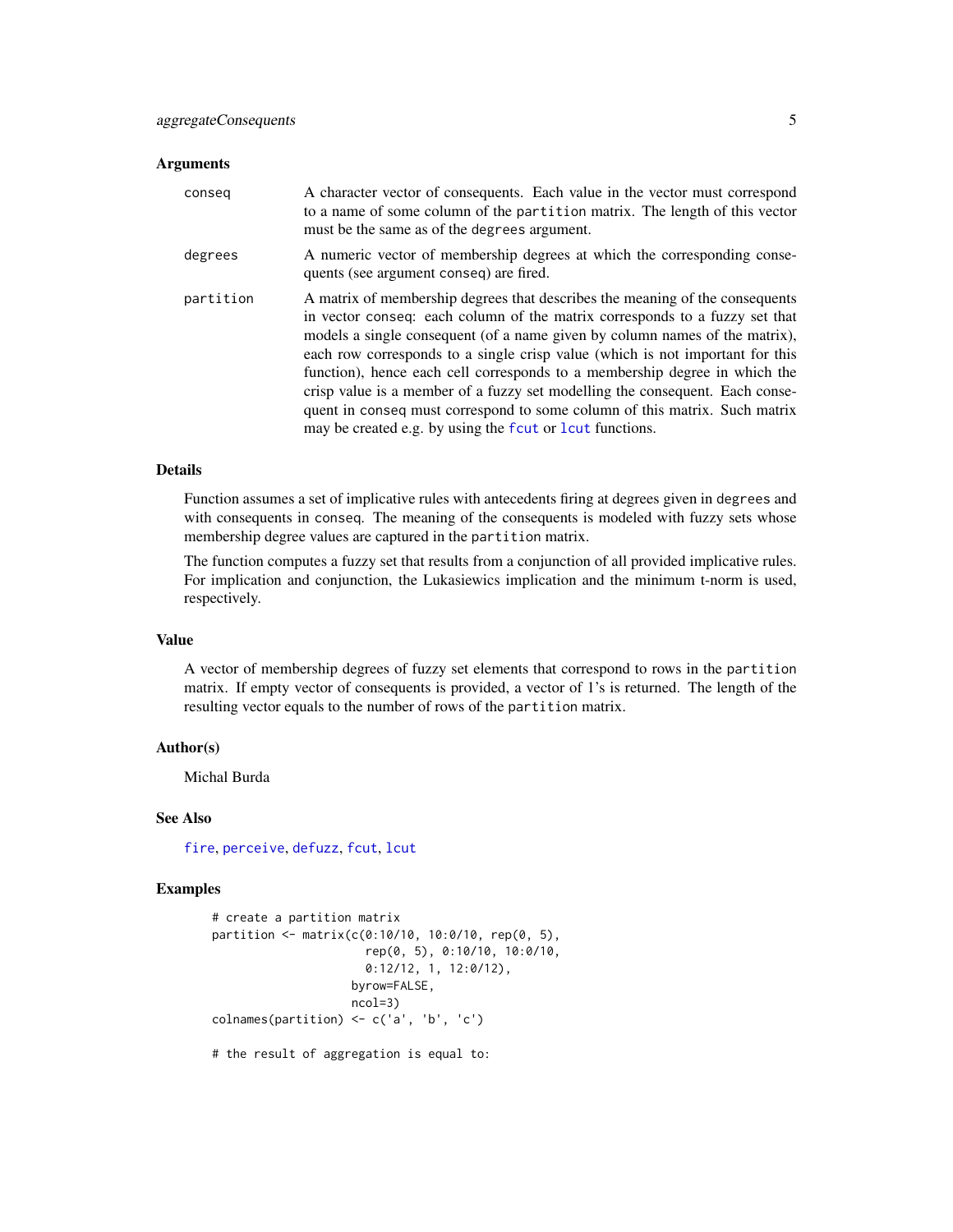6 algebra 2008 algebra 2008 algebra 2008 algebra 2008 algebra 2008 algebra 2008 algebra 2008 algebra 2008 algebra 2008 algebra 2008 algebra 2008 algebra 2008 algebra 2008 algebra 2008 algebra 2008 algebra 2008 algebra 2008

```
# pmin(1, partition[, 1] + (1 - 0.5), partition[, 2] + (1 - 0.8)aggregateConsequents(c('a', 'b'), c(0.5, 0.8), partition)
```
<span id="page-5-1"></span>algebra *Algebra for Fuzzy Sets*

#### Description

Compute triangular norms (t-norms), triangular conorms (t-conorms), residua, bi-residua, and negations.

#### Usage

```
## a t-norm from concatenated arguments:
goedel.tnorm(..., na.rm=FALSE)
lukas.tnorm(..., na.rm=FALSE)
goguen.tnorm(..., na.rm=FALSE)
## a t-norm in a parallel (element-wise) manner:
pgoedel.tnorm(..., na.rm=FALSE)
plukas.tnorm(..., na.rm=FALSE)
pgoguen.tnorm(..., na.rm=FALSE)
## a t-conorm from concatenated arguments:
goedel.tconorm(..., na.rm=FALSE)
lukas.tconorm(..., na.rm=FALSE)
goguen.tconorm(..., na.rm=FALSE)
## a t-conorm in a parallel (element-wise) manner:
pgoedel.tconorm(..., na.rm=FALSE)
plukas.tconorm(..., na.rm=FALSE)
pgoguen.tconorm(..., na.rm=FALSE)
## compute a residuum (implication)
goedel.residuum(x, y)
lukas.residuum(x, y)
goguen.residuum(x, y)
## compute a bi-residuum (equivalence)
goedel.biresiduum(x, y)
lukas.biresiduum(x, y)
goguen.biresiduum(x, y)
## compute a negation
invol.neg(x)
strict.neg(x)
```
<span id="page-5-0"></span>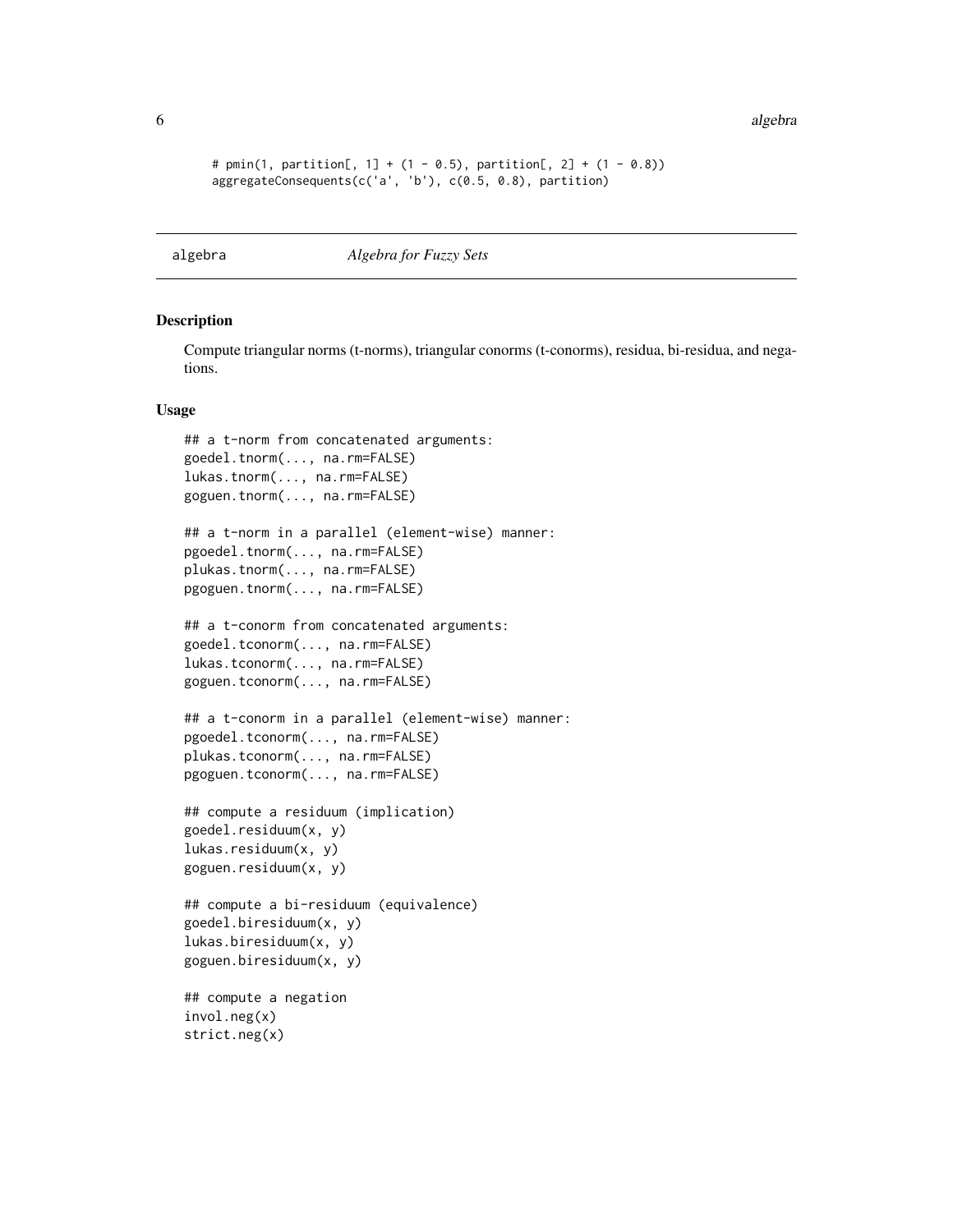#### algebra 700 km in the set of the set of the set of the set of the set of the set of the set of the set of the set of the set of the set of the set of the set of the set of the set of the set of the set of the set of the se

```
## algebra-related functions
algebra(name, stdneg=FALSE, ...)
is.algebra(a)
```
#### **Arguments**

|              | For t-norms and t-conorms, these arguments are numeric vectors of values to<br>compute t-norms or t-conorms from. Values outside the $[0, 1]$ interval cause an<br>error. NA values are also permitted.                                             |
|--------------|-----------------------------------------------------------------------------------------------------------------------------------------------------------------------------------------------------------------------------------------------------|
|              | For the algebra() function, these arguments are passed to the factory functions<br>that create the algebra. (Reserved for future use).                                                                                                              |
| $na$ . $rm$  | whether to ignore NA values: TRUE means that NA's are ignored, i.e. the com-<br>putation is performed as if such values were not present in the arguments; FALSE<br>means that the NA's in arguments are taken into considerations, details below.  |
| $\mathsf{x}$ | Numeric vector of values to compute a residuum or bi-residuum from. Values<br>outside the $[0, 1]$ interval cause an error. NA values are also permitted.                                                                                           |
| y            | Numeric vector of values to compute a residuum or bi-residuum from. Values<br>outside the $[0, 1]$ interval cause an error. NA values are also permitted.                                                                                           |
| name         | The name of the algebra to be created. Must be one of: "goedel", "lukasiewicz",<br>"goguen" (or an unambiguous abbreviation).                                                                                                                       |
| stdneg       | If TRUE the use of a "standard" negation (i.e. involutive negation) is forced.<br>Otherwise, the appropriate negation is used in the algebra (e.g. strict negation in<br>Goedel and Goguen algebra and involutive negation in Lukasiewicz algebra). |
| a            | An object to be checked if it is a valid algebra (i.e. a list returned by the algebra<br>function).                                                                                                                                                 |

# Details

goedel.tnorm, lukas.tnorm, and goguen.tnorm compute the Goedel, Lukasiewicz, and Goguen triangular norm (t-norm) from all values in the arguments. If the arguments are vectors they are combined together firstly so that a numeric vector of length 1 is returned.

pgoedel.tnorm, plukas.tnorm, and pgoguen.tnorm compute the same t-norms, but in a parallel manner (element-wisely). I.e. the values with indices 1 of all arguments are used to compute the t-norm, then the second values (while recycling the vectors if they do not have the same size) so that the result is a vector of values.

goedel.tconorm, lukas.tconorm, goguen.tconorm, are similar to the previously mentioned functions, exept that they compute triangular conorms (t-conorms). pgoedel.tconorm, plukas.tconorm, and pgoguen.tconorm are their parallel (i.e. element-wise) alternatives.

goedel.residuum, lukas.residuum, and goguen.residuum compute residua (i.e. implications) and goedel.biresiduum, lukas.biresiduum, and goguen.biresiduum compute bi-residua.

invol.neg and strict.neg compute the involutive and strict negation, respectively.

Let a, b be values from the interval  $[0, 1]$ . Here are mathematical definitions of the realized functions:

• Goedel t-norm:  $min(a, b)$ ;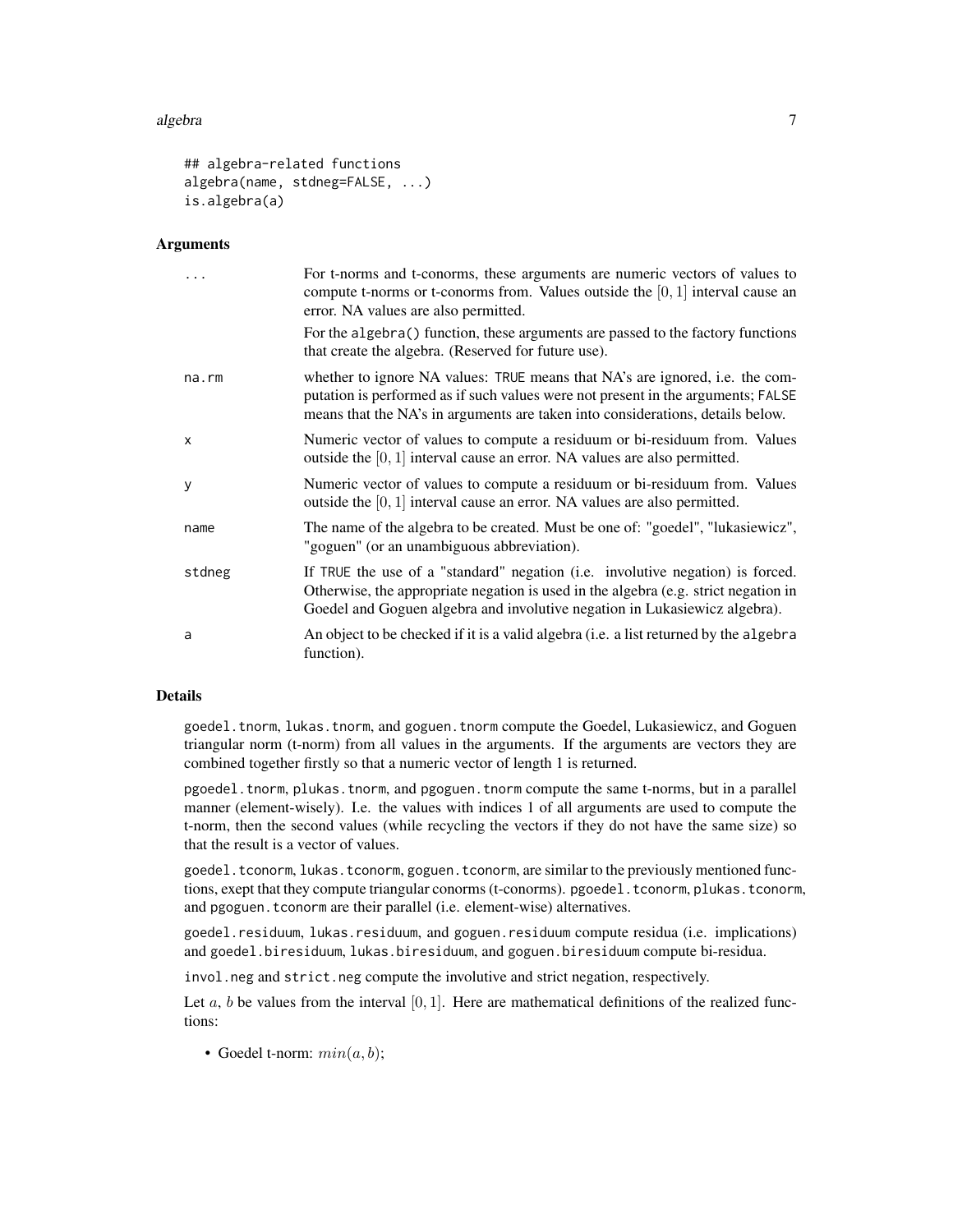- Goguen t-norm: *ab*;
- Lukasiewicz t-norm:  $max(0, a + b 1);$
- Goedel t-conorm:  $max(a, b)$ ;
- Goguen t-conorm:  $a + b ab$ ;
- Lukasiewicz t-conorm:  $min(1, a + b)$ ;
- Goedel residuum (standard Goedel implication): 1 if  $a \leq b$  and b otherwise;
- Goguen residuum (implication): 1 if  $a \leq b$  and  $b/a$  otherwise;
- Lukasiewicz residuum (standard Lukasiewicz implication): 1 if  $a \leq b$  and  $1-a+b$  otherwise;
- Involutive negation:  $1 x$ ;
- Strict negation: 1 if  $x = 0$  and 0 otherwise.

Bi-residuum  $B$  is derived from t-norm  $T$  and residuum  $R$  as follows:

$$
B(a, b) = T(R(a, b), R(b, a)).
$$

The arguments have to be numbers from the interval  $[0, 1]$ . Values outside that range cause an error. Also NaN causes an error.

If na.rm=TRUE then missing values (NA) are ignored. Otherwise, they are treated as unknown values accordingly to Kleene logic. See the examples below.

algebra returns a named list of functions that together form Goedel, Goguen, or Lukasiewicz algebra:

- "goedel": strict negation and Goedel t-norm, t-conorm, residuum, and bi-residuum;
- "goguen": strict negation and Goguen t-norm, t-conorm, residuum, and bi-residuum;
- "lukasiewicz": involutive negation and Lukasiewicz t-norm, t-conorm, residuum, and biresiduum.

is.algebra tests whether the given a argument is a valid algebra, i.e. a list returned by the algebra function.

#### Value

Functions for t-norms and t-conorms (such as goedel.tnorm) return a numeric vector of size 1 that is the result of the appropriate t-norm or t-conorm applied on all values of all arguments.

Parallel versions of t-norms and t-conorms (such as pgoedel.tnorm) return a vector of results after applying the appropriate t-norm or t-conorm on argument in an element-wise (i.e. parallel, by indices) way. The resulting vector is of length of the longest argument (shorter arguments are recycled).

Residua and bi-residua functions return a numeric vector of length of the longest argument (shorter argument is recycled).

strict.neg and invol.neg compute negations and return a numeric vector of the same size as the argument x.

algebra returns a list of functions of the requested algebra: "n" (negation), "t" (t-norm), "pt" (parallel, i.e. element-wise, t-norm), "c" (t-conorm), "pc" (parallel t-conorm), "r" (residuum), and "b" (bi-residuum).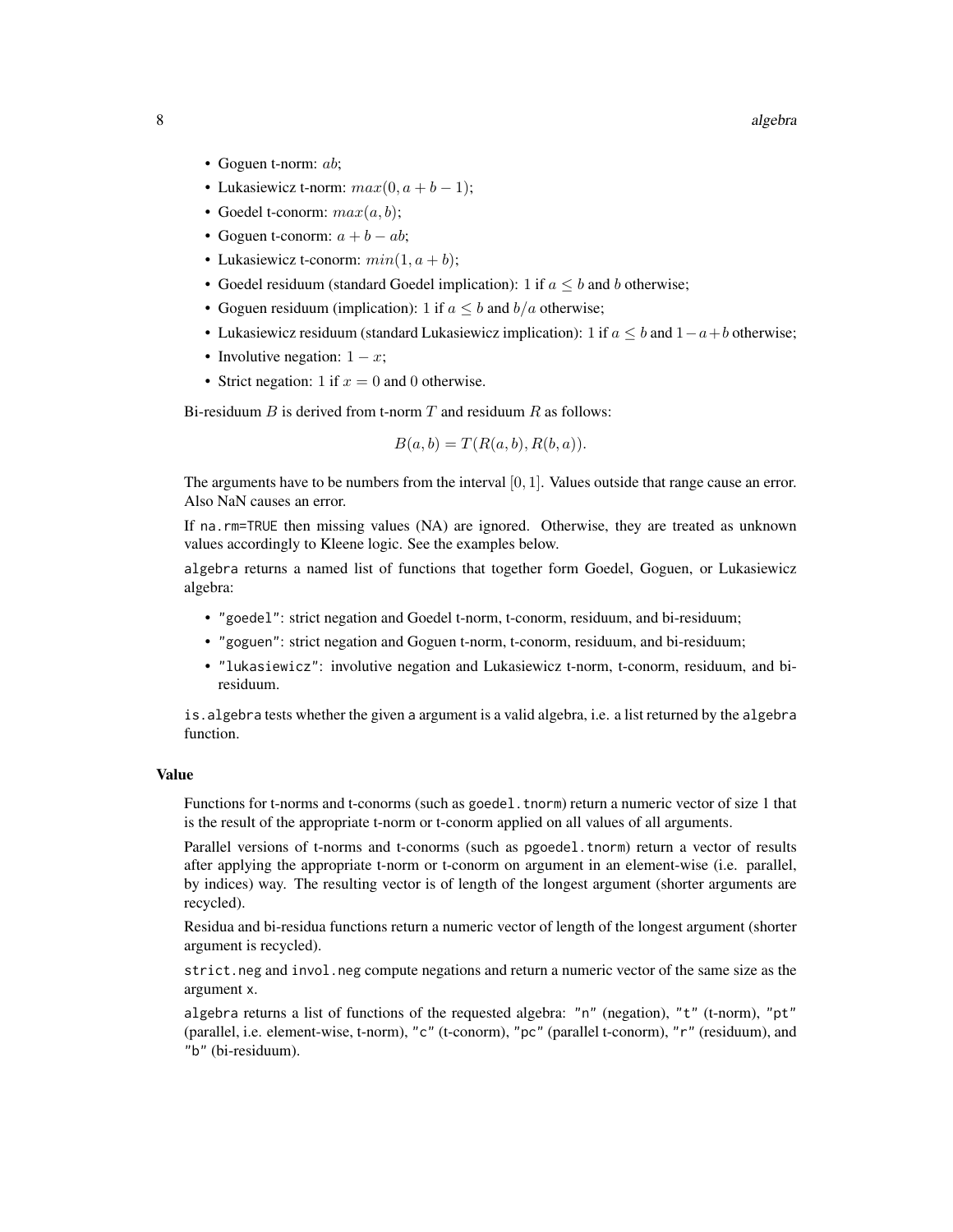#### <span id="page-8-0"></span>antecedents and  $\overline{9}$

#### Author(s)

Michal Burda

#### Examples

```
# direct and parallel version of functions
goedel.tnorm(c(0.3, 0.2, 0.5), c(0.8, 0.1, 0.5)) # 0.1
pgoedel.tnorm(c(0.3, 0.2, 0.5), c(0.8, 0.1, 0.5)) # c(0.3, 0.1, 0.5)
# handling of missing values
gedel.tnorm(c(0.3, 0, NA), na.rm=TRUE) # 0
goedel.tnorm(c(0.3, 0.7, NA), na.rm=TRUE) # 0.3
goedel.tnorm(c(0.3, 0, NA), na.rm=FALSE) # 0
goedel.tnorm(c(0.3, 0.7, NA), na.rm=FALSE) # NA
gedel.tconorm(c(0.3, 1, NA), na.rm=TRUE) # 1
goedel.tconorm(c(0.3, 0.7, NA), na.rm=TRUE) # 0.7
gedel.tconorm(c(0.3, 1, NA), na.rm=FALSE) # 1
goedel.tconorm(c(0.3, 0.7, NA), na.rm=FALSE) # NA
# algebras
x \leftarrow runif(10)y \leftarrow runif(10)a <- algebra('goedel')
a\n(x) # negation
a$t(x, y) # t-norm
a$pt(x, y) # parallel t-norma$c(x, y) # t-conorm
a$pc(x, y) # parallel t-conorm
a$r(x, y) # residuum
a$b(x, y) # bi-residuum
```
is.algebra(a) # TRUE

antecedents *Extract antecedent-part (LHS) of the rules in a list*

#### Description

Given a list of rules, the function returns a list of antecedents (i.e. left hand side) of the rules.

#### Usage

antecedents(rules)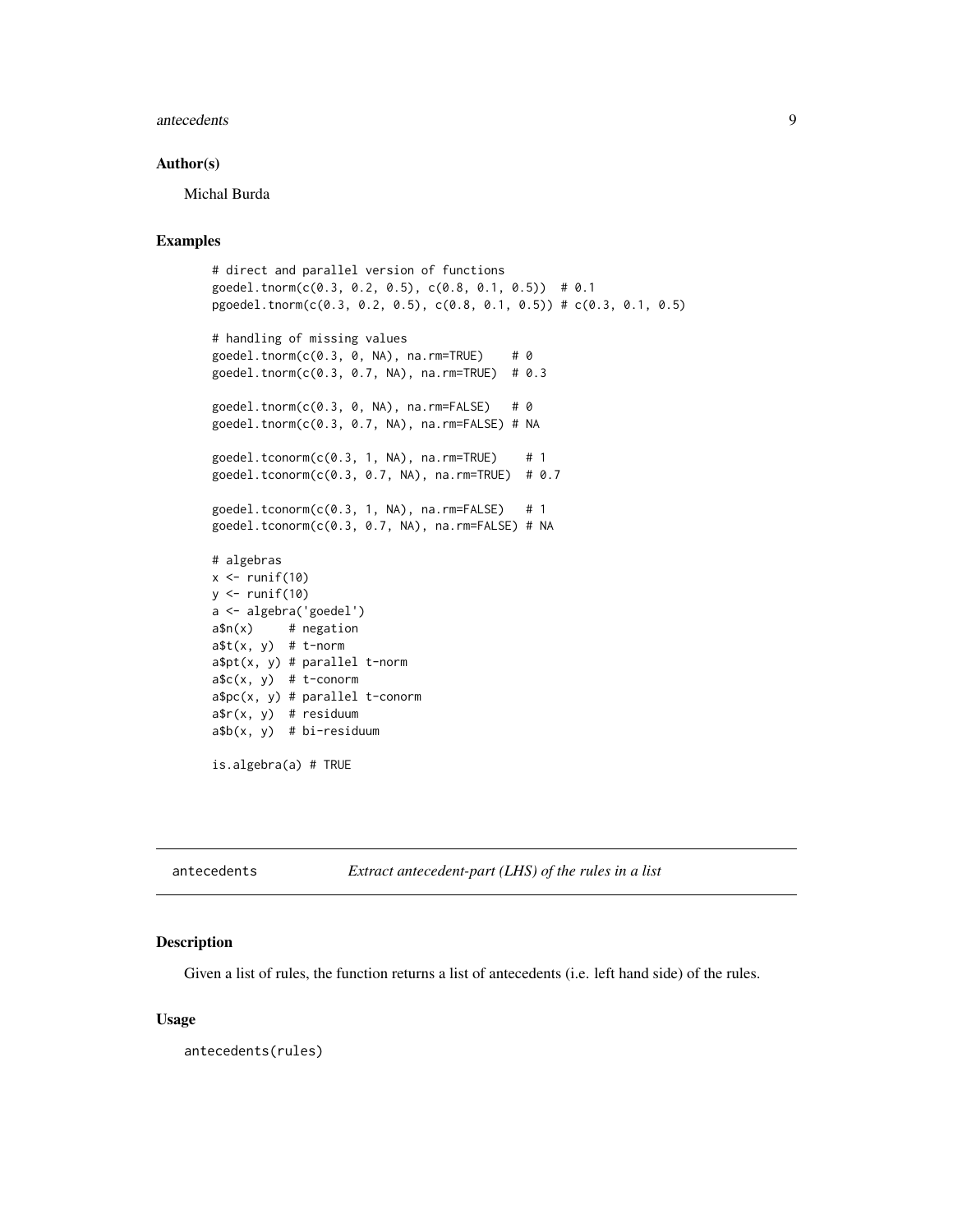#### <span id="page-9-0"></span>Arguments

rules Either a list of rules or an object of class farules.

# Details

This function assumes rules to be a list of character vectors where the first element of each vector is a consequent part of the rule and the rest is the antecedent part of the rule. Function returns a list of antecedents.

# Value

A list of character vectors.

# Author(s)

Michal Burda

#### See Also

[farules](#page-18-1)

as.data.frame.farules *Convert the 'farules' object into a data frame*

#### Description

This function converts an instance of class [farules](#page-18-1) into a data frame.

#### Usage

```
## S3 method for class 'farules'
as.data.frame(x, ...)
```
#### Arguments

|          | An instance of class farules to be transformed. |
|----------|-------------------------------------------------|
| $\cdots$ | Unused.                                         |

# Details

This function converts an instance of class [farules](#page-18-1) into a data frame. Empty [farules](#page-18-1) object is converted into an empty data. frame object.

#### Value

A data frame of statistics of the rules that are stored in the given [farules](#page-18-1) object. Row names of the resulting data frame are in the form: A1 & A2 &  $\ldots$  & An => C, where Ai are antecedent predicates and C is a consequent. Empty [farules](#page-18-1) object is converted into an empty [data.frame](#page-0-0) object.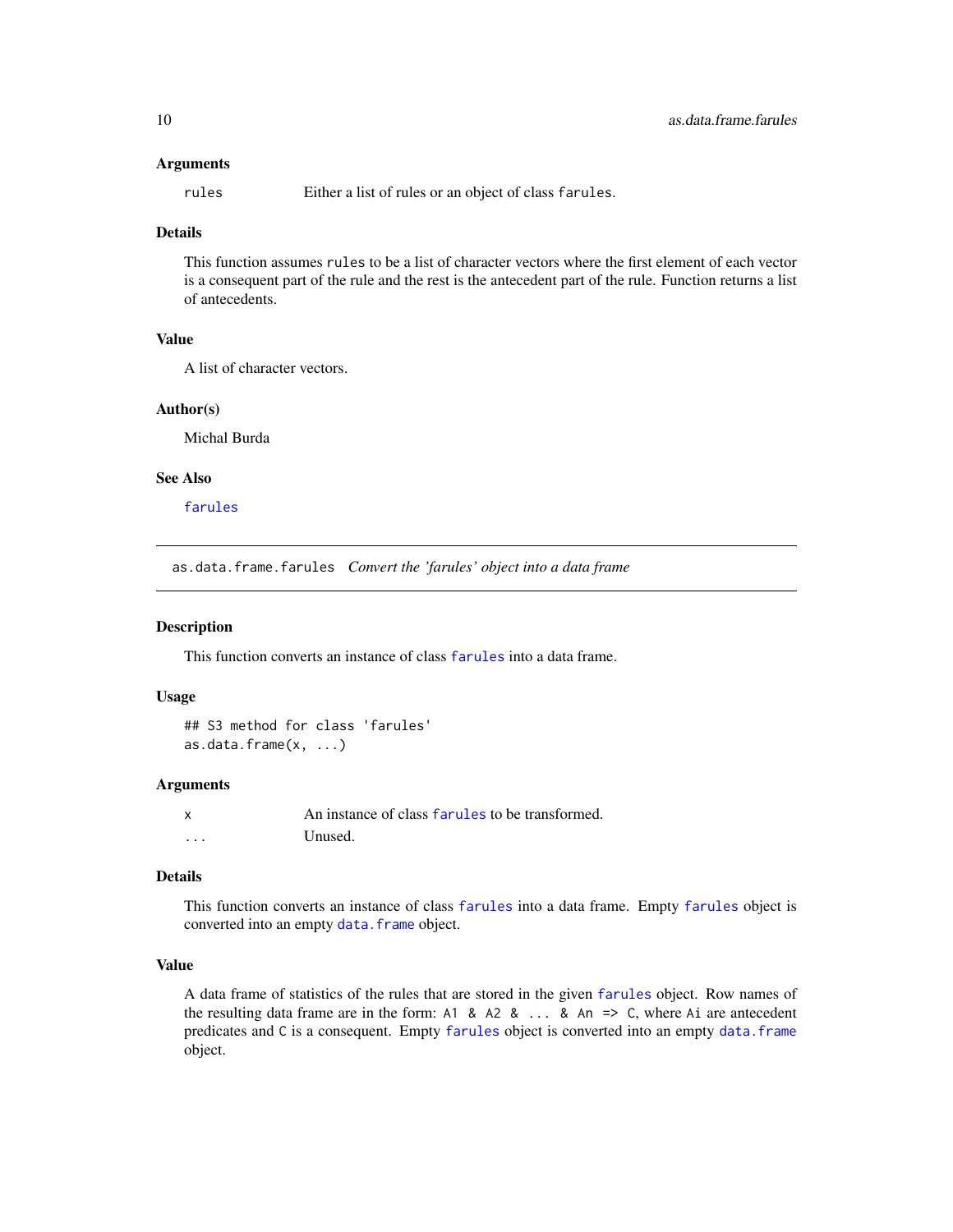#### <span id="page-10-0"></span>as. matrix. fsets 11

# Author(s)

Michal Burda

# See Also

[farules](#page-18-1)

as.matrix.fsets *Convert a 'fsets' object into matrix*

# Description

This function converts an instance of class [fsets](#page-26-1) into matrix.

# Usage

## S3 method for class 'fsets' as.matrix $(x, \ldots)$ 

# Arguments

|          | An instance of class fsets to be transformed. |
|----------|-----------------------------------------------|
| $\cdots$ | Unused.                                       |

# Details

This function converts an instance of class [fsets](#page-26-1) into matrix. Also the [vars](#page-26-2) and [specs](#page-26-2) attributes are deleted.

# Value

A numeric matrix of membership degrees.

### Author(s)

Michal Burda

# See Also

[fsets](#page-26-1), [fcut](#page-19-1), [lcut](#page-33-1)

```
ff \le fcut(runif(10), breaks=c(0, 0.5, 1), name='age')
as.matrix(ff)
```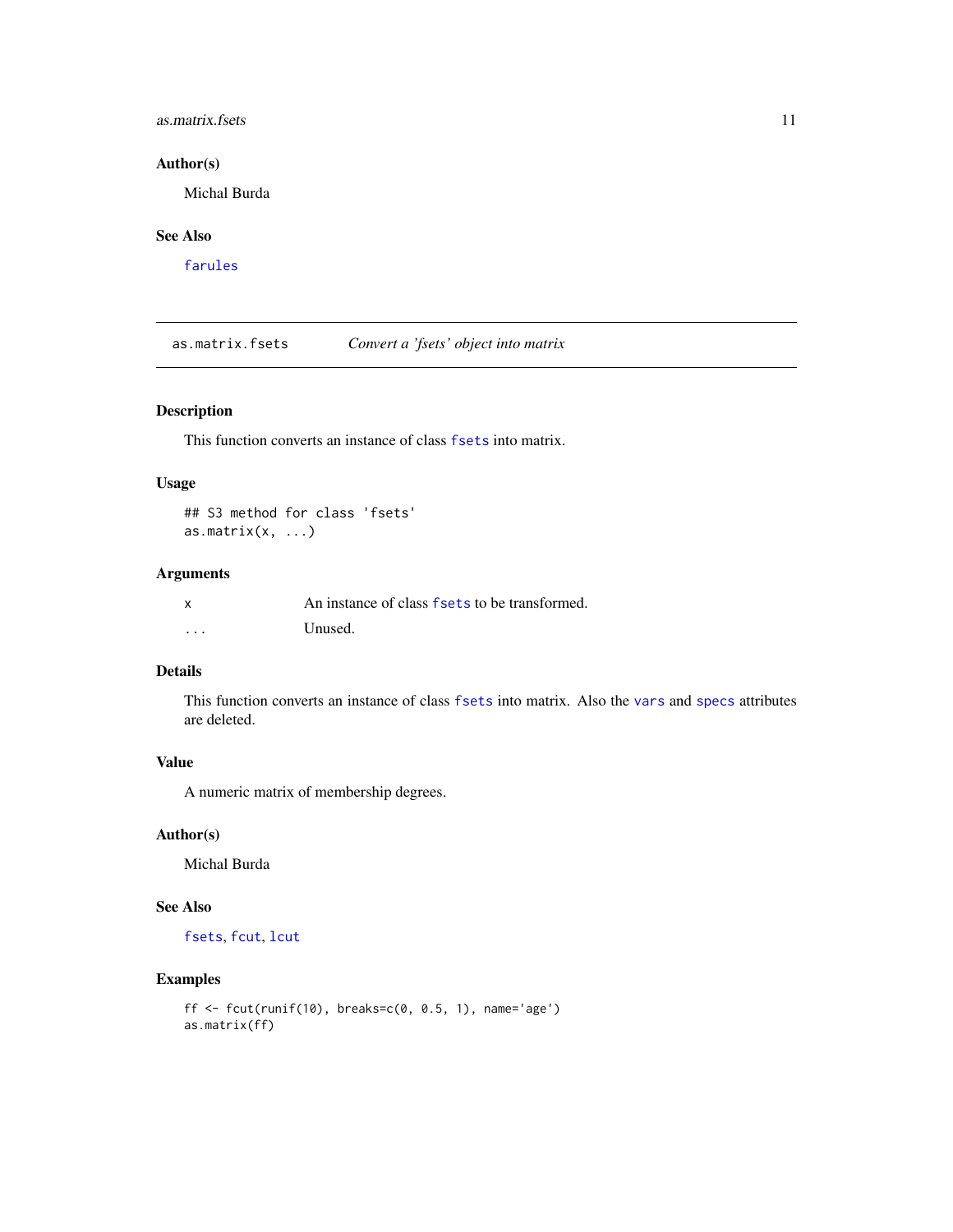Take a sequence of objects of class 'fsets' and combine them by columns. This version of cbind takes care of the [vars](#page-26-2) and [specs](#page-26-2) attributes of the arguments and merges them to the result.

#### Usage

```
## S3 method for class 'fsets'
cbind(..., deparse.level = 1)
```
# Arguments

| $\cdots$ | A sequence of objects of class 'fsets' to be merged by columns.                                 |
|----------|-------------------------------------------------------------------------------------------------|
|          | deparse, level This argument has currently no function and is added here only for compatibility |
|          | with generic chind function.                                                                    |

#### Details

Take a sequence of objects of class 'fsets' and combine them by columns. This version of cbind takes care of the [vars](#page-26-2) and [specs](#page-26-2) attributes of the arguments and merges them to the result. If some argument does not inherit from class 'fsets' an error is thrown.

The [vars](#page-26-2) attribute is merged by concatenating the [vars](#page-26-2) attributes of each argument. Also the [specs](#page-26-2) attributes of the arguments are merged together.

#### Value

An object of class 'fsets' that is created by merging the arguments by columns. Also the arguments' attributes [vars](#page-26-2) and [specs](#page-26-2) are merged together.

#### Author(s)

Michal Burda

#### See Also

[vars](#page-26-2), [specs](#page-26-2), [fcut](#page-19-1), [lcut](#page-33-1), [farules](#page-18-1)

```
d1 <- lcut3(CO2[, 1:2])
d2 <- lcut3(CO2[, 3:4])
r < - cbind(d1, d2)
print(colnames(d1))
print(colnames(d2))
```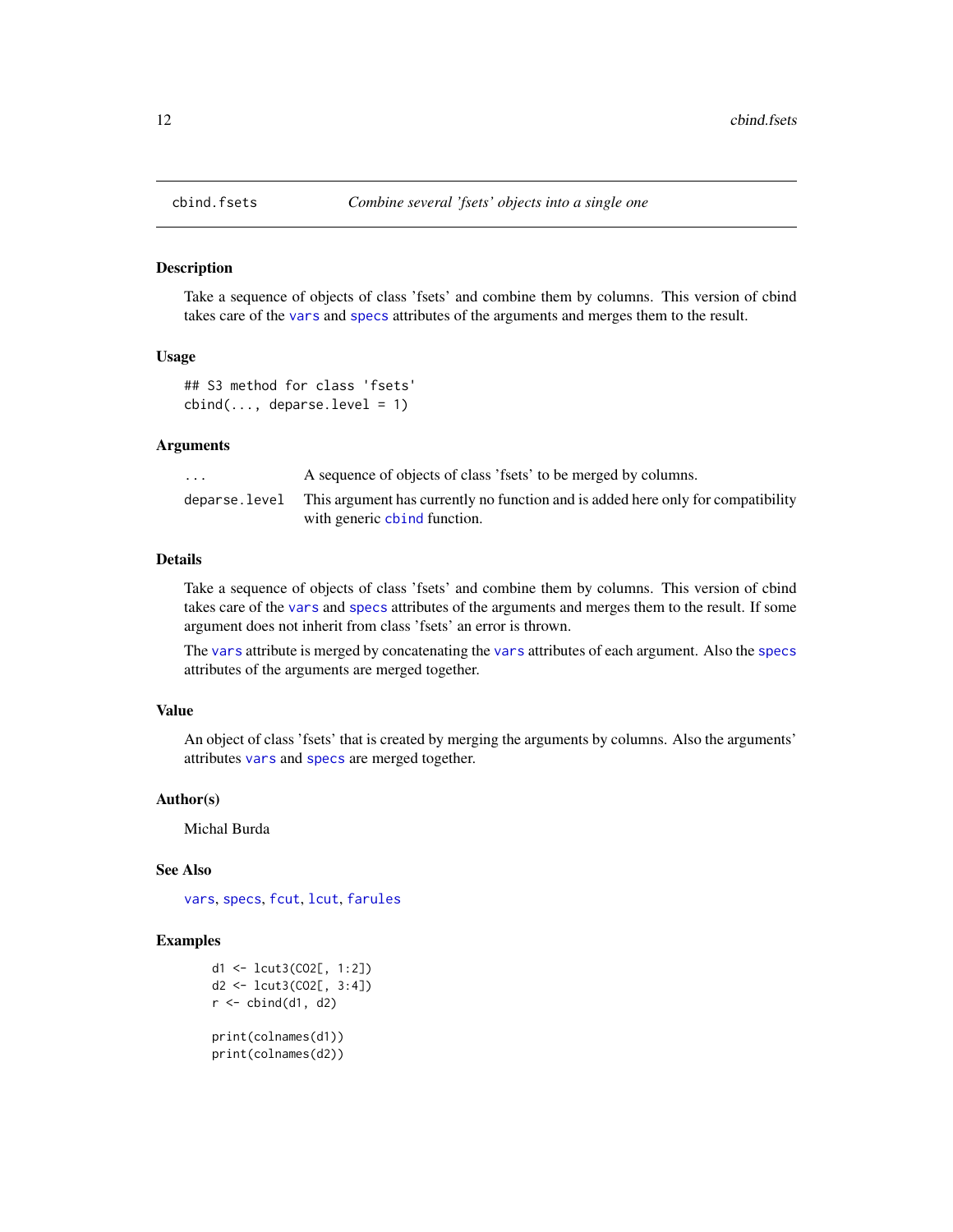#### <span id="page-12-0"></span>compose that the compose that the compose that the compose that the compose that the compose that  $13$

```
print(colnames(r))
print(vars(d1))
print(vars(d2))
print(vars(r))
print(specs(d1))
print(specs(d2))
print(specs(r))
```
# <span id="page-12-1"></span>compose *Composition of Fuzzy Relations*

# Description

Composition of Fuzzy Relations

# Usage

```
compose(x,
        y,
        e=NULL,
        alg=c('goedel', 'goguen', 'lukasiewicz'),
        type=c('basic', 'sub', 'super', 'square'),
        quantifier=NULL)
```
# Arguments

| $\mathsf{x}$ | A first fuzzy relation to be composed. It must be a numeric matrix with values<br>within the $[0, 1]$ interval. The number of columns must match with the number<br>of rows of the y matrix.  |
|--------------|-----------------------------------------------------------------------------------------------------------------------------------------------------------------------------------------------|
| y            | A second fuzzy relation to be composed. It must be a numeric matrix with values<br>within the $[0, 1]$ interval. The number of columns must match with the number<br>of rows of the x matrix. |
| e            | An excluding fuzzy relation. (EXPERIMENTAL FEATURE!) If not NULL, it<br>must be a numeric matrix with dimensions equal to the y matrix.                                                       |
| alg          | An algebra to be used for composition. It must be one of 'goedel' (default),<br>'goguen', or 'lukasiewicz'.                                                                                   |
| type         | A type of a composition to be performed. It must be one of 'basic' (default),<br>'sub', 'super', or 'square'.                                                                                 |
| quantifier   | If not NULL, it must be a function taking a single argument, a vector of relative<br>cardinalities, that would be translated into membership degrees.                                         |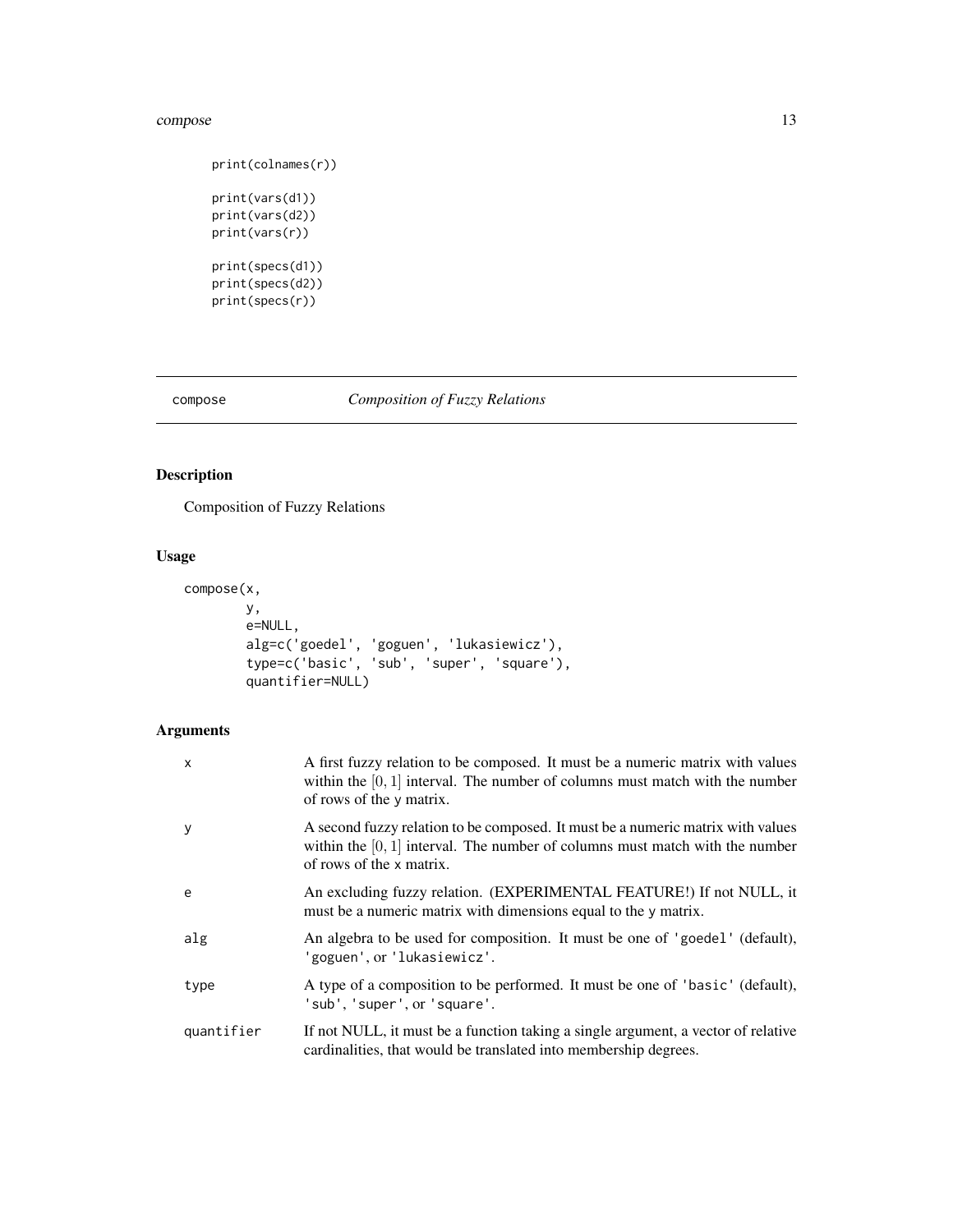# <span id="page-13-0"></span>Details

Function composes a fuzzy relation x (i.e. a numeric matrix of size  $(u, v)$ ) with a fuzzy relation y (i.e. a numeric matrix of size  $(v, w)$ ) and possibly with the use of an exclusion fuzzy relation e (i.e. a numeric matrix of size  $(v, w)$ ).

The style of composition is determined by the algebra alg, the composition type type, and possibly also by a quantifier.

#### Value

A matrix with v rows and w columns, where v is the number of rows of x and w is the number of columns of y.

#### Author(s)

Michal Burda

#### See Also

[algebra](#page-5-1), [mult](#page-38-1)

# Examples

```
R <- matrix(c(0.1, 0.6, 1, 0, 0, 0,
              0, 0.3, 0.7, 0.9, 1, 1,
              0, 0, 0.6, 0.8, 1, 0,
              0, 1, 0.5, 0, 0, 0,
              0, 0, 1, 1, 0, 0), byrow=TRUE, nrow=5)
S \leq - matrix(c(0.9, 1, 0.9, 1,
              1, 1, 1, 1,
              0.1, 0.2, 0, 0.2,
              0, 0, 0, 0,
              0.7, 0.6, 0.5, 0.4,
              1, 0.9, 0.7, 0.6), byrow=TRUE, nrow=6)
RS <- matrix(c(0.6, 0.6, 0.6, 0.6,
               1, 0.9, 0.7, 0.6,
               0.7, 0.6, 0.5, 0.4,
               1, 1, 1, 1,
               0.1, 0.2, 0, 0.2), byrow=TRUE, nrow=5)
```
compose(R, S, alg='goedel', type='basic') # should equal to RS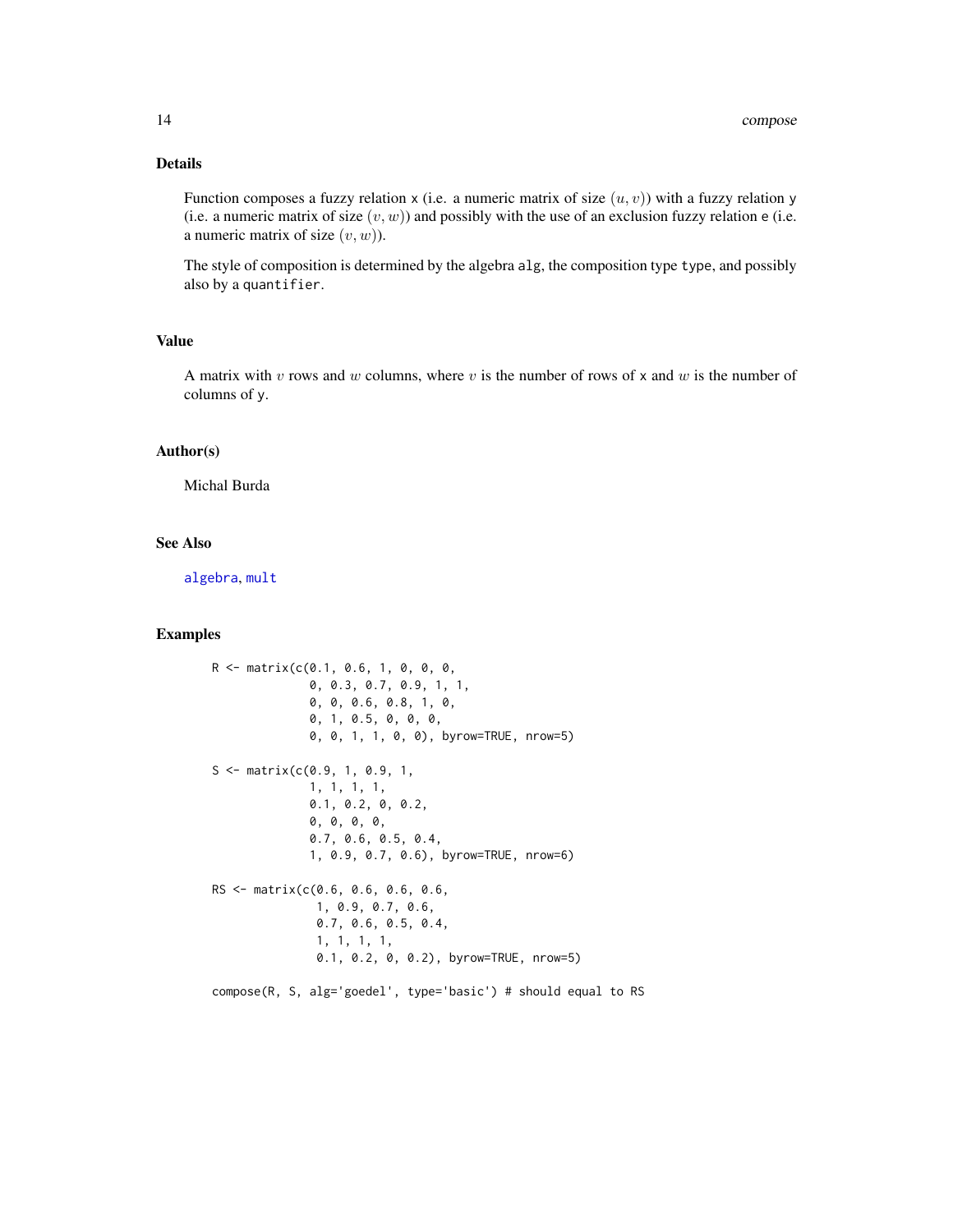<span id="page-14-0"></span>

Given a list of rules, the function returns a vector of consequents (i.e. right hand side) of the rules.

# Usage

consequents(rules)

# Arguments

rules Either a list of rules or an object of class farules.

# Details

This function assumes rules to be a list of character vectors where the first element of each vector is a consequent part of the rule and the rest is the consequent part of the rule. Function returns a vector of consequents.

#### Value

A character vectors.

# Author(s)

Michal Burda

### See Also

[farules](#page-18-1)

<span id="page-14-1"></span>defuzz *Convert fuzzy set into a crisp numeric value*

#### Description

Take a fuzzy set in the form of a vector of membership degrees and a vector of numeric values that correspond to that degrees and perform a selected type of defuzzification, i.e. conversion of the fuzzy set into a single crisp value.

#### Usage

```
defuzz(degrees,
       values,
       type=c('mom', 'fom', 'lom', 'dee'))
```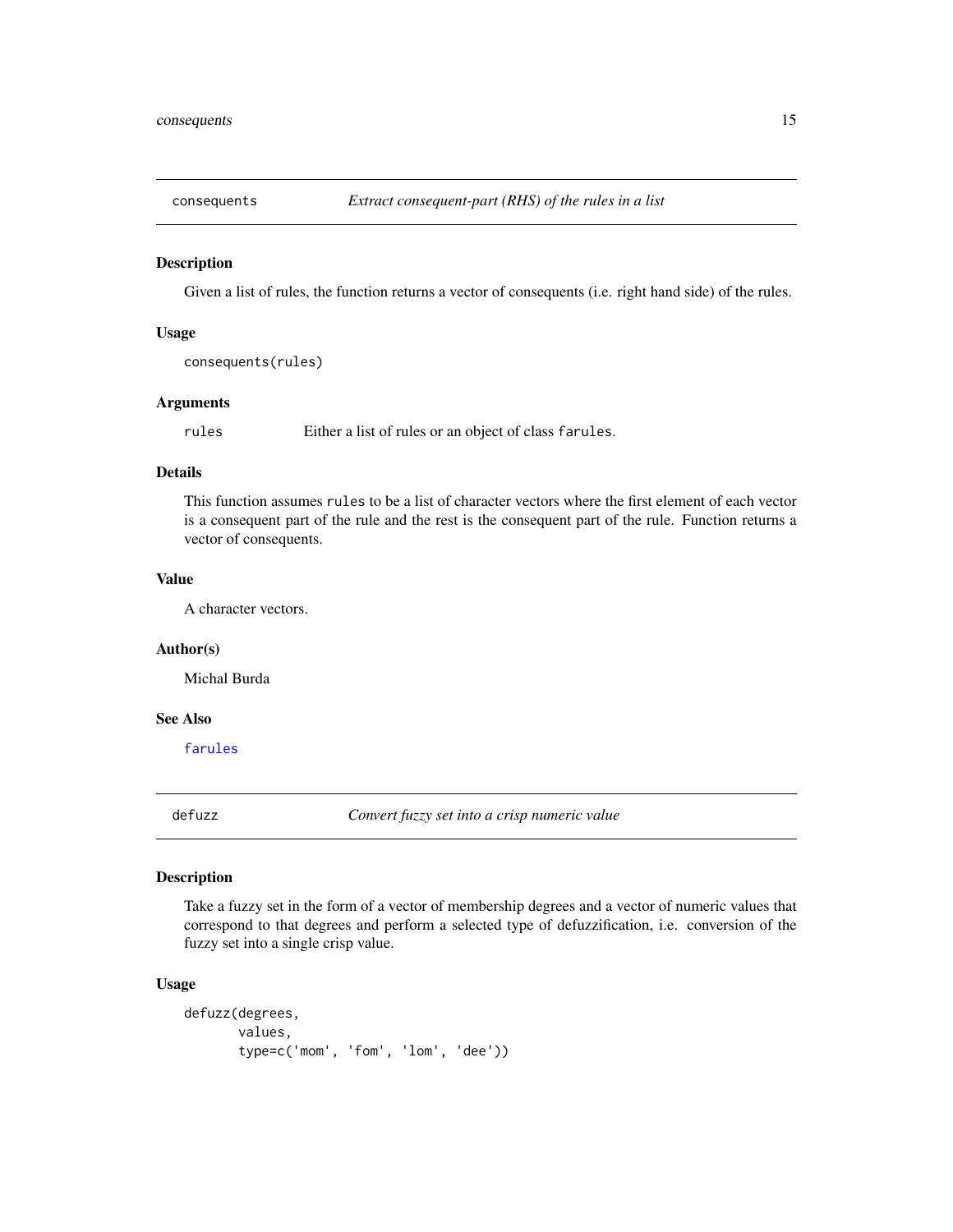#### <span id="page-15-0"></span>Arguments

| degrees | A fuzzy set in the form of a numeric vector of membership degrees. Membership<br>degrees must correspond to crisp values in the values argument.                                                                                                                                                                                     |
|---------|--------------------------------------------------------------------------------------------------------------------------------------------------------------------------------------------------------------------------------------------------------------------------------------------------------------------------------------|
| values  | Crisp values that correspond to memberhaip degrees in the degrees vector.<br>Function assumes that the values are sorted in the ascending order.                                                                                                                                                                                     |
| type    | Type of requested defuzzification method. The possibilities are:                                                                                                                                                                                                                                                                     |
|         | • 'mom' Mean of Maxima - maximum membership degrees are found and a<br>mean of values that correspond to that degrees is returned;                                                                                                                                                                                                   |
|         | • 'fom'First of Maxima - first value with maximum membership degree is<br>returned;                                                                                                                                                                                                                                                  |
|         | • 'lom'Last of Maxima - last value with maximum membership degree is<br>returned;                                                                                                                                                                                                                                                    |
|         | • 'dee' Defuzzification of Evaluative Expressions - method used by the pb1d<br>inference mechanism that combines the former three approaches accord-<br>ingly to the shape of the degrees vector: If degrees is non-increasing then<br>'lom' type is used, if it is non-decreasing then 'fom' is applied, else 'mom'<br>is selected. |

# Details

Function converts input fuzzy set into a crisp value. The definition of input fuzzy set is provided by the arguments degrees and values. These arguments should be numeric vectors of the same length, the former containing memberhsip degrees in the interval [0, 1] and the latter containing the corresponding crisp values; the fuzzy set is interpreted as values[i] to have the memberhsip degree degrees[i]. The values vector is assumed to be sorted in ascending order.

# Value

A crisp value computed from values with respect to degrees and a type of defuzzification.

#### Author(s)

Michal Burda

# See Also

[fire](#page-22-1), [aggregateConsequents](#page-3-1), [perceive](#page-41-1), [pbld](#page-39-1), [fcut](#page-19-1), [lcut](#page-33-1)

```
defuzz(c(0, 0, 0, 0.1, 0.3, 0.9, 0.9, 0.9, 0.2, 0), 1:10, type='mom')
```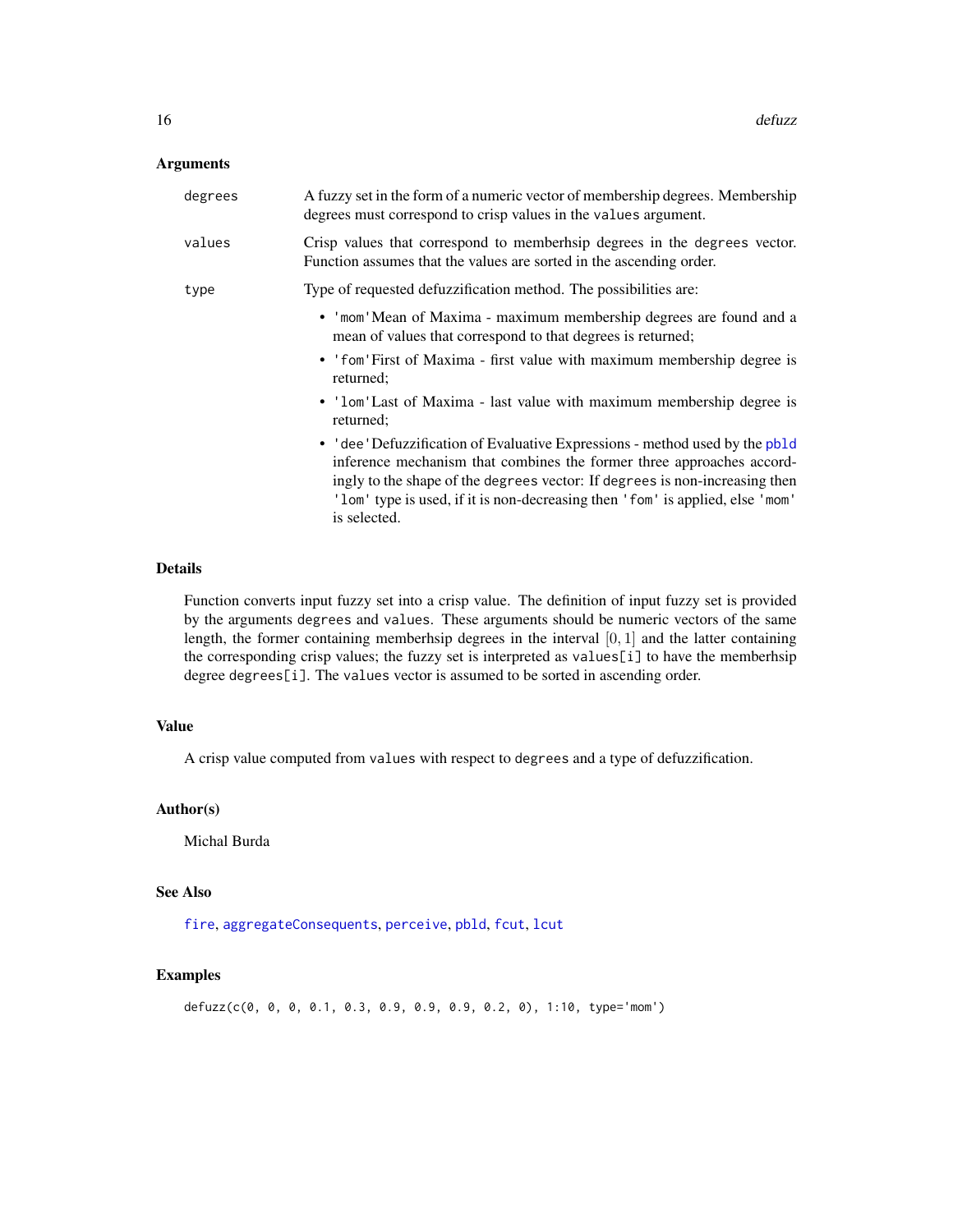<span id="page-16-1"></span><span id="page-16-0"></span>

Compute Symmetric Mean Absolute Percentage Error (SMAPE), Mean Absolute Scaled Error (MASE), and Root Mean Squared Error (RMSE) from forecasted and validation data.

# Usage

```
smape(forecast, validation)
mase(forecast, validation)
rmse(forecast, validation)
```
#### Arguments

| forecast   | A numeric vector of predicted or forecasted values. Its length must be the same<br>as the length of the validation argument.      |
|------------|-----------------------------------------------------------------------------------------------------------------------------------|
| validation | A numeric vector of actual (real) values being forecasted. Its length must be the<br>same as the length of the forecast argument. |

#### Details

The function compute various error measures of the forecasts. Let  $v_i$ ,  $f_i$  be the *i*-th elements of validation or forecast, respectively, and  $n$  be the length of validation. Then:

- $SMAPE = 1/n \sum_{i=1}^{n} (2|f_i v_i|)/(|f_i| + |v_i|)$
- $MASE = (\sum_{i=1}^{n} |v_i f_i|) / (n/(n-1) * \sum_{i=2}^{n} |v_i v_{i-1}|)$
- $RMSE = sqrt(1/n * \sum_{i=1}^{n} (v_i f_i)^2)$

#### Value

A numeric value.

#### Author(s)

Michal Burda

#### See Also

[evalfrbe](#page-17-1), [frbe](#page-24-1)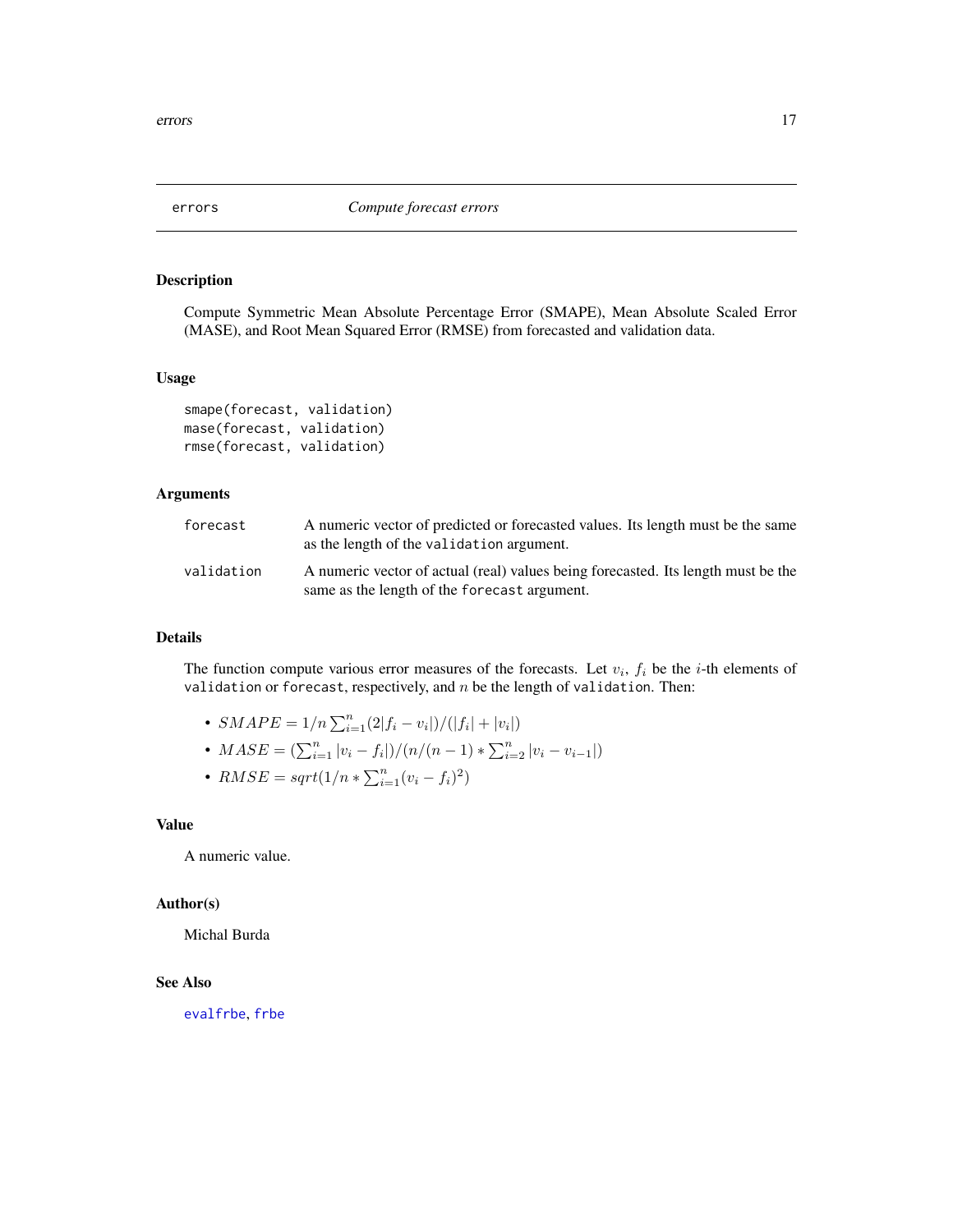<span id="page-17-1"></span><span id="page-17-0"></span>

Take a FRBE forecast and compare it with real values using arbitrary error function.

#### Usage

```
evalfrbe(fit,
         real,
         error=c('smape', 'mase', 'rmse'))
```
# Arguments

| fit   | A FRBE model of class frbe as returned by the frbe function.                                                                                                                                                                |
|-------|-----------------------------------------------------------------------------------------------------------------------------------------------------------------------------------------------------------------------------|
| real  | A numeric vector of real (known) values. The vector must correspond to the val-<br>ues being forecasted, i.e. the length must be the same as the horizon forecasted<br>by frbe.                                             |
| error | Error measure to be computed. It can be either Symmetric Mean Absolute Per-<br>centage Error (SMAPE), Mean Absolute Scaled Error (MASE), or Root Mean<br>Squared Error (RMSE). See smape, mase, and rmse, for more details. |

#### Details

Take a FRBE forecast and compare it with real values by evaluating a given error measure. FRBE forecast should be made for a horizon of the same value as length of the vector of real values.

#### Value

Function returns a data.frame with single row and columns corresponding to the error of the individual forecasting methods that the FRBE is computed from. Additionally to this, a column "avg" is added with error of simple average of the individual forecasting methods and a column "frbe" with error of the FRBE forecasts.

# Author(s)

Michal Burda

# References

Štěpnička, M., Burda, M., Štěpničková, L. Fuzzy Rule Base Ensemble Generated from Data by Linguistic Associations Mining. FUZZY SET SYST. 2015.

#### See Also

[frbe](#page-24-1), [smape](#page-16-1), [mase](#page-16-1), [rmse](#page-16-1)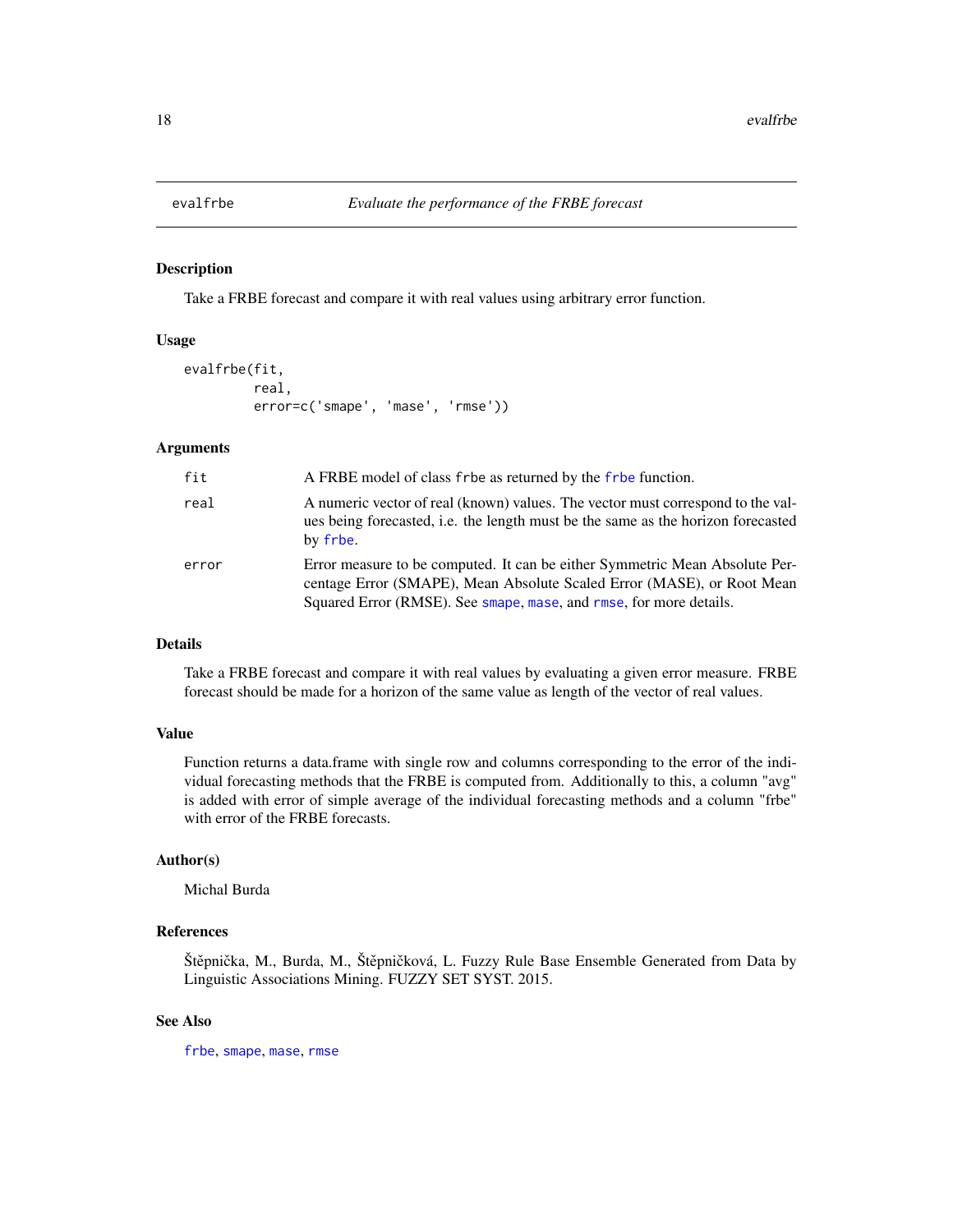#### <span id="page-18-0"></span>farules that the contract of the contract of the contract of the contract of the contract of the contract of the contract of the contract of the contract of the contract of the contract of the contract of the contract of t

# Examples

```
## Not run:
 # prepare data (from the forecast package)
 library(forecast)
 horizon <- 10
 train <- wineind[-1 * (length(wineind)-horizon+1):length(wineind)]
 test <- wineind[(length(wineind)-horizon+1):length(wineind)]
 f <- frbe(ts(train, frequency=frequency(wineind)), h=horizon)
 evalfrbe(f, test)
```
## End(Not run)

<span id="page-18-1"></span>farules *A class of rules with statistical characteristics.*

# Description

The aim of the farules S3 class is to store a list of rules (a rule-base) together with some statistical characteristics. To search for fuzzy association rules, refer to [searchrules](#page-49-1) function.

#### Usage

farules(rules, statistics)

# Arguments

| rules      | A list of character vectors, where each vector represents a rule and each value<br>of the vector represents a predicate. The first value of the vector is assumed to<br>be a rule's consequent, the rest is antecedent.      |
|------------|------------------------------------------------------------------------------------------------------------------------------------------------------------------------------------------------------------------------------|
| statistics | A numeric matrix of various statistical characteristics of the rules. Each column<br>of that matrix corresponds to some statistic (such as support, confidence, etc.).<br>Rows correspond to the rules in the list of rules. |

#### Details

The farules function is a constructor for an instance of the farules class.

# Value

Returns an object of class farules.

#### Author(s)

Michal Burda

### See Also

[searchrules](#page-49-1), [reduce](#page-48-1)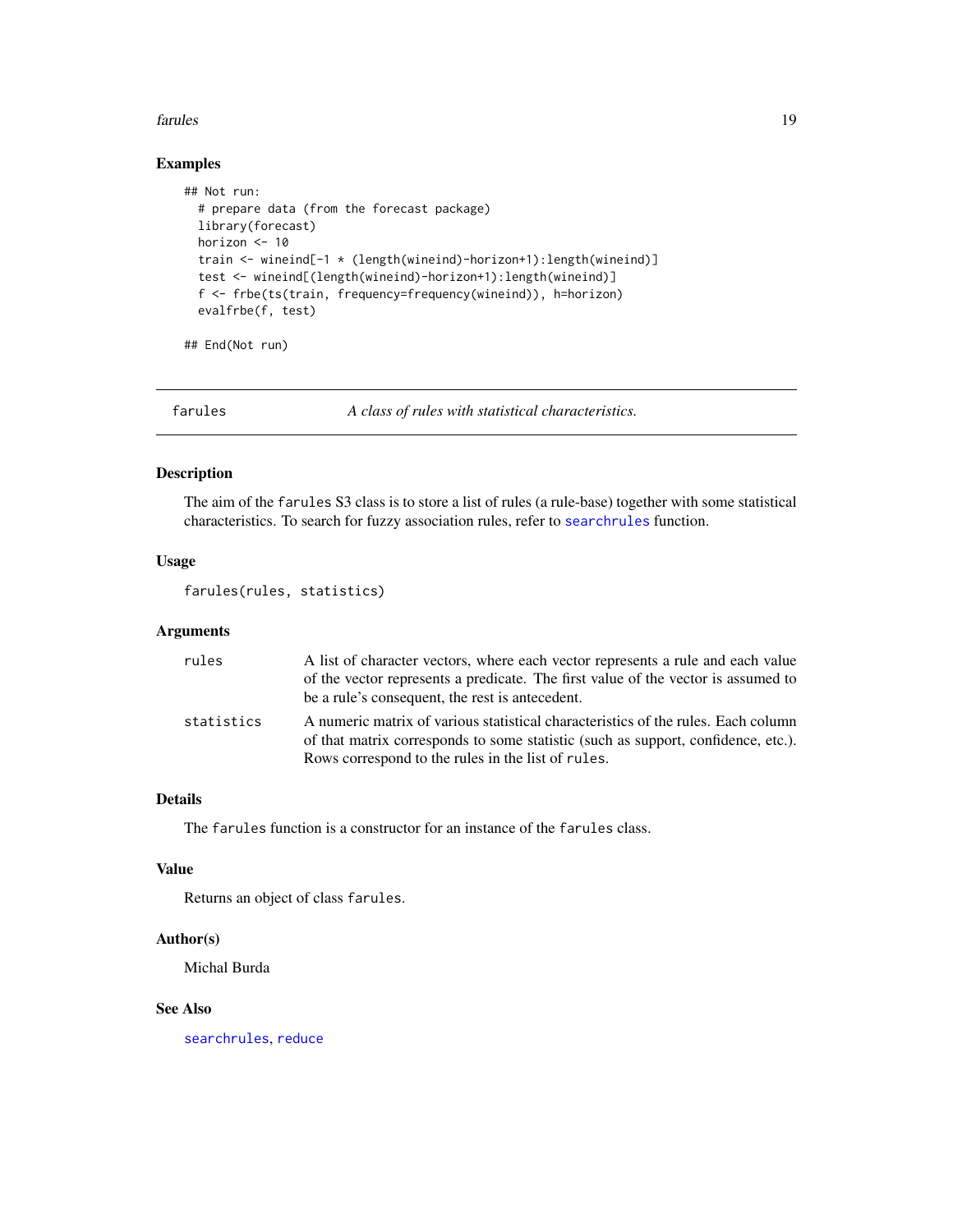<span id="page-19-1"></span><span id="page-19-0"></span>fcut *Transform data into a set of fuzzy attributes using triangular or raised cosine shapes of the fuzzy sets*

# Description

This function creates a set of fuzzy attributes from crisp data. Factors, numeric vectors, matrix or data frame columns are transformed into a set of fuzzy attributes, i.e. columns with membership degrees. Unlike [lcut](#page-33-1), for transformation is not used the linguistic linguistic approach, but partitioning using regular shapes of the fuzzy sets (such as triangle, raised cosine).

#### Usage

```
fcut(x, \ldots)## S3 method for class 'data.frame'
fcut(x,
     breaks,
     name=NULL,
     type=c('triangle', 'raisedcos'),
     merge=1,
     parallel=FALSE,
     ...)
## S3 method for class 'numeric'
fcut(x,
     breaks,
     name=deparse(substitute(x)),
     type=c('triangle', 'raisedcos'),
     merge=1,
     parallel=FALSE,
     ...)
```
#### Arguments

| $\mathsf{x}$ | Data to be transformed: a vector, matrix, or data frame. Non-numeric data are<br>allowed.                                                                                                                                                                                                                                             |
|--------------|---------------------------------------------------------------------------------------------------------------------------------------------------------------------------------------------------------------------------------------------------------------------------------------------------------------------------------------|
| breaks       | This argument determines the break-points of the positions of the fuzzy sets. It<br>should be an ordered vector of numbers such that the $i$ -th index specifies the<br>beginning, $(i + 1)$ -th the center, and $(i + 2)$ -th the ending of the <i>i</i> -th fuzzy set.                                                              |
|              | I.e. the minimum number of breaks-points is 3; $n-2$ elementary fuzzy sets<br>would be created for $n$ break-points.                                                                                                                                                                                                                  |
|              | If considering an i-th fuzzy set (of type='triangle'), x values lower than $i$ -<br>th break (and greater than $(i + 2)$ -th break) would result in zero memberhsip<br>degree, values equal to $(i + 1)$ -th break would have membership degree equal 1<br>and values between them the appropriate membership degree between 0 and 1. |
|              | The resulting fuzzy sets would be named after the original data by adding dot<br>$("")$ and a number i of fuzzy set.                                                                                                                                                                                                                  |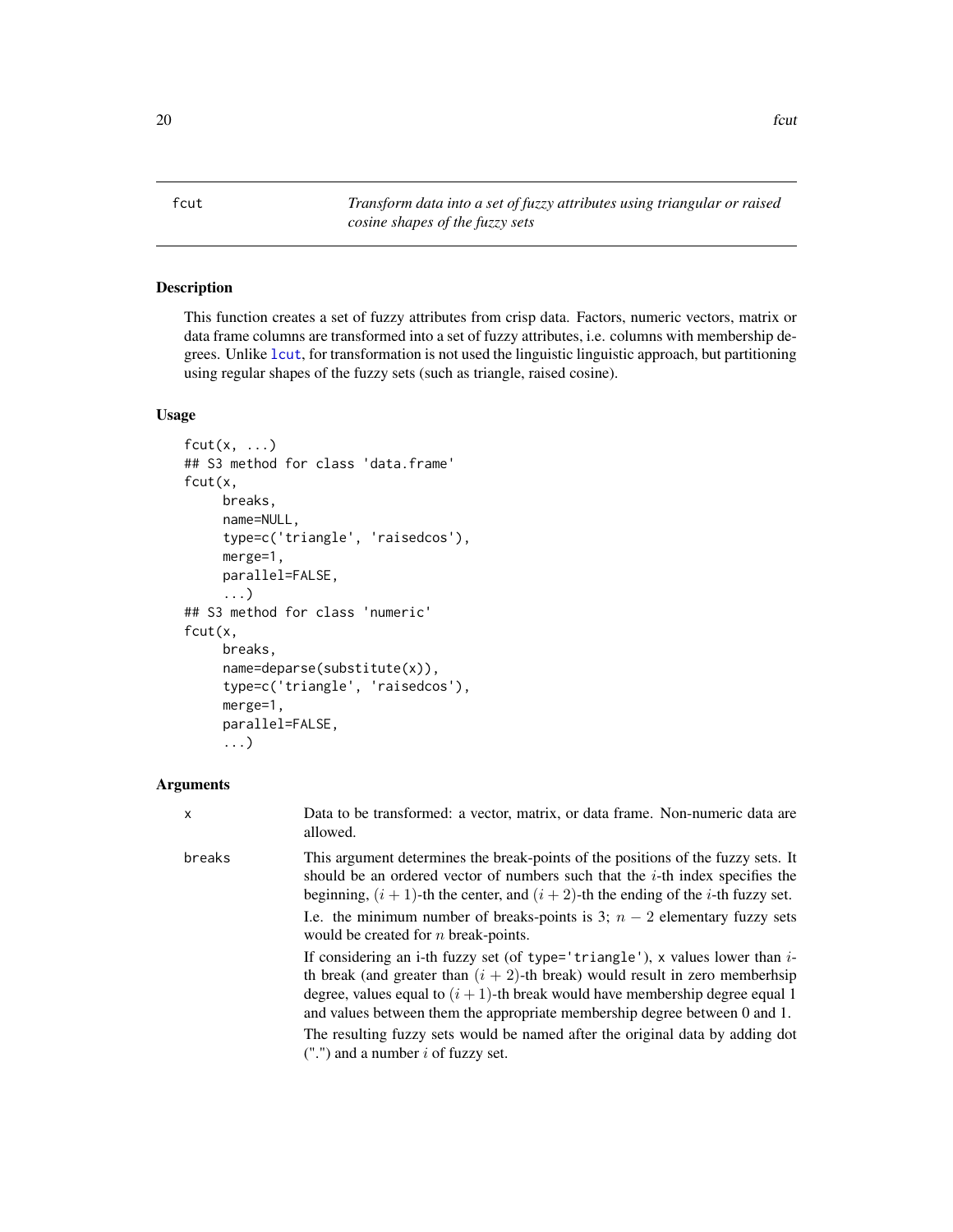<span id="page-20-0"></span>

|          | Unlike cut, x values, that are lower or greater than the given break-points, will<br>have all memberhsip degrees equal to zero.                                                                                                                                                                                                                                                                                                                                                                                                                                                                                                                                                                                                                                             |
|----------|-----------------------------------------------------------------------------------------------------------------------------------------------------------------------------------------------------------------------------------------------------------------------------------------------------------------------------------------------------------------------------------------------------------------------------------------------------------------------------------------------------------------------------------------------------------------------------------------------------------------------------------------------------------------------------------------------------------------------------------------------------------------------------|
|          | For non-numeric data, this argument is ignored. For x being a numeric vector, it<br>must be a vector of numeric values. For x being a numeric matrix or data frame,<br>it must be a named list containing a numeric vector for each column - if not, the<br>values are repeated for each column.                                                                                                                                                                                                                                                                                                                                                                                                                                                                            |
| name     | A name to be added as a suffix to the created fuzzy attribute names. This param-<br>eter can be used only if x is a vector. If x is a matrix or data frame, name should<br>be NULL because the fuzzy attribute names are taken from column names of<br>the argument x.                                                                                                                                                                                                                                                                                                                                                                                                                                                                                                      |
| type     | The type of fuzzy sets to create Currently, 'triangle' or 'raisedcos' may be<br>used. The type argument may be also a function of 4 arguments that from the<br>value of the first argument, and considering the boundaries given by the next 3<br>arguments, computes a membership degree. See e.g. triangle or raisedcos<br>for details on how such function should look like.                                                                                                                                                                                                                                                                                                                                                                                             |
| merge    | This argument determines whether to derive additional fuzzy sets by merging the<br>elementary fuzzy sets (whose position is determined with the breaks argument)<br>into super-sets. The argument is ignored for non-numeric data in x.<br>merge may contain any integer number from 1 to length (breaks) - 2. Value<br>1 means that the elementary fuzzy sets should be present in the output. Value<br>2 means that the two consecutive elementary fuzzy sets should be combined<br>by using the Lukasiewic t-conorm, value 3 causes combining three consecutive<br>elementary fuzzy sets etc.<br>The names of the derived (merged) fuzzy sets is derived from the names of<br>the original elementary fuzzy sets by concatenating them with the "I" (pipe)<br>separator. |
| parallel | Whether the processing should be run in parallel or not. Parallelization is im-<br>plemented using the foreach package. The parallel environment must be set<br>properly in advance, e.g. with the registerDoMC() function of the doMC pack-<br>age. Currently this argument is applied only if x is a matrix or data frame.                                                                                                                                                                                                                                                                                                                                                                                                                                                |
|          | Other parameters to some methods.                                                                                                                                                                                                                                                                                                                                                                                                                                                                                                                                                                                                                                                                                                                                           |

#### Details

The aim of this function is to transform numeric data into a set of fuzzy attributes. The result is in the form of the object of class "fsets", i.e. a numeric matrix whose columns represent fuzzy sets (fuzzy attributes) with values being the membership degrees.

The function behaves diffently to the type of input x.

If  $x$  is a factor or a logical vector (or other non-numeric data) then for each distinct value of an input, a fuzzy set is created, and data would be transformed into crisp membership degrees 0 or 1 only.

If  $x$  is a numeric vector then fuzzy sets are created accordingly to break-points specified in the breaks argument with 1st, 2nd and 3rd break-point specifying the first fuzzy set, 2nd, 3rd and 4th break-point specifying th second fuzzy set etc. The shape of the fuzzy set is determined by the type argument that may be equal either to a string 'triangle' or 'raisedcos' or it could be a function that computes the membership degrees for itself (see [triangle](#page-56-1) or [raisedcos](#page-56-2) functions for details).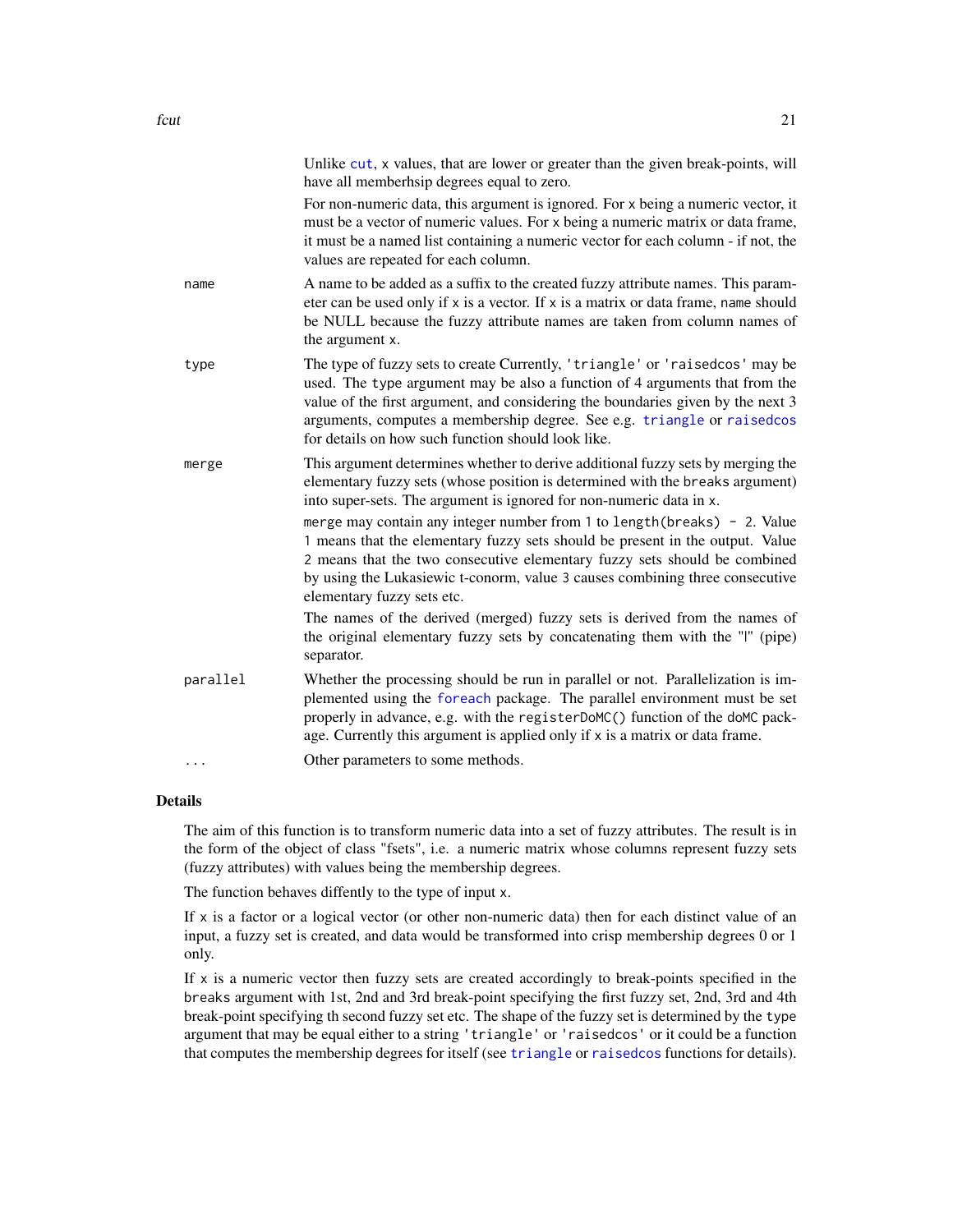<span id="page-21-0"></span>Additionally, super-sets of these elementary sets may be created by specifying the merge argument. Values of this argument specify how many consecutive fuzzy sets should be combined (by using the Lukasiewic's t-conorm) to produce super-sets - see the description of merge above.

If a matrix (resp. data frame) is provided to this function instead of single vector, all columns are processed separately as described above and the result is combined with the [cbind.fsets](#page-11-1) function.

The function sets up properly the [vars](#page-26-2) and [specs](#page-26-2) properties of the result.

# Value

An object of class "fsets" is returned, which is a numeric matrix with columns representing the fuzzy attributes. Each source columm of the x argument corresponds to multiple columns in the resulting matrix. Columns have names that indicate the name of the source as well as a index  $i$  of fuzzy  $set(s)$  – see the description of arguments breaks and merge above.

The resulting object would also have set the [vars](#page-26-2) and [specs](#page-26-2) properties with the former being created from original column names (if x is a matrix or data frame) or the name argument (if x is a numeric vector). The [specs](#page-26-2) incidency matrix would be created to reflect the superset-hood of the merged fuzzy sets.

#### Author(s)

Michal Burda

# See Also

[lcut](#page-33-1), [farules](#page-18-1), [pbld](#page-39-1) [vars](#page-26-2), [specs](#page-26-2), [cbind.fsets](#page-11-1)

```
# fcut on non-numeric data
ff <- factor(substring("statistics", 1:10, 1:10), levels = letters)
fcut(ff)
# transform a single vector into a single fuzzy set
x \leftarrow runif(10)fcut(x, breaks=c(0, 0.5, 1), name='age')# transform single vector into a partition of the interval 0-1
# (the boundary triangles are right-angled)
fcut(x, breaks=c(0, 0, 0.5, 1, 1), name='age')# also create supersets
fcut(x, breaks=c(0, 0, 0.5, 1, 1), name='age', merge=c(1, 2))
# transform all columns of a data frame
# with different breakpoints
data <- CO2[, c('conc', 'uptake')]
fcut(data, breaks=list(conc=c(95, 95, 350, 1000, 1000),
                       uptake=c(7, 7, 28.3, 46, 46)))
```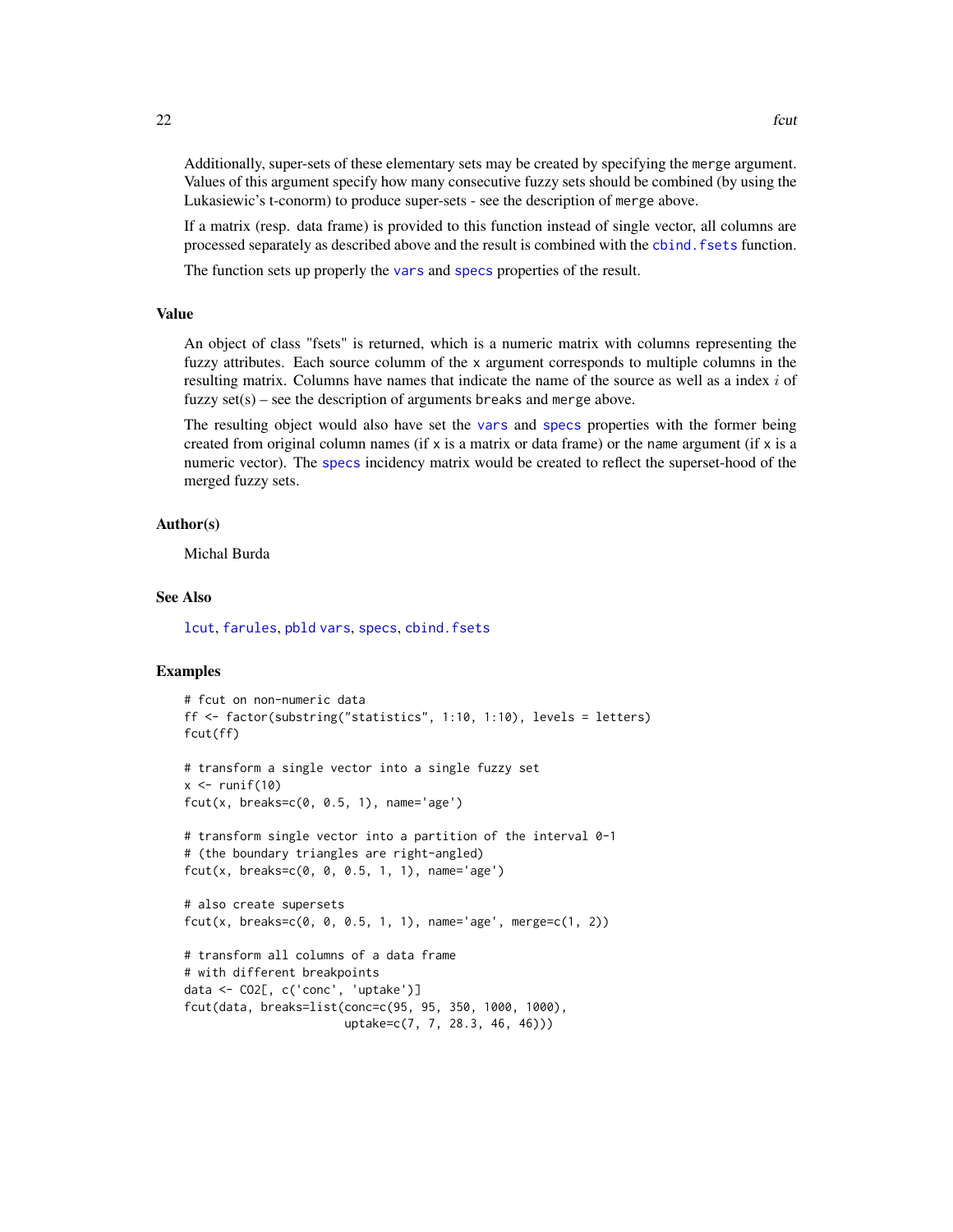Given data in the form of membership degrees to fuzzy sets, compute the truth value of given list of rules.

# Usage

```
fire(x,
     rules,
     tnorm=c("goedel", "goguen", "lukasiewicz"),
     onlyAnte=TRUE,
     parallel=FALSE)
```
# Arguments

| $\times$ | Data for the rules to be evaluated on. Could be either a numeric matrix or nu-<br>meric vector. If matrix is given then the rules are evaluated on rows. Each value<br>of the vector or column of the matrix represents a predicate - it's numeric value<br>represents the truth values (values in the interval $[0, 1]$ ). |
|----------|-----------------------------------------------------------------------------------------------------------------------------------------------------------------------------------------------------------------------------------------------------------------------------------------------------------------------------|
| rules    | Either an object of class "farules" or list of character vectors where each vector<br>is a rule with consequent being the first element of the vector. Elements of the<br>vectors (predicate names) must correspond to the x's names (of columns if x is<br>a matrix).                                                      |
| tnorm    | A character string representing a triangular norm to be used (either "goedel",<br>"goguen", or "lukasiewicz") or an arbitrary function that takes a vector of<br>truth values and returns a t-norm computed of them.                                                                                                        |
| onlyAnte | TRUE if only antecedent-part of a rule should be evaluated. Antecedent-part<br>of a rule are all predicates in rule vector starting from the 2nd position. (First<br>element of a rule is the consequent - see above.)<br>If FALSE, then the whole rule will be evaluated (antecedent part together with<br>consequent).    |
| parallel | Whether the processing should be run in parallel or not. Parallelization is im-<br>plemented using the foreach package. The parallel environment must be set<br>properly in advance, e.g. with the registerDoMC() function of the doMC pack-<br>age.                                                                        |

# Details

The aim of this function is to compute the truth value of each rule in a list on given data. Each rule in the rules list is represented as a character vector of predicates with the first element being considered as a rule's consequent.

<span id="page-22-1"></span><span id="page-22-0"></span>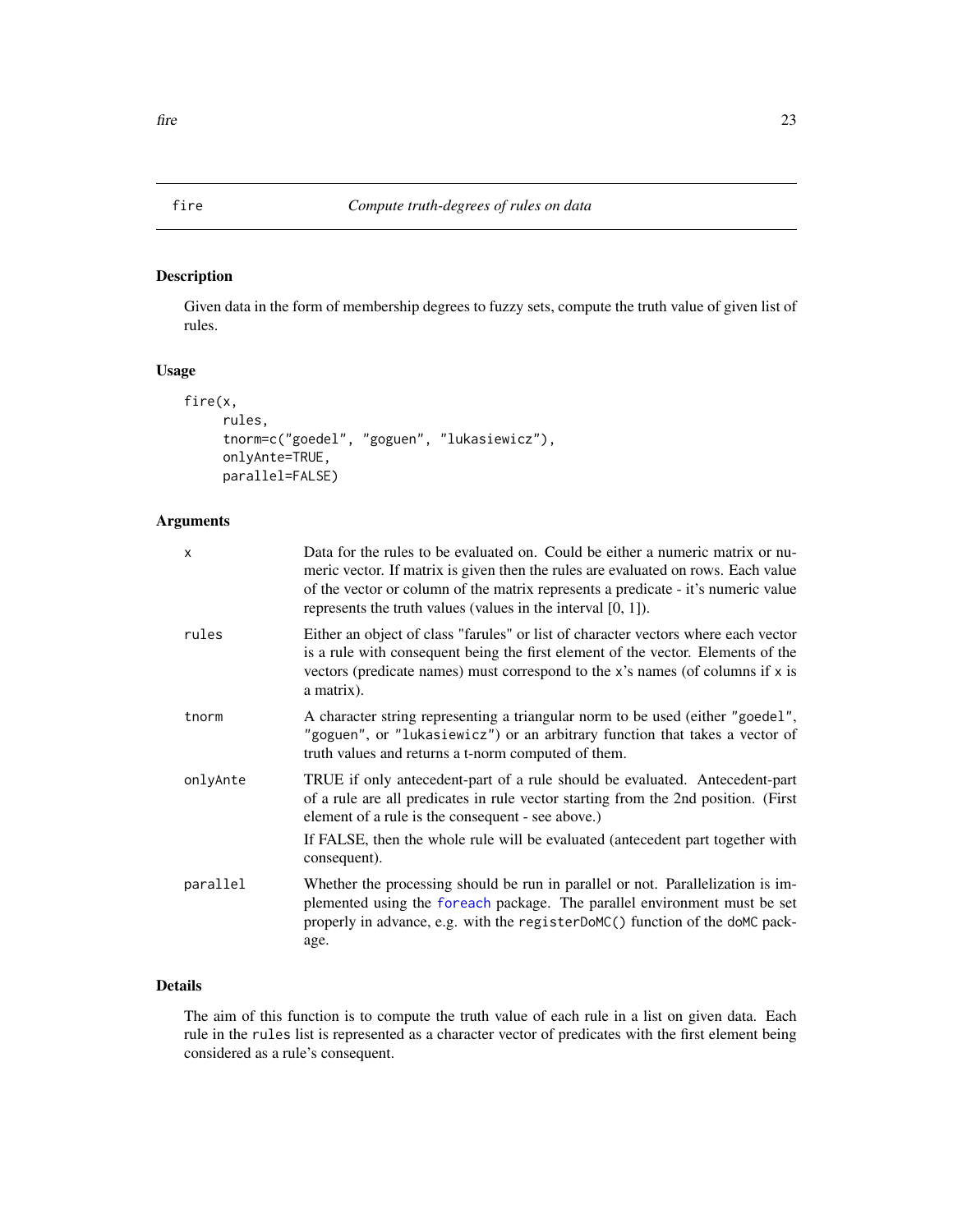<span id="page-23-0"></span> $x$  is data either in a form of a numeric vector or numeric matrix. If vector is given then names $(x)$ must correspond to the predicate names in rules. If  $x$  is a matrix then each column represents a predicate and thus colnames(x) must correspond to the predicate names in rules.

Values of either an input vector or matrix are interpreted as truth values. If matrix is given, the resulting truth values are computed row-wisely.

The type of conjunction to be used can be specified with the tnorm argument.

### Value

If x is a vector then the result of this function is a list with a truth value of each rule. If  $x$  is a matrix, then a list of vectors of truth values is returned with truth values of the rules being computed rowwisely.

#### Author(s)

Michal Burda

#### See Also

[aggregateConsequents](#page-3-1), [defuzz](#page-14-1) [perceive](#page-41-1), [pbld](#page-39-1), [fcut](#page-19-1), [lcut](#page-33-1), [farules](#page-18-1)

#### Examples

```
# fire whole rules on a vector
x \le -1:10 / 10names(x) \leftarrow letters[1:10]rules <- list(c('a', 'c', 'e'),
              c('b'),
              c('d', 'a'),
              c('c', 'a', 'b'))
fire(x, rules, tnorm='goguen')
# fire antecedents of the rules on a matrix
x <- matrix(1:20 / 20, nrow=2)
colnames(x) <- letters[1:10]
rules <- list(c('a', 'c', 'e'),
              c('b'),
              c('d', 'a'),
              c('c', 'a', 'b'))fire(x, rules, tnorm='goedel', onlyAnte=TRUE)
```
# the former command should be equal to fire(x, antecedents(rules), tnorm='goedel')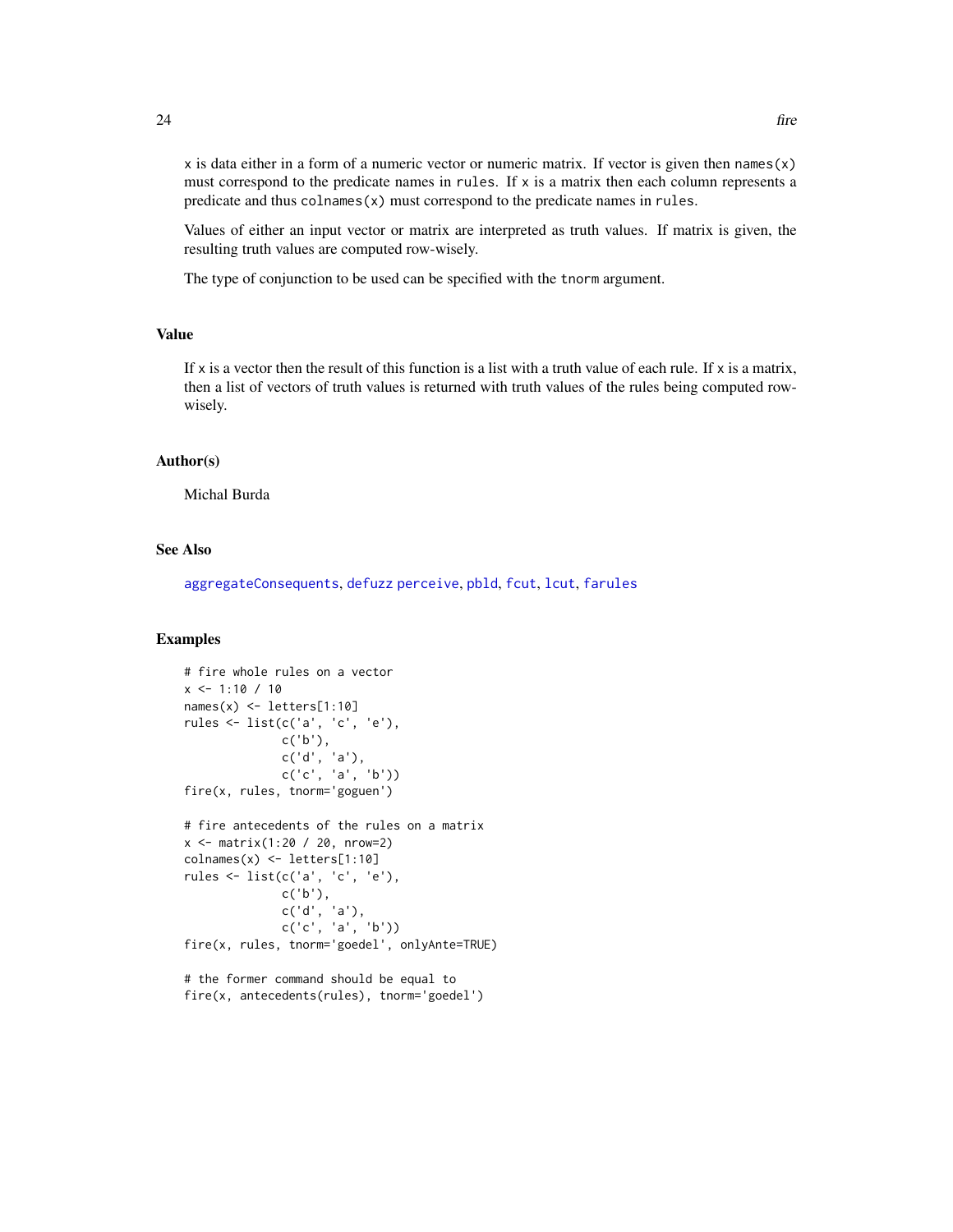<span id="page-24-1"></span><span id="page-24-0"></span>This function computes the fuzzy rule-based ensemble of time-series forecasts. Several forecasting methods are used to predict future values of given time-series and a weighted sum is computed from them with weights being determined from a fuzzy rule base.

#### Usage

frbe(d, h=10)

#### Arguments

|   | A source time-series in the ts time-series format. Note that the frequency of the |
|---|-----------------------------------------------------------------------------------|
|   | time-series must to be set properly.                                              |
| h | A forecasting horizon, <i>i.e.</i> the number of values to forecast.              |

#### Details

This function computes the fuzzy rule-based ensemble of time-series forecasts. The evaluation comprises of the following steps:

- 1. Several features are extracted from the given time-series d:
	- length of the time-series
	- strength of trend
	- strength of seasonality
	- skewness
	- kurtosis
	- variation coefficient
	- stationarity
	- frequency

These features are used later to infer weights of the forecasting methods.

- 2. Several forecasting methods are applied on the given time-series d to obtain forecasts. Actually, the following methods are used:
	- ARIMA by calling auto.arima of the forecast package
	- Exponential Smoothing by calling ets of the forecast package
	- Random Walk with Drift by calling rwf of the forecast package
	- Theta by calling thetaf of the forecast package
- 3. Computed features are input to the fuzzy rule-based inference mechanism which yields into weights of the forecasting methods. The fuzzy rule base is hardwired in this package and it was obtained by performing data mining with the use of the [farules](#page-18-1) function.
- 4. A weighted sum of forecasts is computed and returned as a result.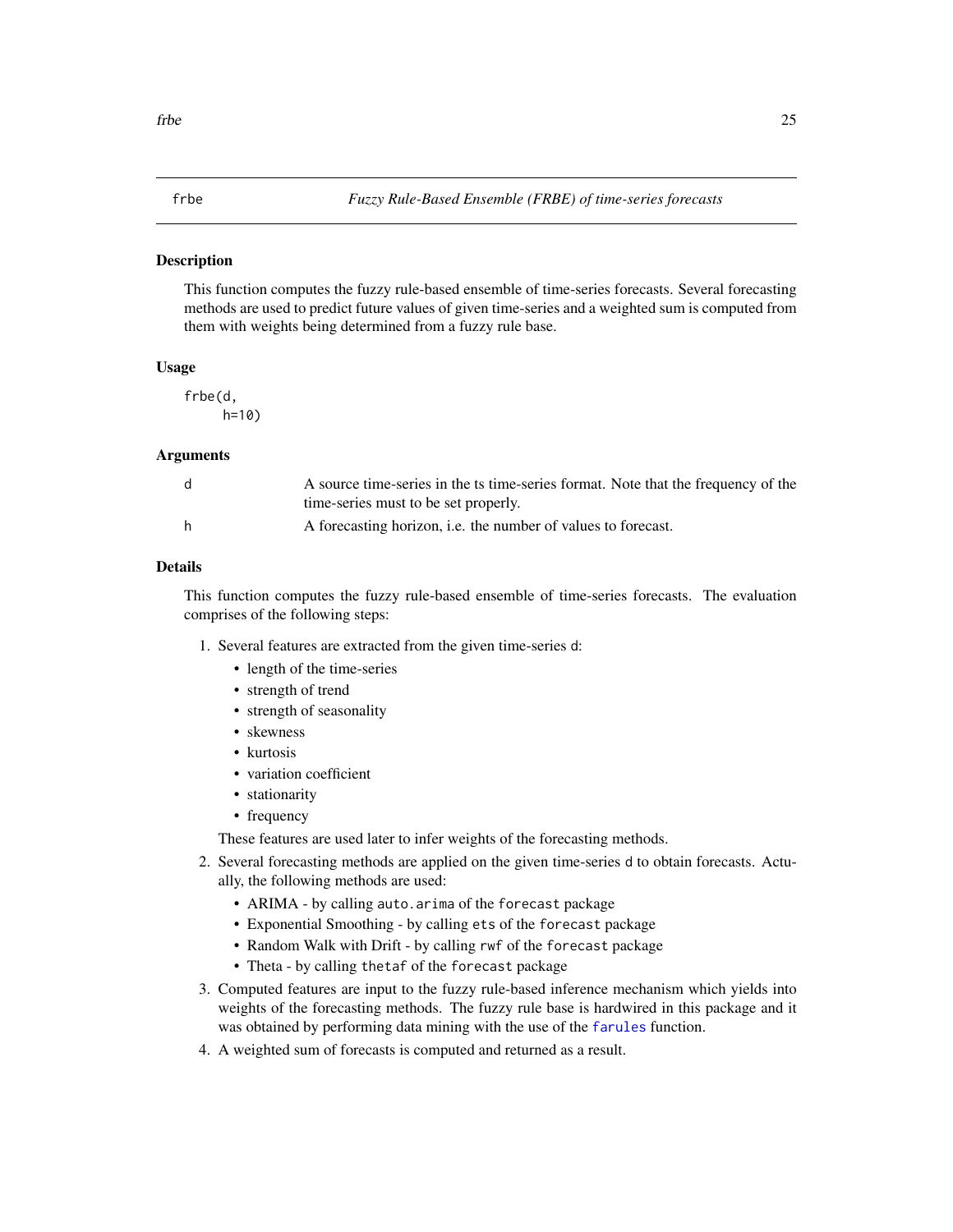# <span id="page-25-0"></span>Value

Result is a list of class frbe with the following elements:

- features a data frame with computed features of the given time-series;
- forecasts a data frame with forecasts to be ensembled;
- weights weights of the forecasting methods as inferred from the features and the hard-wired fuzzy rule base;
- mean the resulting ensembled forecast (computed as a weighted sum of forecasts).

### Author(s)

Michal Burda

#### References

Štěpnička, M., Burda, M., Štěpničková, L. Fuzzy Rule Base Ensemble Generated from Data by Linguistic Associations Mining. FUZZY SET SYST. 2015.

#### See Also

[evalfrbe](#page-17-1)

```
## Not run:
 # prepare data (from the forecast package)
 library(forecast)
 horizon <- 10
 train <- wineind[-1 * (length(wineind)-horizon+1):length(wineind)]
 test <- wineind[(length(wineind)-horizon+1):length(wineind)]
 # perform FRBE
 f <- frbe(ts(train, frequency=frequency(wineind)), h=horizon)
 # evaluate FRBE forecasts
 evalfrbe(f, test)
 # display forecast results
 f$mean
## End(Not run)
```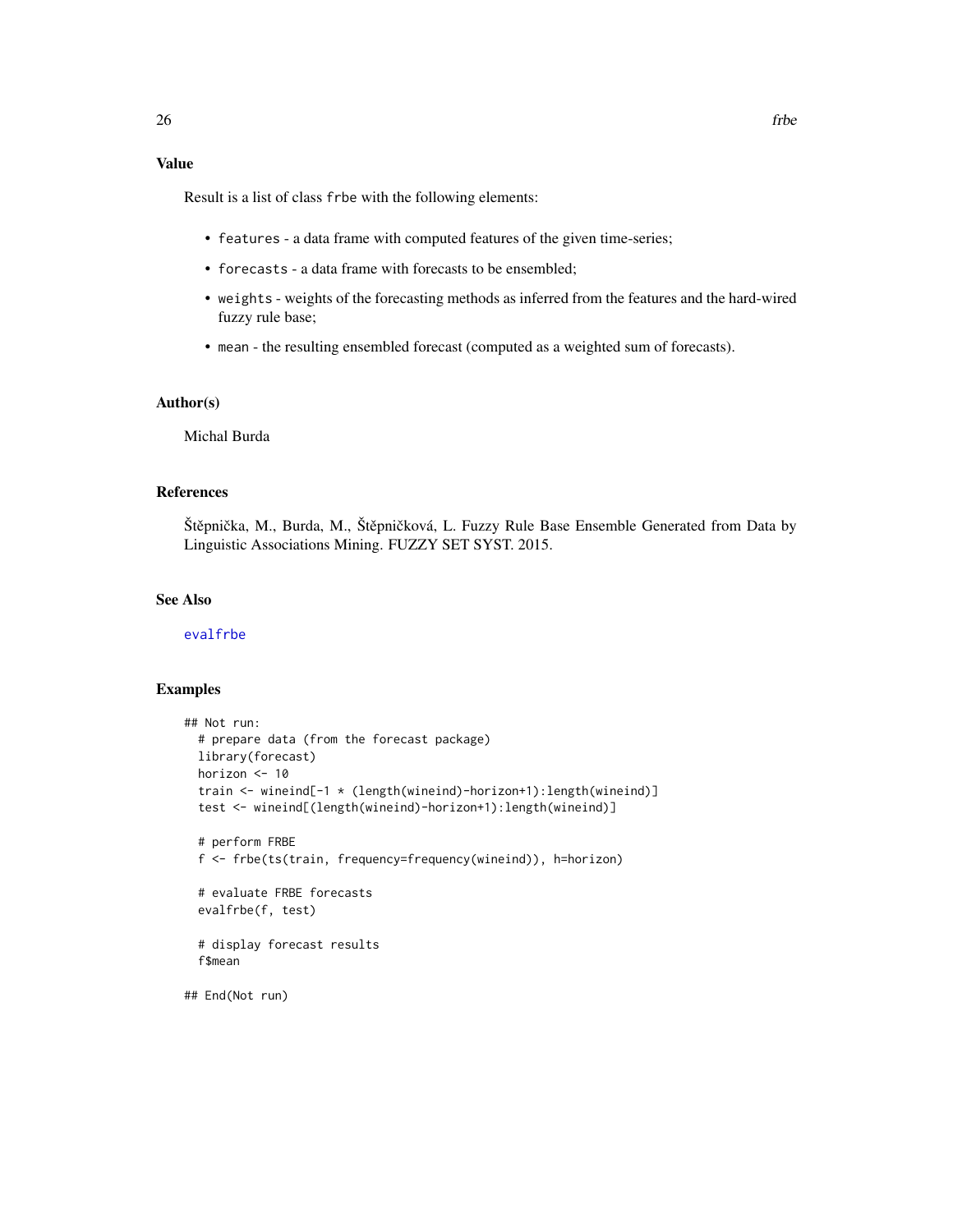<span id="page-26-2"></span><span id="page-26-1"></span><span id="page-26-0"></span>The aim of the fsets S3 class is to store several fuzzy sets in the form of numeric matrix where columns represent fuzzy sets and values are membership degrees. The fsets class also stores the information about the origin of the fuzzy sets as well as a relation of specificity among them.

#### Usage

```
fsets(x, vars, specs)
```
vars(x)

specs(x)

#### **Arguments**

| x     | A matrix of membership degrees. Columns of the matrix represent fuzzy sets,<br>colnames are names of the fuzzy sets (and must not be NULL).                                                                                                                                                                                                                                          |
|-------|--------------------------------------------------------------------------------------------------------------------------------------------------------------------------------------------------------------------------------------------------------------------------------------------------------------------------------------------------------------------------------------|
| vars  | A (typically character) vector that must correspond to the columns of x. It is a<br>vector of names of original variables that the fuzzy sets were created from. In<br>other words, the vars vector should contain the same value for each x's column<br>that corresponds to the same variable. Moreover, the names of the vars vector<br>must be the same as $\text{colnames}(x)$ . |
|       | For instance, a function fout can transform a single numeric vector into several<br>different fuzzy sets. To indicate that all of them in fact describe the same original<br>variable, the same name is stored on appropriate positions of the vars vector.                                                                                                                          |
| specs | A square numeric matrix containing values from $\{0, 1\}$ . It is a specificity ma-<br>trix, for which both rows and columns correspond to x's columns and where<br>specs[i][j] = 1 if and only if the <i>i</i> -th fuzzy set (i.e. $x$ [, i]) is more specific<br>(i.e. is a subset of) than the <i>j</i> -th fuzzy set (i.e. $x$ [, j]).                                           |

# Details

The fsets function is a constructor for an instance of the fsets class. Their vars and specs arguments are stored into attributes of the objects. The functions vars and specs can be used to access that objects.

#### Value

fsets returns an object of class fsets.

vars returns a vector of original variable names of the fsets object (see the description of the vars argument above).

specs returns the specificity matrix of the fsets object (see the description of the specs argument above).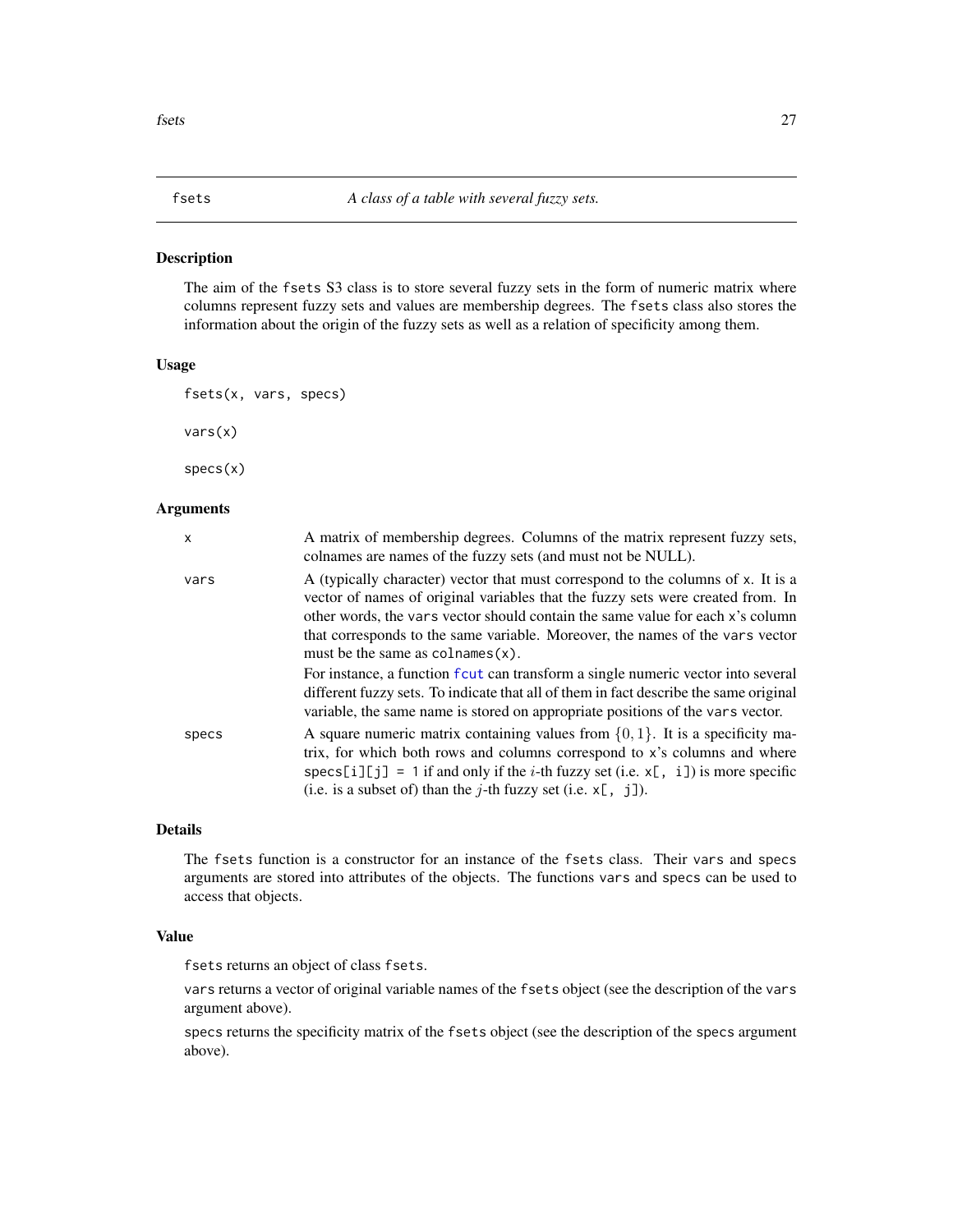# <span id="page-27-0"></span>Author(s)

Michal Burda

# See Also

[fcut](#page-19-1), [lcut](#page-33-1), [is.specific](#page-31-1)

#### Examples

```
# create a matrix of random membership degrees
m <- matrix(runif(30), ncol=5)
colnames(m) <- c('a1', 'a2', 'a12', 'b1', 'b2')
# create vars - first three (a1, a2, a3) and next two (b1, b2)
# fuzzy sets originate from the same variable
v <- c('a', 'a', 'a', 'b', 'b')
names(v) <- colnames(m)
# create specificity matrix - a1 and a2 are subsets of a12,
# the rest is incomparable
s \le matrix(c(0, 0, 1, 0, 0,0, 0, 1, 0, 0,
              0, 0, 0, 0, 0,
              0, 0, 0, 0, 0,
              0, 0, 0, 0, 0), byrow=TRUE, ncol=5)
colnames(s) <- colnames(m)
rownames(s) <- colnames(m)
# create a valid instance of the fsets class
o \leftarrow \text{fests}(m, v, s)
```
<span id="page-27-1"></span>head.farules *Return the first part of an instance of the* [farules](#page-18-1) *class*

#### Description

Returns the first part of an instance of the [farules](#page-18-1) class.

#### Usage

## S3 method for class 'farules' head( $x, n=6L, ...$ )

# Arguments

|          | An instance of farules class                                                                                                       |
|----------|------------------------------------------------------------------------------------------------------------------------------------|
| n        | A single integer. If positive, return first n elements of x. If negative, return all<br>but the $n$ first number of elements of x. |
| $\cdots$ | Unused.                                                                                                                            |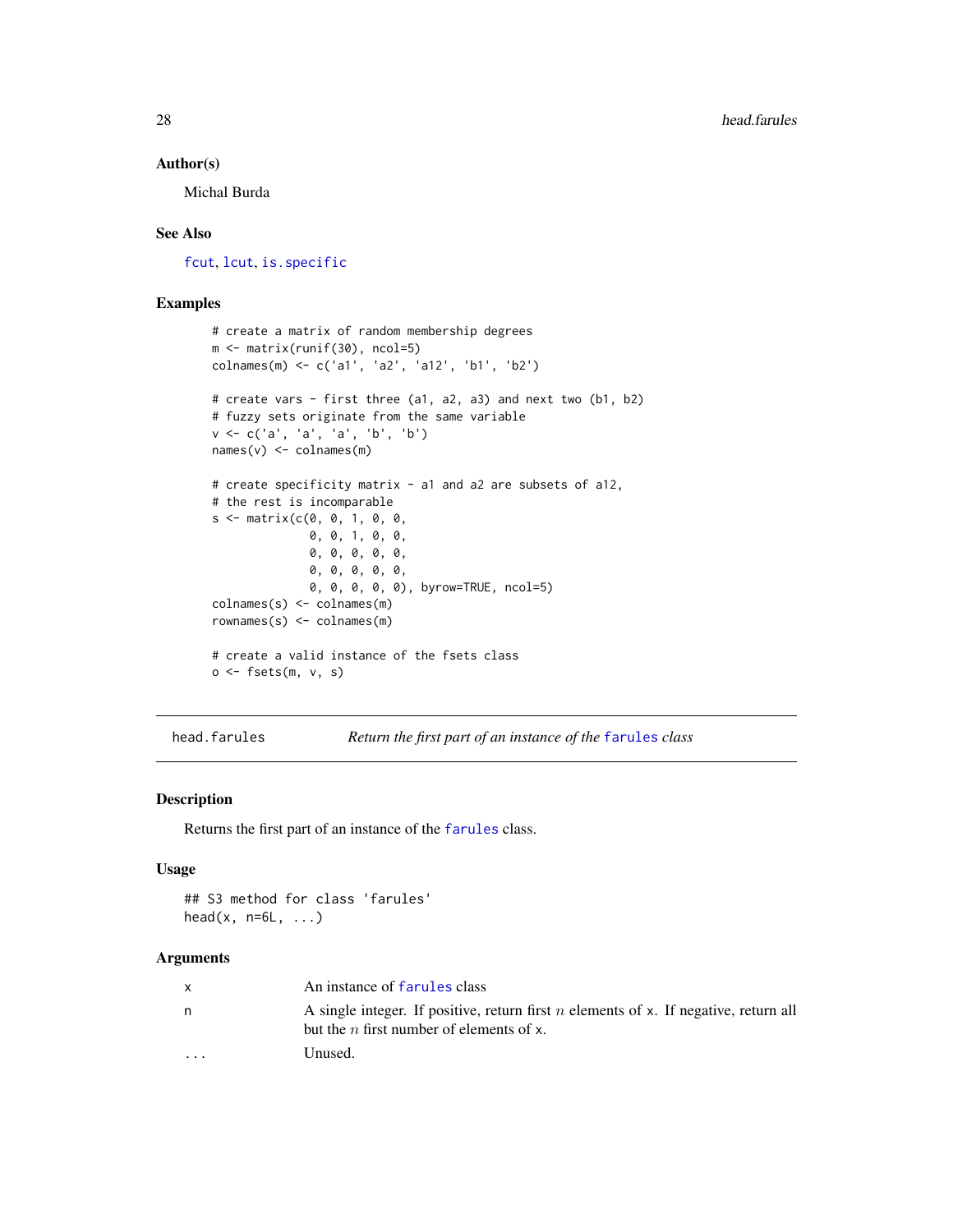#### <span id="page-28-0"></span>head.fsets 29

# Details

Return a part of x.

# Value

The instance of the [farules](#page-18-1) class.

# Author(s)

Michal Burda

# See Also

[tail.farules](#page-54-1), [farules](#page-18-1)

# Examples

d <- lcut3(CO2[, 1:2]) print(head(d))

<span id="page-28-1"></span>head.fsets *Return the first part of an instance of the* [fsets](#page-26-1) *class*

# Description

Returns the first part of an instance of the [fsets](#page-26-1) class.

# Usage

```
## S3 method for class 'fsets'
head(x, n=6L, \ldots)
```
# Arguments

| $\mathsf{x}$ | An instance of fsets class                                                                                                          |
|--------------|-------------------------------------------------------------------------------------------------------------------------------------|
| n.           | A single integer. If positive, return first n rows of x. If negative, return all but<br>the <i>n</i> first number of elements of x. |
| $\cdot$      | Unused.                                                                                                                             |

# Details

Return a part of x.

#### Value

The instance of the [fsets](#page-26-1) class.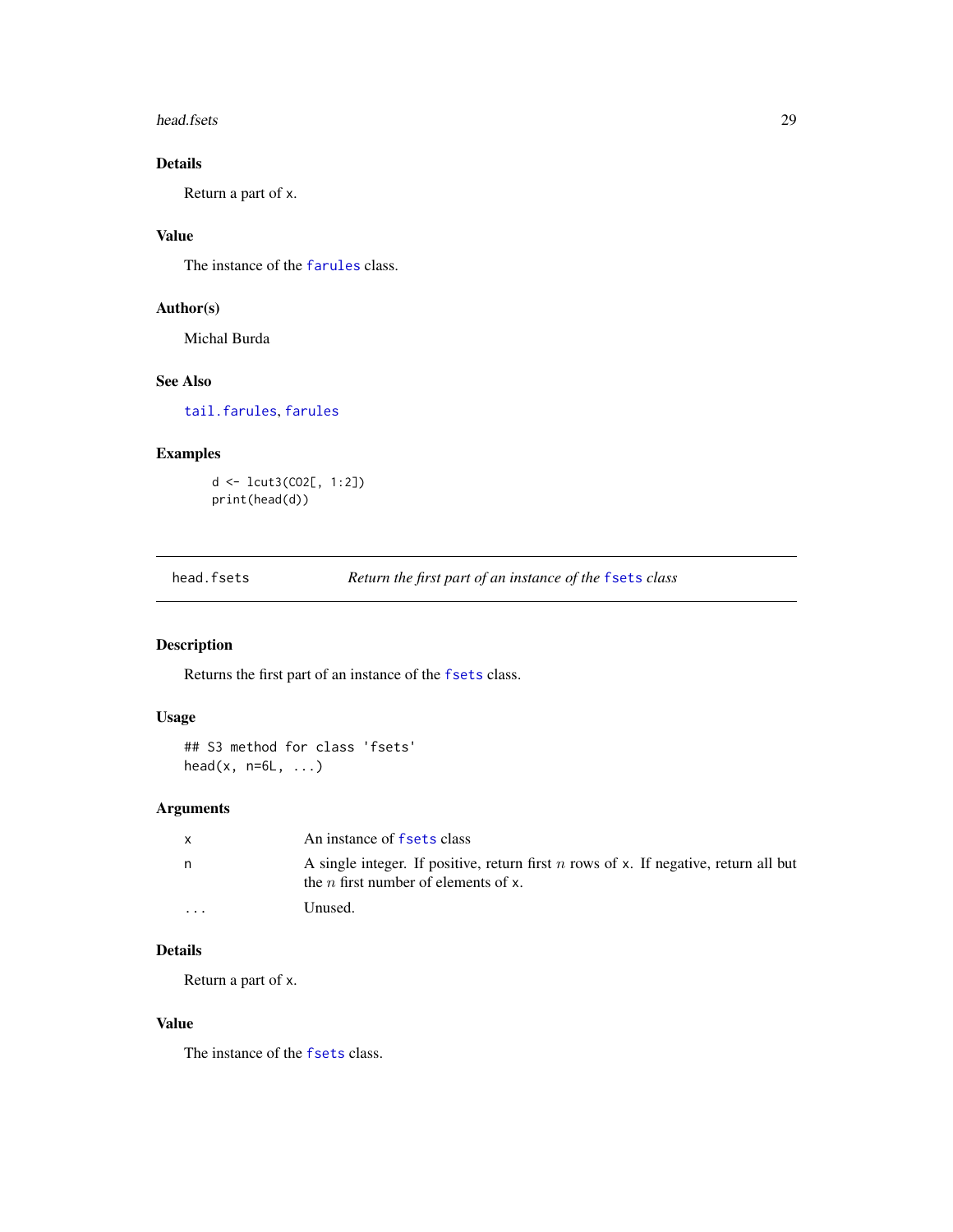#### Author(s)

Michal Burda

# See Also

[tail.fsets](#page-55-1), [fsets](#page-26-1), [fcut](#page-19-1), [lcut](#page-33-1)

# Examples

d <- lcut3(CO2[, 1:2]) print(head(d))

# is.farules *Test whether* x *is a valid object of the* farules *class*

# Description

Test whether x has a valid format for the objects of the farules class.

#### Usage

is.farules(x)

#### Arguments

x An object being tested.

# Details

This function tests wheter x inherits from farules and whether it is a list with x\$rules being a list of rules and x\$stats being a matrix.

# Value

TRUE if x is a valid farules object and FALSE otherwise.

# Author(s)

Michal Burda

# See Also

[farules](#page-18-1)

<span id="page-29-0"></span>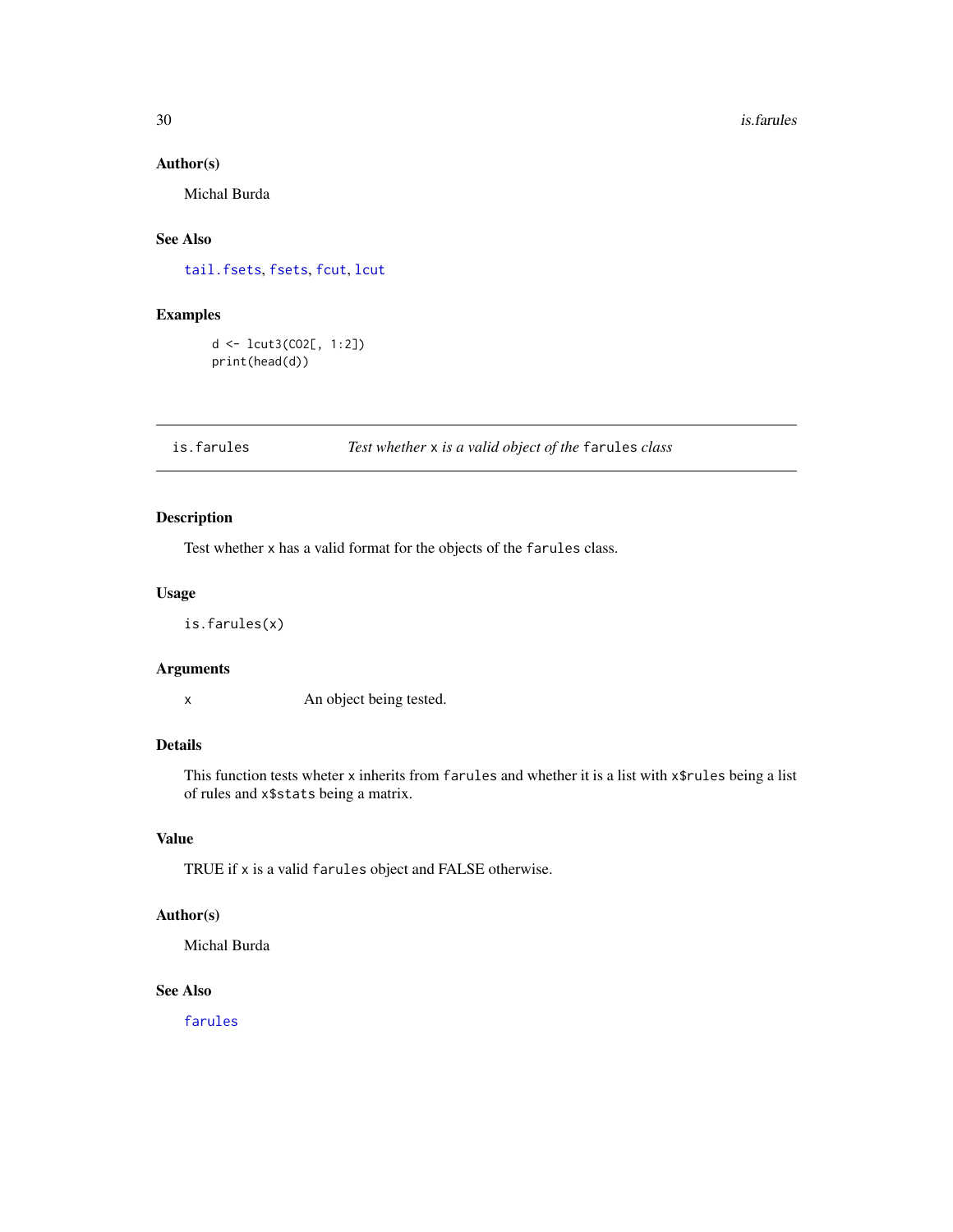<span id="page-30-0"></span>

Test whether x has a valid format for the objects of the frbe class.

#### Usage

is.frbe(x)

#### Arguments

x An object being tested.

#### Details

This function tests wheter x inherits from frbe i.e. whether it is a list with the following elements: forecasts data frame, features data frame, weights vector, and mean vector.

#### Value

TRUE if x is a valid frbe object and FALSE otherwise.

# Author(s)

Michal Burda

# References

Štěpnička, M., Burda, M., Štěpničková, L. Fuzzy Rule Base Ensemble Generated from Data by Linguistic Associations Mining. FUZZY SET SYST. 2015.

# See Also

[frbe](#page-24-1)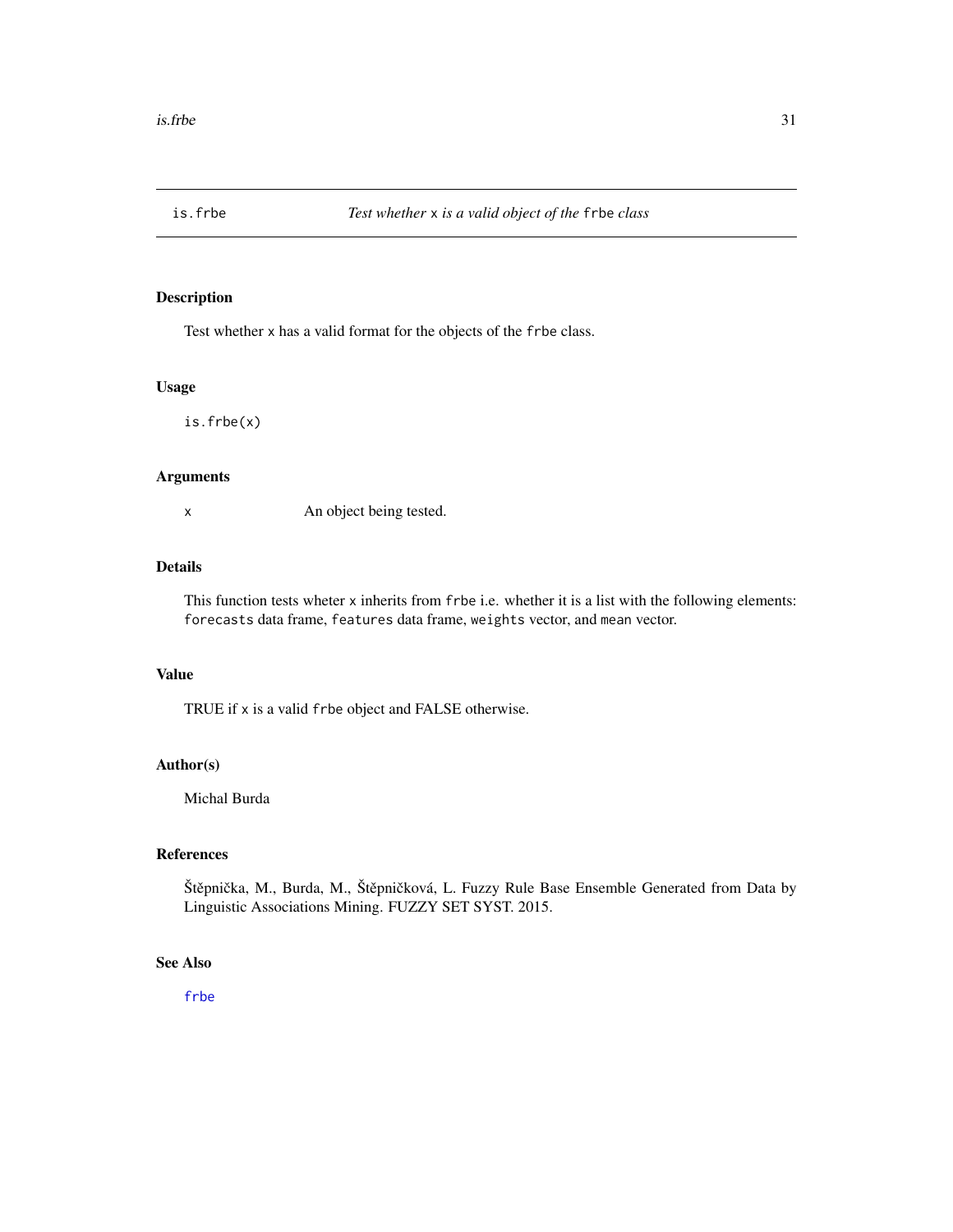<span id="page-31-0"></span>

Test whether x has a valid format for the objects of the fsets class.

# Usage

is.fsets(x)

#### Arguments

x An object being tested.

# Details

This function tests wheter x inherits from fsets and whether it is a numeric matrix with [vars](#page-26-2) and [specs](#page-26-2) attributes of correct size and column/row names.

# Value

TRUE if x is a valid fsets object and FALSE otherwise.

# Author(s)

Michal Burda

# See Also

[lcut](#page-33-1), [fcut](#page-19-1)

<span id="page-31-1"></span>is.specific *Determine whether the first set of predicates is more specific (or equal) than the other.*

### Description

Take two character vectors of predicates and determine whether x is more specific (or equal w.r.t. the specificity) than y. The specificity relation is fully determined with the values of [vars](#page-26-2) vector and [specs](#page-26-2) incidence matrix.

# Usage

is.specific(x, y, vars, specs)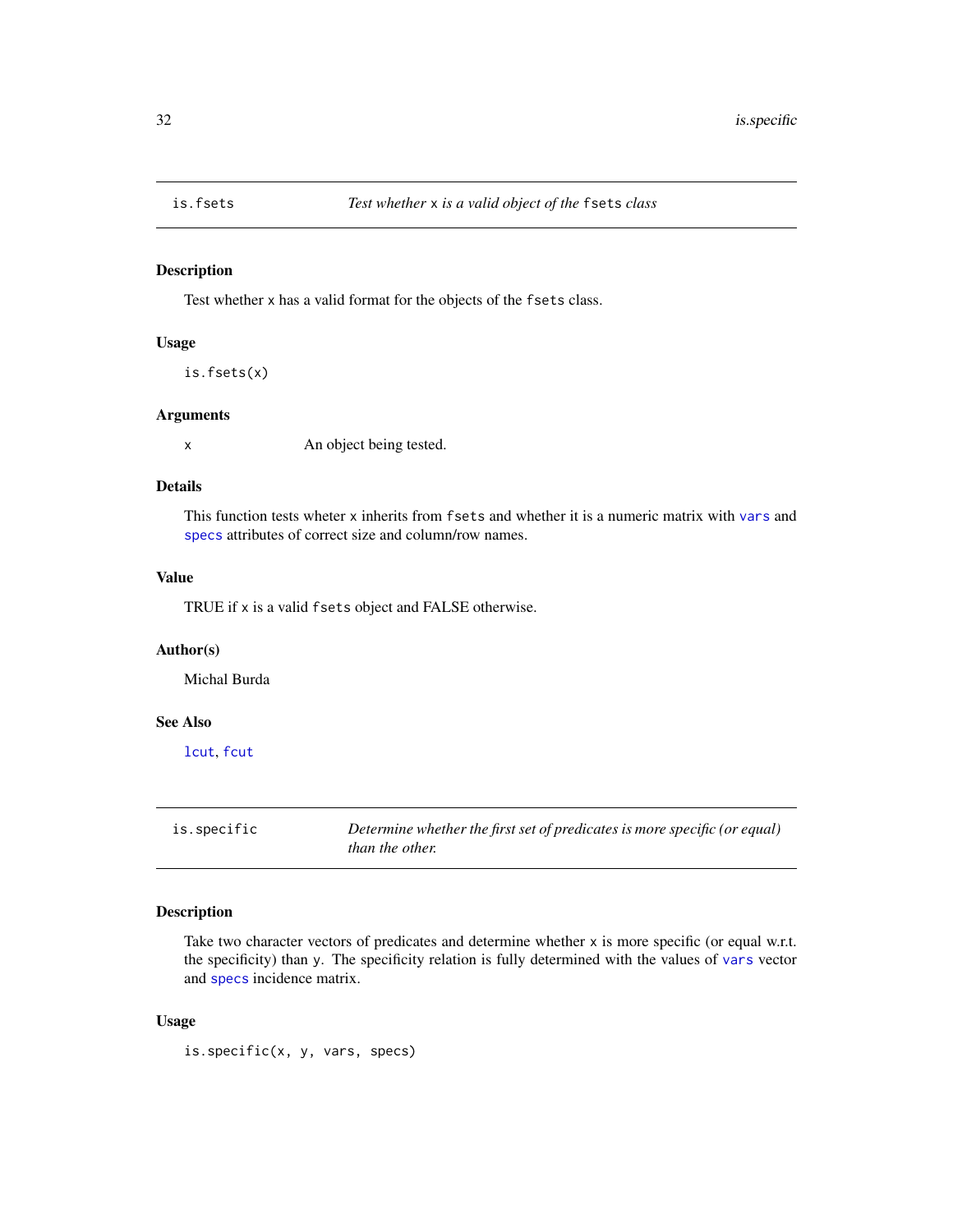#### <span id="page-32-0"></span>is.specific 33

#### Arguments

| $\mathsf{x}$ | The first character vector of predicates.                                                                                                                                                                                                                                                                                                                                 |
|--------------|---------------------------------------------------------------------------------------------------------------------------------------------------------------------------------------------------------------------------------------------------------------------------------------------------------------------------------------------------------------------------|
| У            | The second character vector of predicates.                                                                                                                                                                                                                                                                                                                                |
| vars         | A named (typically character) vector that determines which predicates originate<br>from the same variable, i.e. which of them semantically deal with the same<br>property. For that purpose, each value of x or y must be present in names (vars).<br>See also vars function of the fsets class.                                                                          |
| specs        | A square numeric matrix containing values from $\{0, 1\}$ . It is a specificity matrix<br>for which rows and columns represent predicates. $\text{spec}[i][j] = 1$ if and only<br>if the $i$ -th predicate is more specific (i.e. the corresponding fuzzy set is a subset<br>of) than the j-th predicate (i.e. $x$ [, j]). See also specs function of the fsets<br>class. |

#### Details

Let  $x_i$ ,  $y_j$  represent any predicate of the vectors x, y. Function assumes that each vector x and y does not contain two or more predicates with the same value of vars.

This function returns TRUE iff all of the following conditions hold:

- for any  $y_j$  there exists  $x_i$  such that  $vars[y_j] = vars[x_i]$ ;
- for any  $x_i$  there either does not exist  $y_j$  such that  $vars[x_i] = vars[y_j]$  or  $x_i = y_j$  or  $species[x_i, y_j] = 1.$

x

# Value

TRUE or FALSE (see above).

#### Author(s)

Michal Burda

#### See Also

[perceive](#page-41-1), [pbld](#page-39-1), [vars](#page-26-2), [specs](#page-26-2)

```
# create vars (v) and specs (s)
v <- c(rep('a', 3), rep('b', 3), rep('c', 3), rep('d', 3))
names(v) <- paste(rep(c('VeSm', 'Sm', 'Bi'), times=4),
                  rep(c('a', 'b', 'c', 'd'), each=3),sep='.')
s \leq - matrix(c(0,1,0, 0,0,0, 0,0,0, 0,0,0,0,0,0, 0,0,0, 0,0,0, 0,0,0,
              0,0,0, 0,0,0, 0,0,0, 0,0,0,
```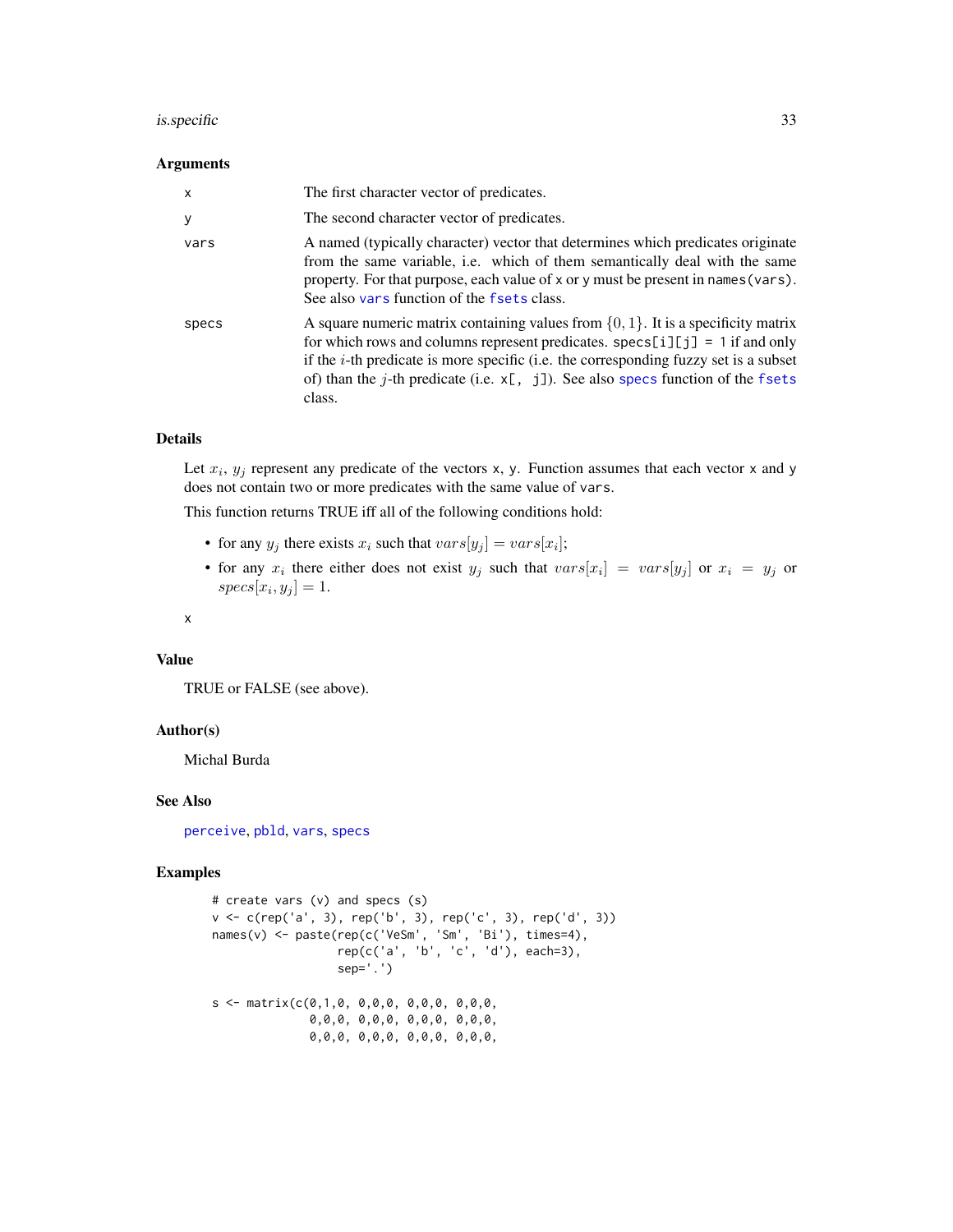```
0,0,0, 0,1,0, 0,0,0, 0,0,0,
              0,0,0, 0,0,0, 0,0,0, 0,0,0,
              0,0,0, 0,0,0, 0,0,0, 0,0,0,
              0,0,0, 0,0,0, 0,1,0, 0,0,0,
              0,0,0, 0,0,0, 0,0,0, 0,0,0,
              0,0,0, 0,0,0, 0,0,0, 0,0,0,
              0,0,0, 0,0,0, 0,0,0, 0,1,0,
              0,0,0, 0,0,0, 0,0,0, 0,0,0,
              0,0,0, 0,0,0, 0,0,0, 0,0,0),
            byrow=TRUE,
            ncol=12)
colnames(s) = names(v)rownames(s) = names(v)# returns TRUE
is.specific(c('VeSm.a', 'Bi.c'),
            c('VeSm.a', 'Bi.c'),
            v, s)
# returns TRUE (x and y swapped return FALSE)
is.specific(c('VeSm.a', 'Bi.c', 'Sm.d'),
            c('Sm.a', 'Bi.c', 'Sm.d'),
            v, s)
# returns TRUE (x and y swapped return FALSE)
is.specific(c('VeSm.a', 'Bi.c', 'Sm.d'),
            c('VeSm.a', 'Bi.c'),
            v, s)
# returns TRUE (x and y swapped return FALSE)
is.specific(c('VeSm.a', 'Bi.c', 'Sm.d'),
            NULL,
            v, s)
# returns FALSE
is.specific(c('Sm.a'), c('Bi.c'), v, s)
# returns FALSE
is.specific(c('VeSm.a', 'Sm.c'),
            c('Sm.a', 'Bi.c'),
            v, s)
```
<span id="page-33-1"></span>

lcut *Transform data into a set of linguistic fuzzy attributes*

#### Description

This function creates a set of linguistic fuzzy attributes from crisp data. Numeric vectors, matrix or data frame columns are transformed into a set of fuzzy attributes, i.e. columns with member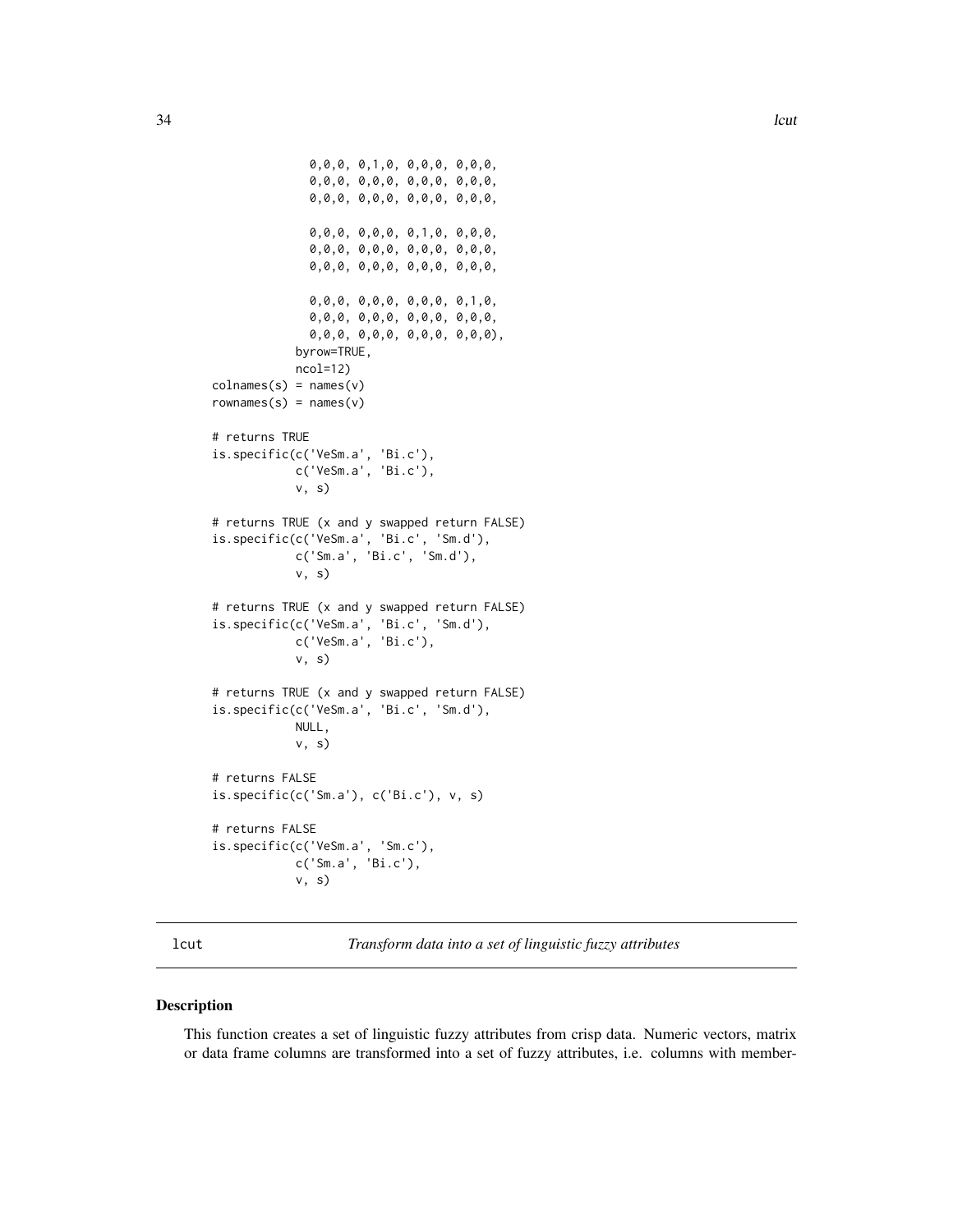<span id="page-34-0"></span>lcut 35

ship degrees. Factors and other data types are transformed to fuzzy attributes by calling the [fcut](#page-19-1) function.

# Usage

```
lcut3(x, \ldots)## S3 method for class 'matrix'
lcut3(x, \ldots)## S3 method for class 'data.frame'
lcut3(x,
     context=NULL,
     name=NULL,
     parallel=FALSE,
     ...)
## S3 method for class 'numeric'
lcut3(x,
     context=NULL,
     defaultCenter=0.5,
     atomic=c("sm", "me", "bi"),
     hedges=c("ex", "si", "ve", "ml", "ro", "qr", "vr"),
     name=NULL,
     parallel=FALSE,
     ...)
lcut5(x, \ldots)## S3 method for class 'matrix'
lcut5(x, \ldots)## S3 method for class 'data.frame'
lcut5(x,
     context=NULL,
     name=NULL,
     parallel=FALSE,
     ...)
## S3 method for class 'numeric'
lcut5(x,
     context=NULL,
     defaultCenter=0.5,
     atomic=c('sm', 'lm', 'me', 'um', 'bi'),
     hedges=c("ex", "ve", "ml", "ro", "ty"),
     name=NULL,
     parallel=FALSE,
     ...)
```
# Arguments

x Data to be transformed: if it is a numeric vector, matrix, or data frame, then the creation of linguistic fuzzy attributes takes place. For other data types the [fcut](#page-19-1) function is called.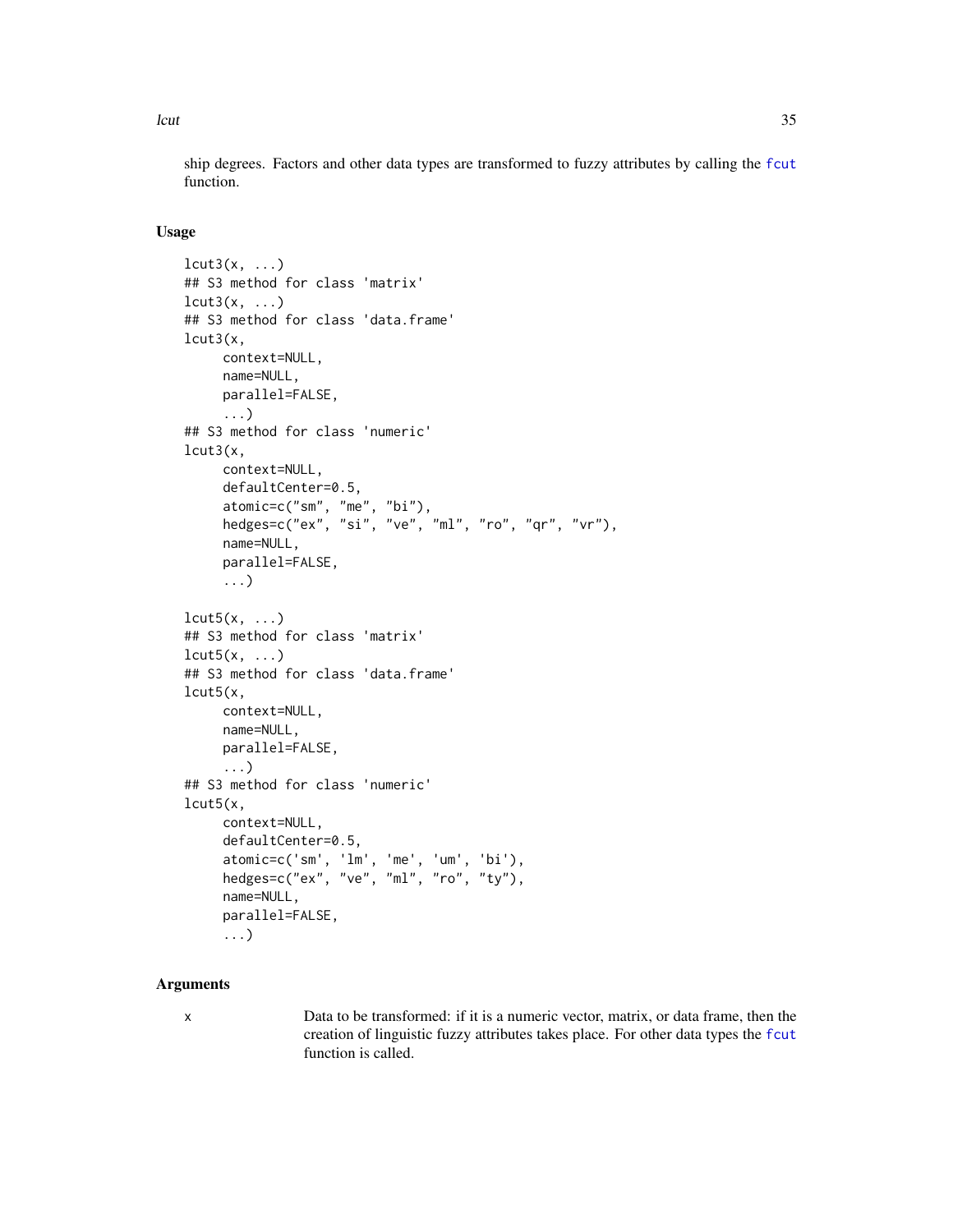| context       | A definition of context of a numeric attribute. Context determines how people<br>understand the notions "small", "medium", or "big" with respect to that attribute.<br>If $x$ is a numeric vector then context should be a vector of 3 numbers: typical<br>small, medium, and big value. If the context is set to NULL, these values are<br>taken directly from x as follows: |
|---------------|-------------------------------------------------------------------------------------------------------------------------------------------------------------------------------------------------------------------------------------------------------------------------------------------------------------------------------------------------------------------------------|
|               | • small= $min(x)$ ;                                                                                                                                                                                                                                                                                                                                                           |
|               | • medium= $(max(x) - min(x)) * defaultCenter + min(x);$<br>$\bullet$ big= $max(x)$ .                                                                                                                                                                                                                                                                                          |
|               | If x is a matrix or data frame then context should be a named list of contexts<br>for each x's column. If some context is omitted, it will be determined directly<br>from data as explained above.                                                                                                                                                                            |
|               | Regardless of the value of the atomic argument, all 3 numbers of the context<br>must be provided everytime.                                                                                                                                                                                                                                                                   |
| defaultCenter | A value used to determine a typical "medium" value from data (see context<br>above). If context is not specified then typical "medium" is determined as                                                                                                                                                                                                                       |
|               | $(max(x) - min(x)) * defaultCenter + min(x).$                                                                                                                                                                                                                                                                                                                                 |
|               | Default value of defaultCenter is 0.5, however, some literature specifies 0.42<br>as another sensible value with proper linguistic interpretation.                                                                                                                                                                                                                            |
| atomic        | A vector of atomic linguistic expressions to be used for creation of fuzzy at-<br>tributes. The possible values for lcut3 are:                                                                                                                                                                                                                                                |
|               | • smsmall;                                                                                                                                                                                                                                                                                                                                                                    |
|               | • memedium;                                                                                                                                                                                                                                                                                                                                                                   |
|               | • bibig.                                                                                                                                                                                                                                                                                                                                                                      |
|               | For 1 cut5, the following values are possible:                                                                                                                                                                                                                                                                                                                                |
|               | • smsmall;                                                                                                                                                                                                                                                                                                                                                                    |
|               | • Imlower medium;                                                                                                                                                                                                                                                                                                                                                             |
|               | • memedium;                                                                                                                                                                                                                                                                                                                                                                   |
|               | • umupper medium;                                                                                                                                                                                                                                                                                                                                                             |
|               | · bibig.                                                                                                                                                                                                                                                                                                                                                                      |
|               | Several values are allowed in this argument.                                                                                                                                                                                                                                                                                                                                  |
| hedges        | A vector of linguistic hedges to be used for creation of fuzzy attributes.<br>For lcut3 variant, the following hedges are allowed:                                                                                                                                                                                                                                            |
|               | • exextremely (sm, bi);                                                                                                                                                                                                                                                                                                                                                       |
|               | • sisignificantly (sm, bi);                                                                                                                                                                                                                                                                                                                                                   |
|               | • vevery $(sm, bi)$ ;                                                                                                                                                                                                                                                                                                                                                         |
|               | • mlmore or less (sm, me, bi);                                                                                                                                                                                                                                                                                                                                                |
|               | • roroughly (sm, me, bi);                                                                                                                                                                                                                                                                                                                                                     |
|               | • qrquite roughly (sm, me, bi);                                                                                                                                                                                                                                                                                                                                               |
|               | • vrvery roughly (sm, me, bi).                                                                                                                                                                                                                                                                                                                                                |
|               | For lcut5 variant, the following hedges are allowed:                                                                                                                                                                                                                                                                                                                          |
|               | • exextremely (sm, bi);                                                                                                                                                                                                                                                                                                                                                       |
|               |                                                                                                                                                                                                                                                                                                                                                                               |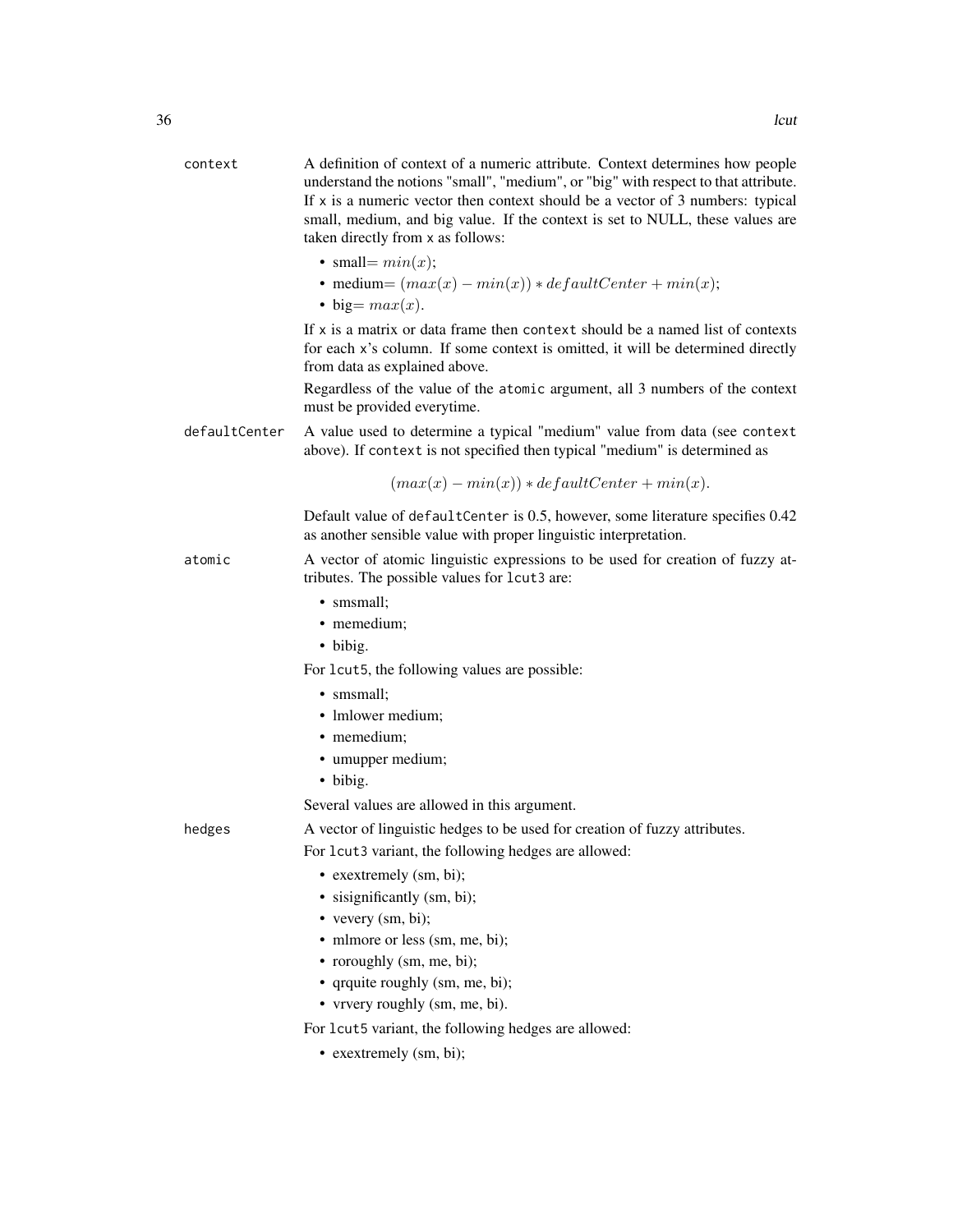<span id="page-36-0"></span>

|          | • vevery $(sm, bi)$ ;                                                                                                                                                                                                                                                                                                                                                           |
|----------|---------------------------------------------------------------------------------------------------------------------------------------------------------------------------------------------------------------------------------------------------------------------------------------------------------------------------------------------------------------------------------|
|          | • mlmore or less (sm, me, bi);                                                                                                                                                                                                                                                                                                                                                  |
|          | • roroughly (sm, me, bi);                                                                                                                                                                                                                                                                                                                                                       |
|          | • tytypically (me).                                                                                                                                                                                                                                                                                                                                                             |
|          | By default, a fuzzy attribute is created for each atomic expression (i.e. "small",<br>"medium", "big") with empty hedge. Additionally, another fuzzy attributes are<br>created based on the set of hedges selected with this argument. Not all hedges<br>are usable to any atomic expression. In the list above, one can find the allowed<br>atomic expressions in parentheses. |
| name     | A name to be added as a suffix to the created fuzzy attribute names. This pa-<br>rameter can be used only if $x$ is a numeric vector. If $x$ is a matrix or data frame,<br>name should be NULL because the fuzzy attribute names are taken from column<br>names of parameter x.                                                                                                 |
| parallel | Whether the processing should be run in parallel or not. Parallelization is im-<br>plemented using the foreach package. The parallel environment must be set<br>properly in advance, e.g. with the register DoMC() function of the doMC pack-<br>age.                                                                                                                           |
| .        | Other parameters to some methods.                                                                                                                                                                                                                                                                                                                                               |

#### Details

The aim of this function is to transform numeric data into a set of fuzzy attributes. The resulting fuzzy attributes have direct linguistic interpretation. This is a unique variant of fuzzification that is suitable for the inference mechanism based on Perception-based Linguistic Description (PbLD) – see [pbld](#page-39-1).

A numeric vector is transformed into a set of fuzzy attributes accordingly to the following scheme:

< hedge >< atomicexpression >

where  $\langle$  atomicexpression  $\rangle$  is a linguistic expression "small" ("sm"), "lower medium" ("lm"), "medium" ("me"), "upper medium" ("um") or "big" ("bi") – see the atomic argument.  $A < hedge$ is a modifier that further concretizes the atomic expression. It can be empty ("") or some value of:

- tytypically;
- exextremely;
- sisignificantly;
- vevery;
- mlmore or less;
- roroughly;
- qrquite roughly;
- vrvery roughly.

Accordingly to the theory developed by Novak (2008), not every hedge is suitable with each atomic expression (see the description of the hedges argument). The hedges to be used can be selected with the hedges argument. Function takes care of not to use hedge together with an un-applicable atomic expression by itself.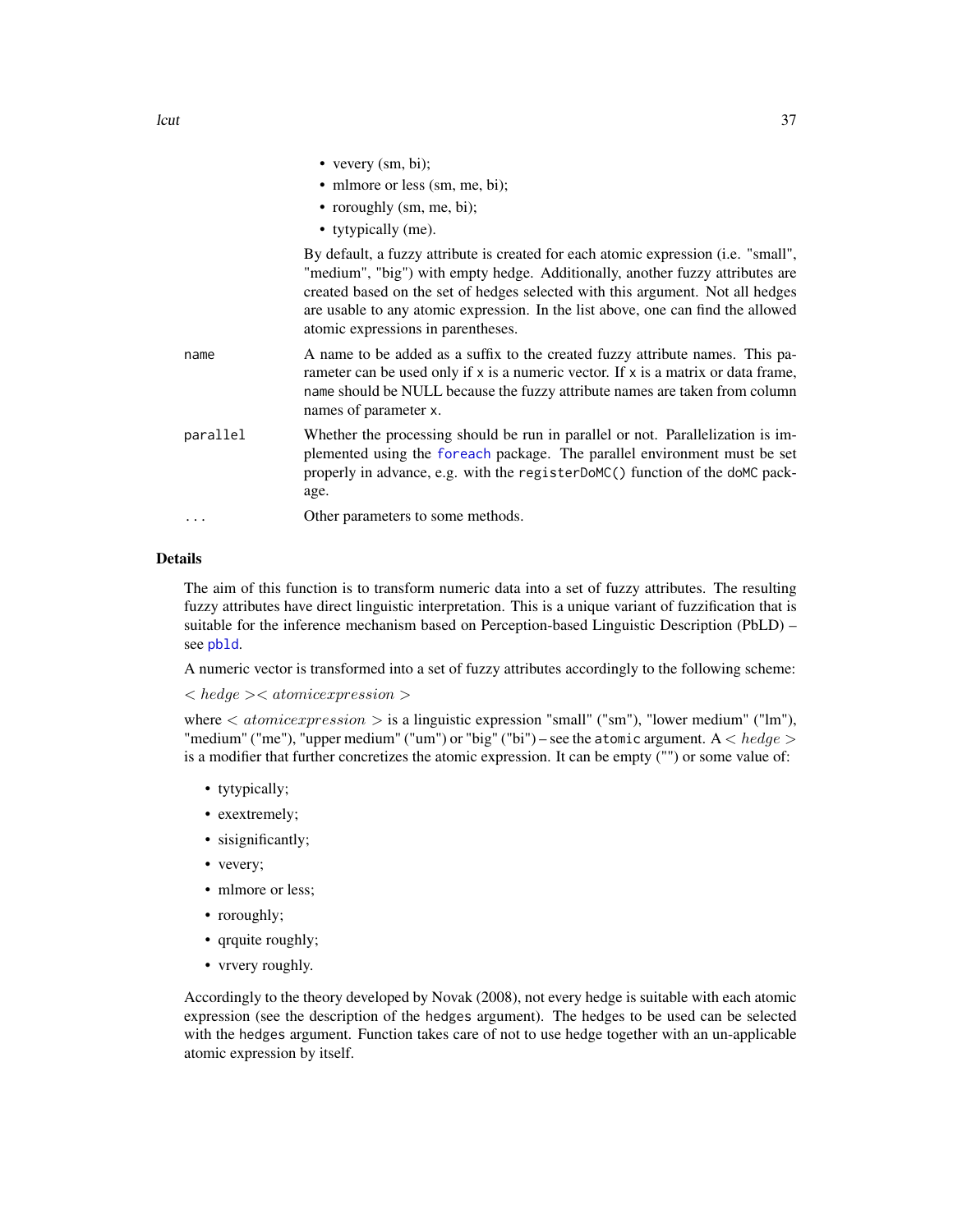Obviously, distinct data have different meaning of what is "small", "medium", or "big". Therefore, a context has to be set that specifies sensible values for these linguistic expressions.

If a matrix (resp. data frame) is provided to this function instead of single vector, all columns are processed the same way.

The function also sets up properly the [vars](#page-26-2) and [specs](#page-26-2) properties of the result.

# Value

An object of class "fsets" is returned, which is a numeric matrix with columns representing the fuzzy attributes. Each source columm of the x argument corresponds to multiple columns in the resulting matrix. Columns will have names derived from used hedges, atomic expression, and name specified as the optional parameter.

The resulting object would also have set the [vars](#page-26-2) and [specs](#page-26-2) properties with the former being created from original column names (if x is a matrix or data frame) or the name argument (if x is a numeric vector). The [specs](#page-26-2) incidency matrix would be created to reflect the following order of the hedges: " $ex$ "  $\langle$  " $si$ "  $\langle$  " $ve$ "  $\langle$  " $ve$ "  $\langle$  ""  $\langle$  " $ml$ "  $\langle$  " $ro$ "  $\langle$  " $qr$ "  $\langle$  " $vr$ " and " $ty$ "  $\langle$  "". Fuzzy attributes created from the same source numeric vector (or column) would be ordered that way, with other fuzzy attributes (from the other source) being incomparable.

#### Author(s)

Michal Burda

# References

V. Novak, A comprehensive theory of trichotomous evaluative linguistic expressions, Fuzzy Sets and Systems 159 (22) (2008) 2939–2969.

#### See Also

[fcut](#page-19-1), [farules](#page-18-1), [pbld](#page-39-1) [vars](#page-26-2), [specs](#page-26-2), [cbind.fsets](#page-11-1)

```
# transform a single vector
x \leftarrow runif(10)lcut3(x, name='age')
lcut5(x, name='age')
# transform single vector with custom context
lcut3(x, context=c(0, 0.2, 0.5), name='age')
lcut5(x, context=c(0, 0.2, 0.5), name='age')
```

```
# transform all columns of a data frame
# and do not use any hedges
data <- CO2[, c('conc', 'uptake')]
lcut3(data, hedges=NULL)
lcut5(data, hedges=NULL)
```
<span id="page-37-0"></span>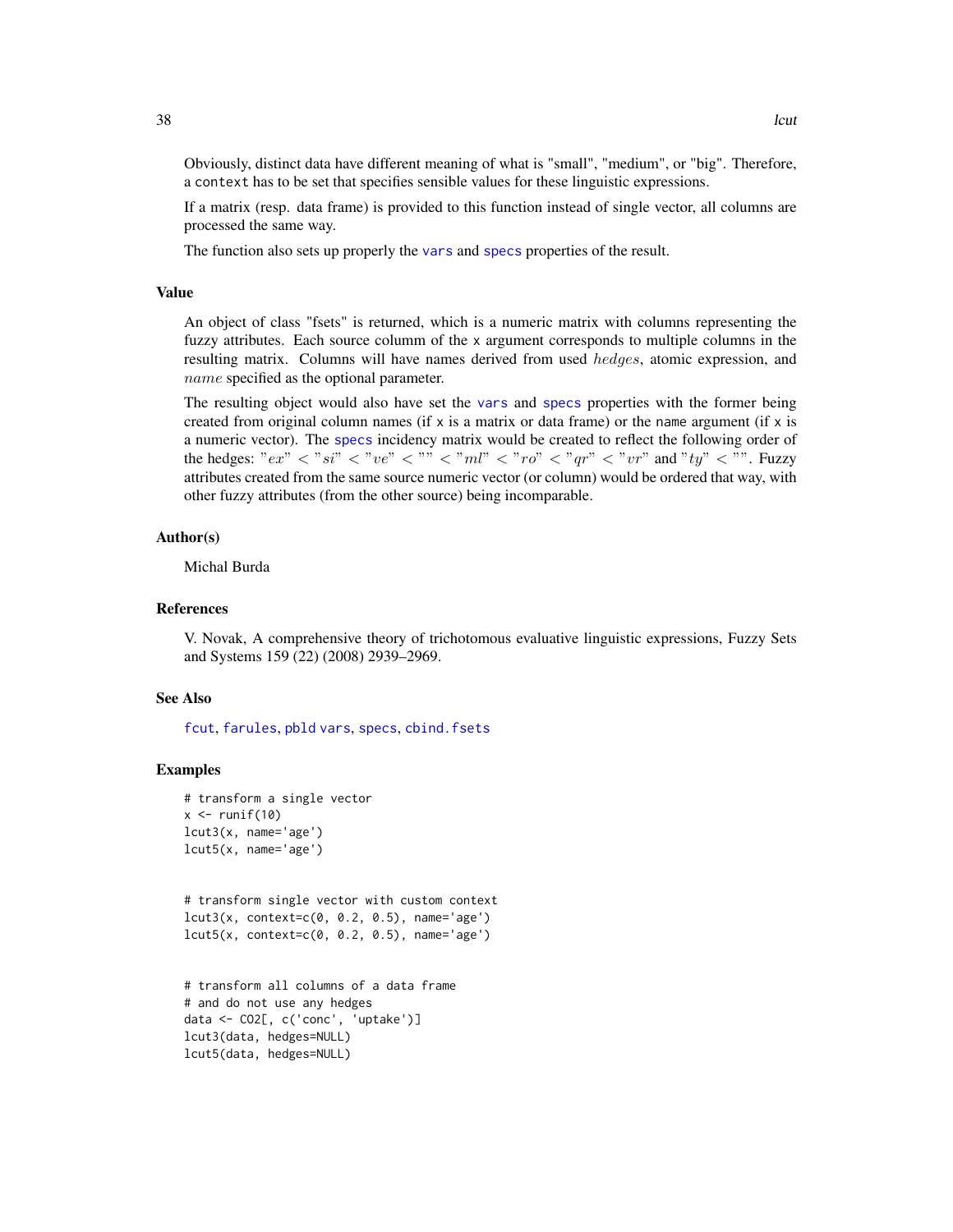```
# definition of custom contexts for different columns
# of a data frame while selecting only "ve" and "ro" hedges.
lcut3(data,
     context=list(conc=c(0, 500, 1000),
                  uptake=c(0, 25, 50)),
     hedges=c('ve', 'ro'))
# lcut on non-numeric data is the same as fcut()
ff <- factor(substring("statistics", 1:10, 1:10), levels = letters)
lcut3(ff)
lcut5(ff)
```
mult *Callback-based Multiplication of Matrices*

#### Description

Perform a custom multiplication of the matrices x and y by using the callback function f.

#### Usage

 $mult(x, y, f, ...)$ 

# Arguments

| $\mathsf{x}$ | A first matrix. The number of columns must match with the number of rows of<br>the y matrix.                               |
|--------------|----------------------------------------------------------------------------------------------------------------------------|
| y            | A second matrix. The number of rows must match with the number of columns<br>of the x matrix.                              |
|              | A function to be applied to the matrices in order to compute the multiplication.<br>It must accept at least two arguments. |
|              | Additional arguments that are passed to the function f.                                                                    |

#### Details

For a matrix x of size  $(u, v)$  and a matrix y of size  $(v, w)$ , mult calls the function f uw-times to create a resulting matrix of size  $(u, w)$ . Each  $(i, j)$ -th element of the resulting matrix is obtained from a call of the function f with x's  $i$ -th row and y's  $j$ -th column passed as its arguments.

#### Value

A matrix with v rows and w columns, where v is the number of rows of x and w is the number of columns of y.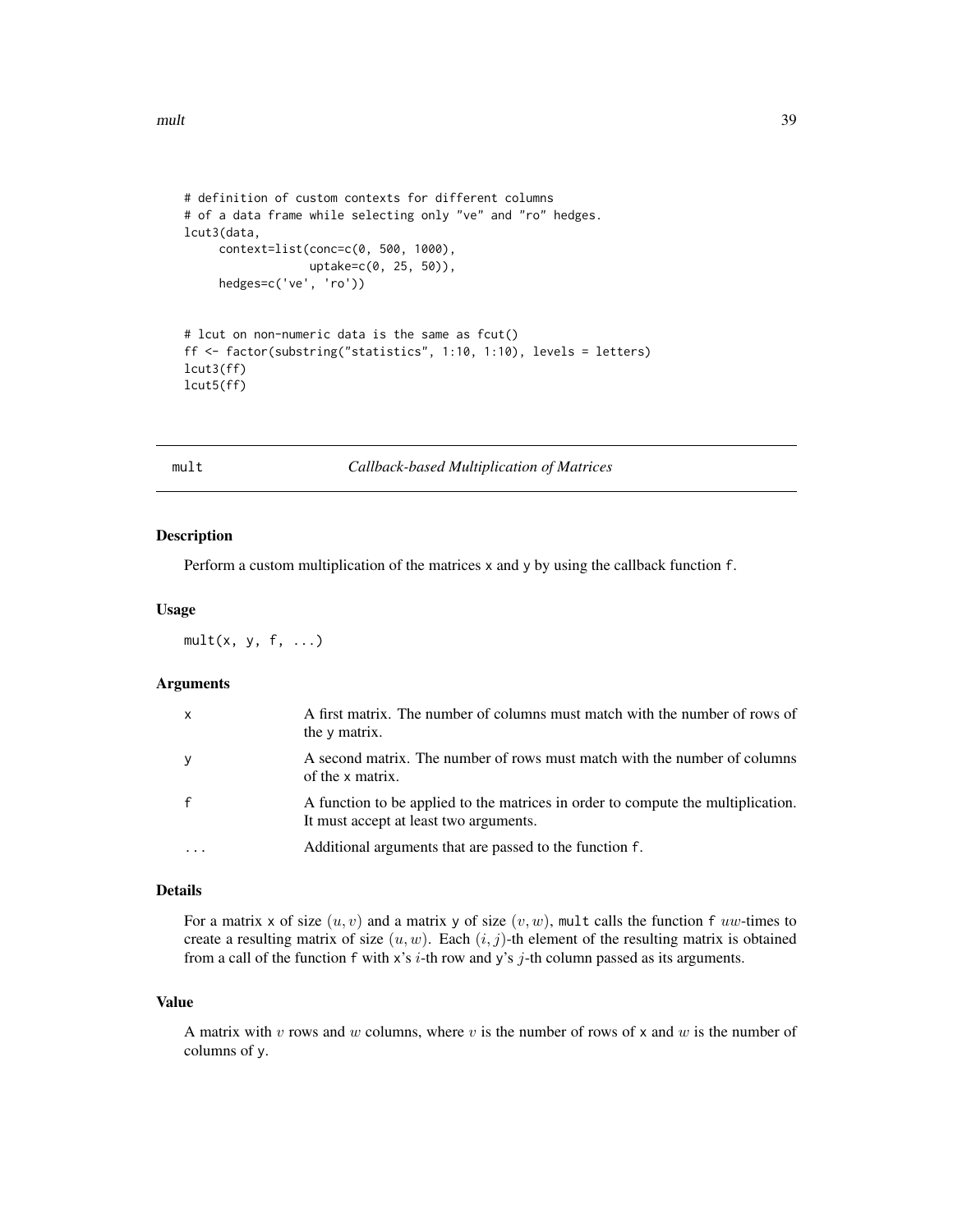# Author(s)

Michal Burda

### See Also

[compose](#page-12-1)

# Examples

```
x <- matrix(runif(24, -100, 100), ncol=6)
y <- matrix(runif(18, -100, 100), nrow=6)
mult(x, y, function(xx, yy) sum(xx * yy)) # the same as "x %*% y"
```
<span id="page-39-1"></span>pbld *Perform a Perception-based Logical Deduction (PbLD) with given rule-base on given dataset*

# Description

Take a set of rules (a rule-base) and perform a Perception-based Logical Deduction (PbLD) on each row of a given [fsets](#page-26-1) object.

# Usage

```
pbld(x,
     rules,
     partition,
     values,
     type=c('global', 'local'),
     parallel=FALSE)
```
# Arguments

| $\mathsf{x}$ | Input to the inference. It should be an object of class fsets (e.g. created by<br>using the fcut or lcut functions). It is basically a matrix with columns repre-<br>senting fuzzy sets.                                  |
|--------------|---------------------------------------------------------------------------------------------------------------------------------------------------------------------------------------------------------------------------|
|              | Each row represents a single case of inference. Columns should be named after<br>predicates in rules' antecedents.                                                                                                        |
| rules        | A rule-base (a.k.a. linguistic description) either in the form of the farules<br>object or as a list of character vectors where each element is a fuzzy set name (a<br>predicate) and thus each such vector forms a rule. |
| partition    | A fsets object with columns that are consequents in rules. These membership<br>degrees must correspond to values.                                                                                                         |
| values       | Crisp values that correspond to rows of memberhsip degrees in the partition<br>matrix. Function assumes that the values are sorted in the ascending order.                                                                |

<span id="page-39-0"></span>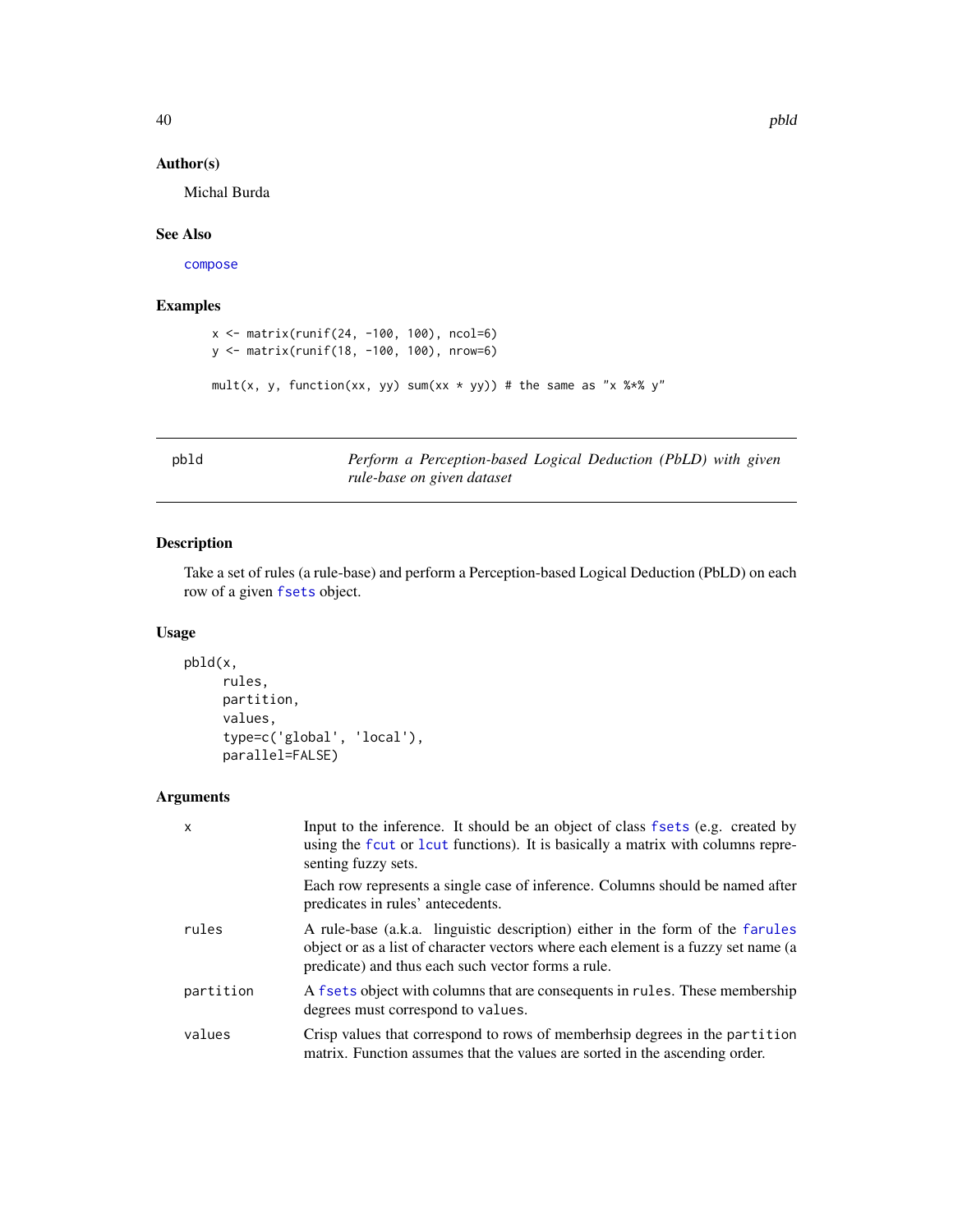<span id="page-40-0"></span>

| type     | The type of inference to use. It can be either "local" or "global" (default).                                                                                                                                                                         |
|----------|-------------------------------------------------------------------------------------------------------------------------------------------------------------------------------------------------------------------------------------------------------|
| parallel | Whether the processing should be run in parallel or not. Parallelization is im-<br>plemented using the foreach package. The parallel environment must be set<br>properly in advance, e.g. with the register DoMC() function of the doMC pack-<br>age. |

# Details

Perform a Perception-based Logical Deduction (PbLD) with given rule-base rules on each row of input x. Columns of x are truth values of predicates that appear in the antecedent part of rules, partition together with values determine the shape of predicates in consequents: each element in values corresponds to a row of membership degrees in partition.

### Value

A vector of inferred defuzzified values. The number of resulting values corresponds to the number of rows of the x argument.

#### Author(s)

Michal Burda

# References

A. Dvořák, M. Štěpnička, On perception-based logical deduction and its variants, in: Proc. 16th World Congress of the International Fuzzy Systems Association and 9th Conference of the European Society for Fuzzy Logic and Technology (IFSA-EUSFLAT 2015), Advances in Intelligent Systems Research, Atlantic Press, Gijon, 2015.

#### See Also

[lcut](#page-33-1), [searchrules](#page-49-1), [slices](#page-53-1), [fire](#page-22-1), [aggregateConsequents](#page-3-1), [defuzz](#page-14-1)

```
# custom context of the RHS variable
uptakeContext <- c(7, 28.3, 46)
# convert data into fuzzy sets
co2 <- lcut3(CO2, context=list(uptake=uptakeContext))
# split data into training and testing set
testing \le sel(co2, 1:5)
training \leq sel(co2, -1 \times 1:5)
# search for rules
r <- searchrules(training, lhs=1:38, rhs=39:58)
# prepare values and partition
v <- slices(uptakeContext[1], uptakeContext[3], 1000)
p <- lcut3(v, name='uptake', context=uptakeContext)
```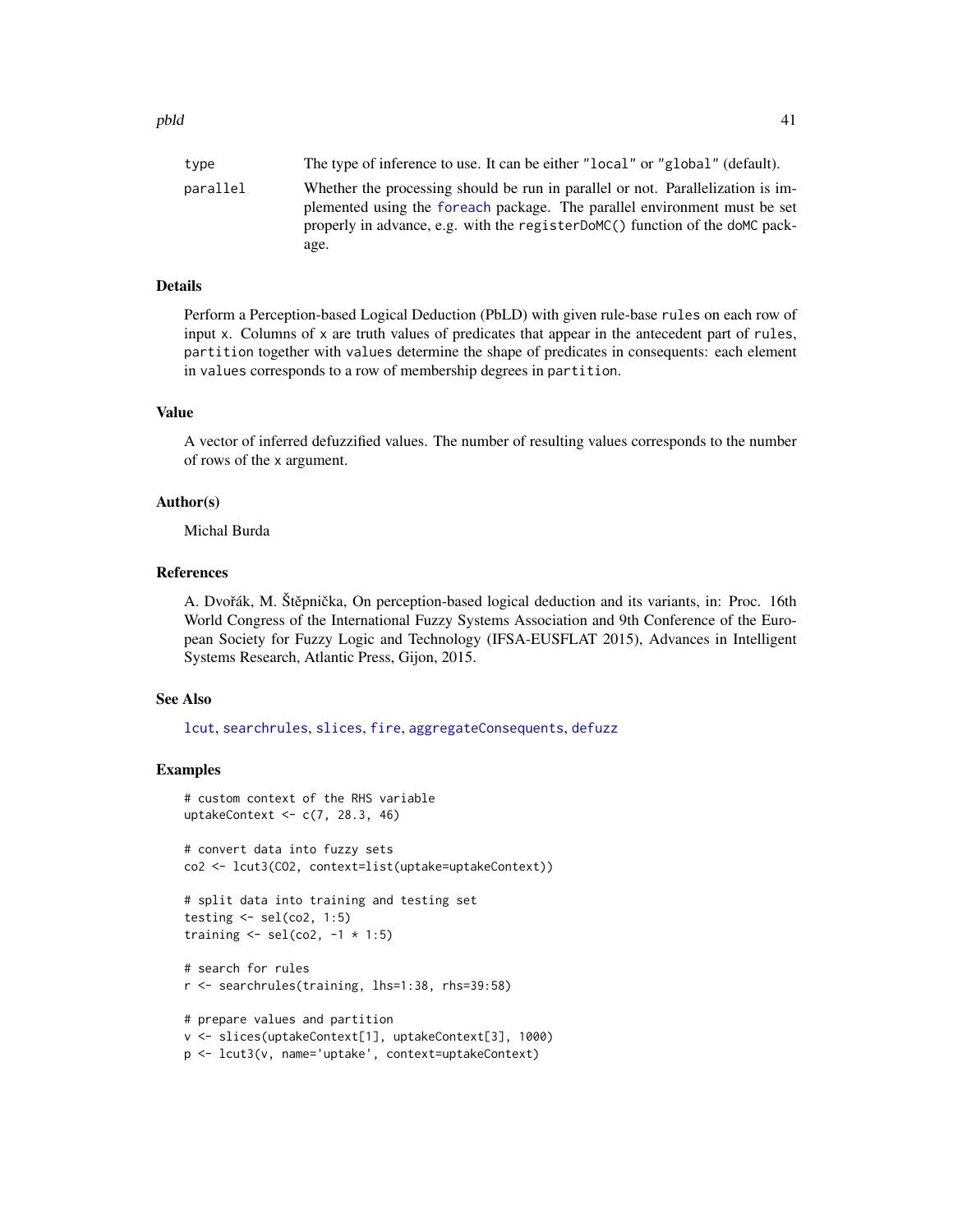```
# do the inference
pbld(testing, r, p, v)
```
<span id="page-41-1"></span>perceive *From a set of rules, remove each rule for which another rule exists that is more specific.*

# Description

Examine rules in a list and remove all of them for whose other more specific rules are present in the list. The specificity is determined by calling the [is.specific](#page-31-1) function. This operation is a part of the [pbld](#page-39-1) inference mechanism.

# Usage

```
perceive(rules,
         vars,
         specs,
         type=c('global', 'local'),
         fired=NULL)
```
# Arguments

| rules | A list of character vectors where each element is a fuzzy set name (a predicate)<br>and thus each such vector forms a rule.                                                                                                                                                                                                                                                          |
|-------|--------------------------------------------------------------------------------------------------------------------------------------------------------------------------------------------------------------------------------------------------------------------------------------------------------------------------------------------------------------------------------------|
| vars  | A named (typically character) vector that determines which predicates originate<br>from the same variable, i.e. which of them semantically deal with the same<br>property. For that purpose, each value from any vector stored in the rules list<br>must be present in names (vars). See also vars function of the fsets class.                                                      |
| specs | A square numeric matrix containing values from $\{0, 1\}$ . It is a specificity matrix<br>for which each row and column corresponds to an rules' es predicate specs[i][j] = 1<br>if and only if the $i$ -th predicate is more specific (i.e. the corresponding fuzzy set<br>is a subset of) than the j-th predicate (i.e. $x$ [, j]). See also specs function of<br>the fsets class. |
| type  | The type of perception to use. It can be either "local" or "global" (default).                                                                                                                                                                                                                                                                                                       |
| fired | If type=="global" then this argument can be NULL. If type is "local" then<br>fired must be a numeric vector of values in the interval $[0, 1]$ indicating the<br>truth values of all rules, i.e. the length of the vector must be equal to the number<br>of rules in the rules argument.                                                                                             |

# Details

For each rule x in the rules list, it searches for another rule y such that is. specific(y, x) returns TRUE. If yes then x is removed from the list.

<span id="page-41-0"></span>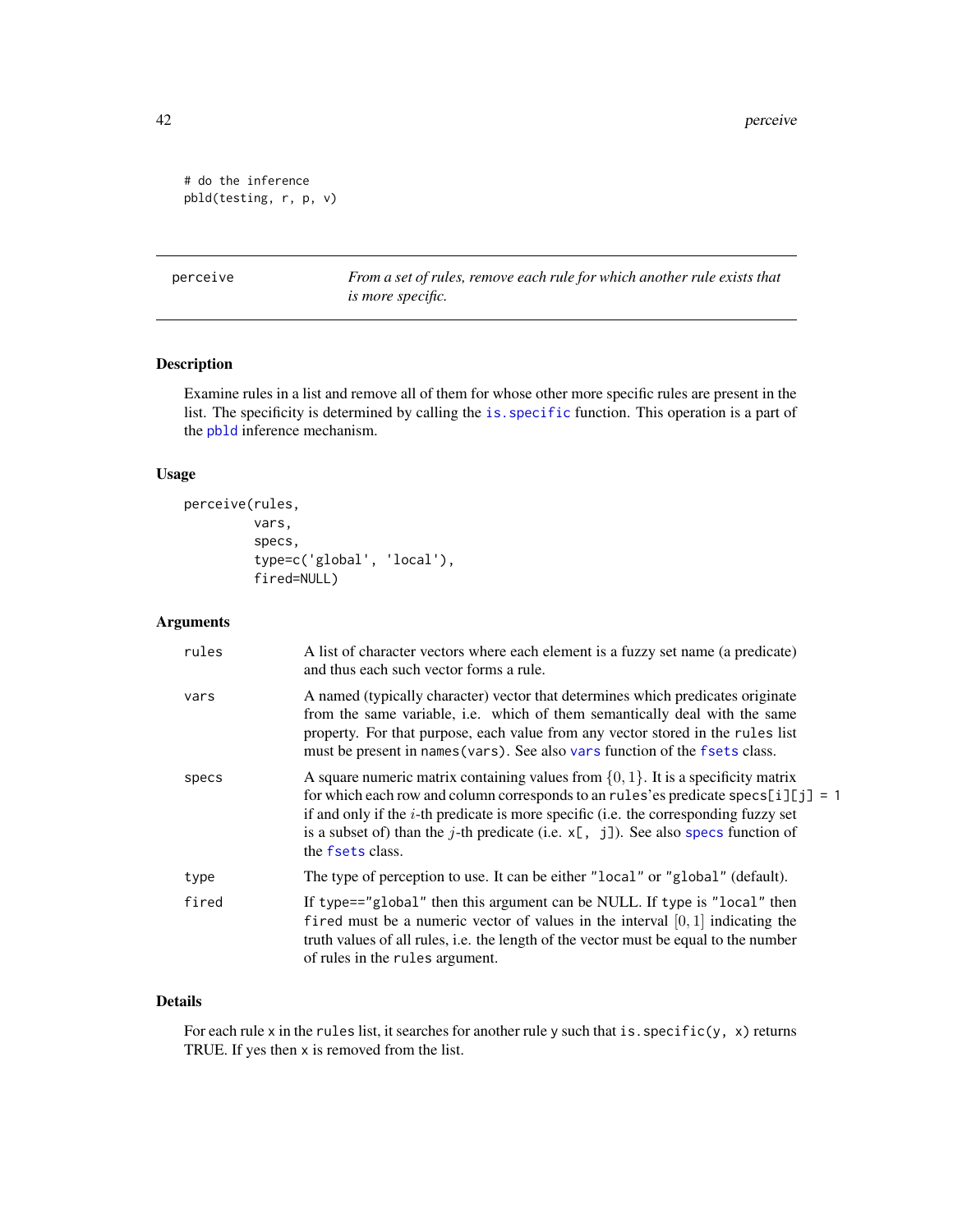#### <span id="page-42-0"></span>perceive the contract of the contract of the contract of the contract of the contract of the contract of the contract of the contract of the contract of the contract of the contract of the contract of the contract of the c

# Value

A modified list of rules for which no other more specific rule exists. (Each rule is a vector.)

#### Author(s)

Michal Burda

# See Also

[is.specific](#page-31-1), [fsets](#page-26-1), [fcut](#page-19-1), [lcut](#page-33-1)

```
# prepare vars
v <- c(rep('a', 3),
       rep('b', 3),
       rep('c', 3),
       rep('d', 3))
names(v) <- paste(rep(c('VeSm', 'Sm', 'Bi'), times=4),
                  rep(c('a', 'b', 'c', 'd'), each=3),
                  sep='.')
print(v)
# prepare specs
s \leq matrix(c(0,1,0, 0,0,0, 0,0,0, 0,0,0,
              0,0,0, 0,0,0, 0,0,0, 0,0,0,
              0,0,0, 0,0,0, 0,0,0, 0,0,0,
              0,0,0, 0,1,0, 0,0,0, 0,0,0,
              0,0,0, 0,0,0, 0,0,0, 0,0,0,
              0,0,0, 0,0,0, 0,0,0, 0,0,0,
              0,0,0, 0,0,0, 0,1,0, 0,0,0,
              0,0,0, 0,0,0, 0,0,0, 0,0,0,
              0,0,0, 0,0,0, 0,0,0, 0,0,0,
              0,0,0, 0,0,0, 0,0,0, 0,1,0,
              0,0,0, 0,0,0, 0,0,0, 0,0,0,
              0,0,0, 0,0,0, 0,0,0, 0,0,0),
          byrow=TRUE,
          ncol=12)
colnames(s) = names(v)rownames(s) = names(v)print(s)
# run perceive function: (Sm.a, Bi.c) has
# more specific rule (VeSm.a, Bi.c)
perceive(list(c('Sm.a', 'Bi.c'),
              c('VeSm.a', 'Bi.c'),
              c('Sm.b', 'Sm.d')),
         v, s)
```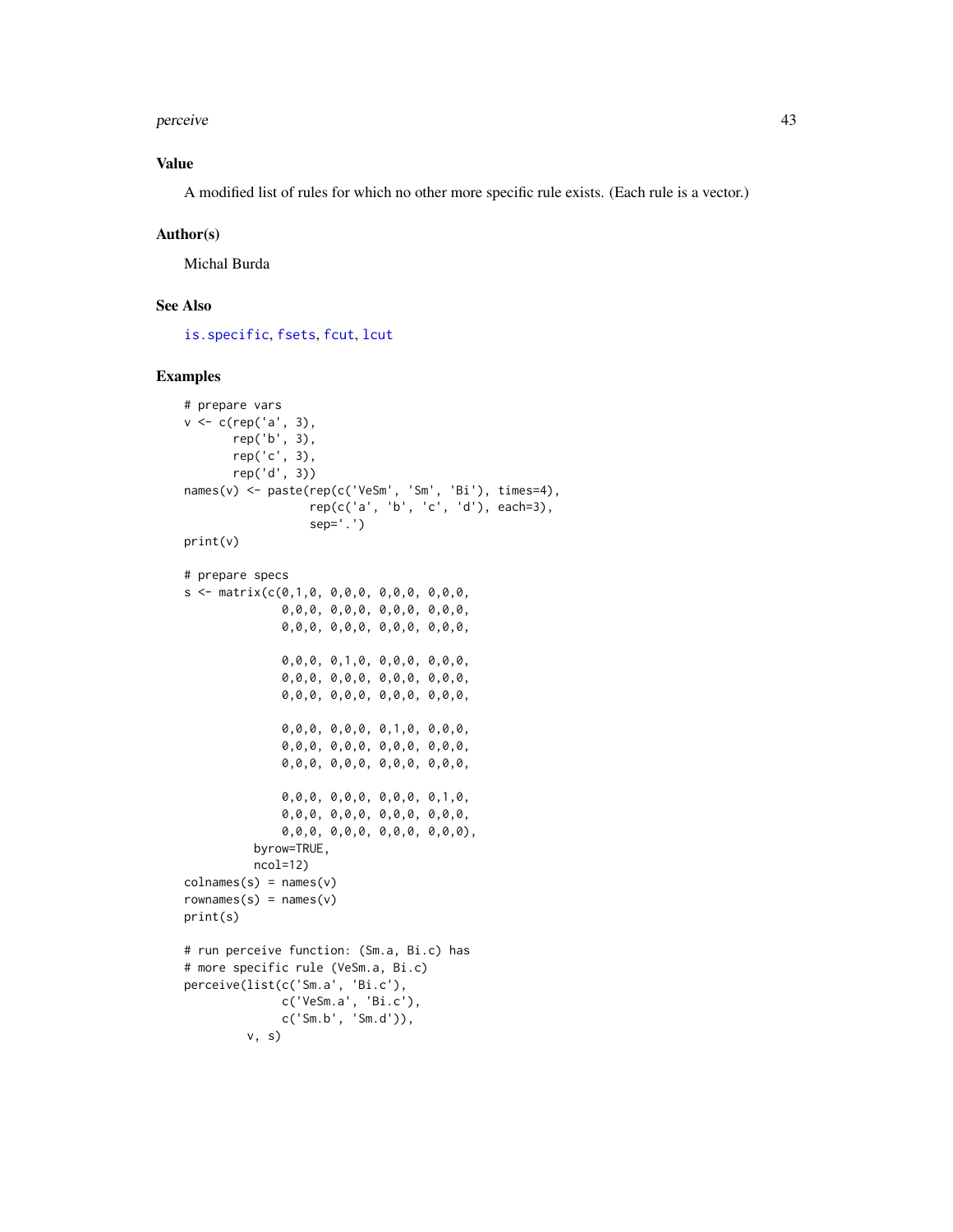<span id="page-43-0"></span>

Plot the membership degrees stored in the instance of class [fsets](#page-26-1) using the line diagram.

#### Usage

## S3 method for class 'fsets'  $plot(x, \ldots)$ 

#### Arguments

|   | An instance of class fsets                                |
|---|-----------------------------------------------------------|
| . | Other arguments that are passed to the ts. plot function. |

# Details

This function plots the membership degrees stored in the instance of the [fsets](#page-26-1) class. Internally, the membership degrees are transformed into a time-series object and viewed in a plot using the [ts.plot](#page-0-0) function. This function is useful mainly to see the shape of fuzzy sets on regularly sampled inputs.

#### Value

Result of the [ts.plot](#page-0-0) method.

#### Author(s)

Michal Burda

# See Also

[fsets](#page-26-1), [fcut](#page-19-1), [lcut](#page-33-1), [ts.plot](#page-0-0)

```
d <- lcut3(slices(0, 1, 1000), name='x')
# plot the resulting fuzzy sets
plot(d)
# Additional arguments are passed to the ts.plot method
# Here thick lines represent atomic linguistic expressions,
# i.e. ``small'', ``medium'', and ``big''.
plot(d,
    ylab='membership degree',
    xlab='values',
     gpars=list(lwd=c(5, rep(1, 7), 5, rep(1, 4), 5, rep(1, 7))))
```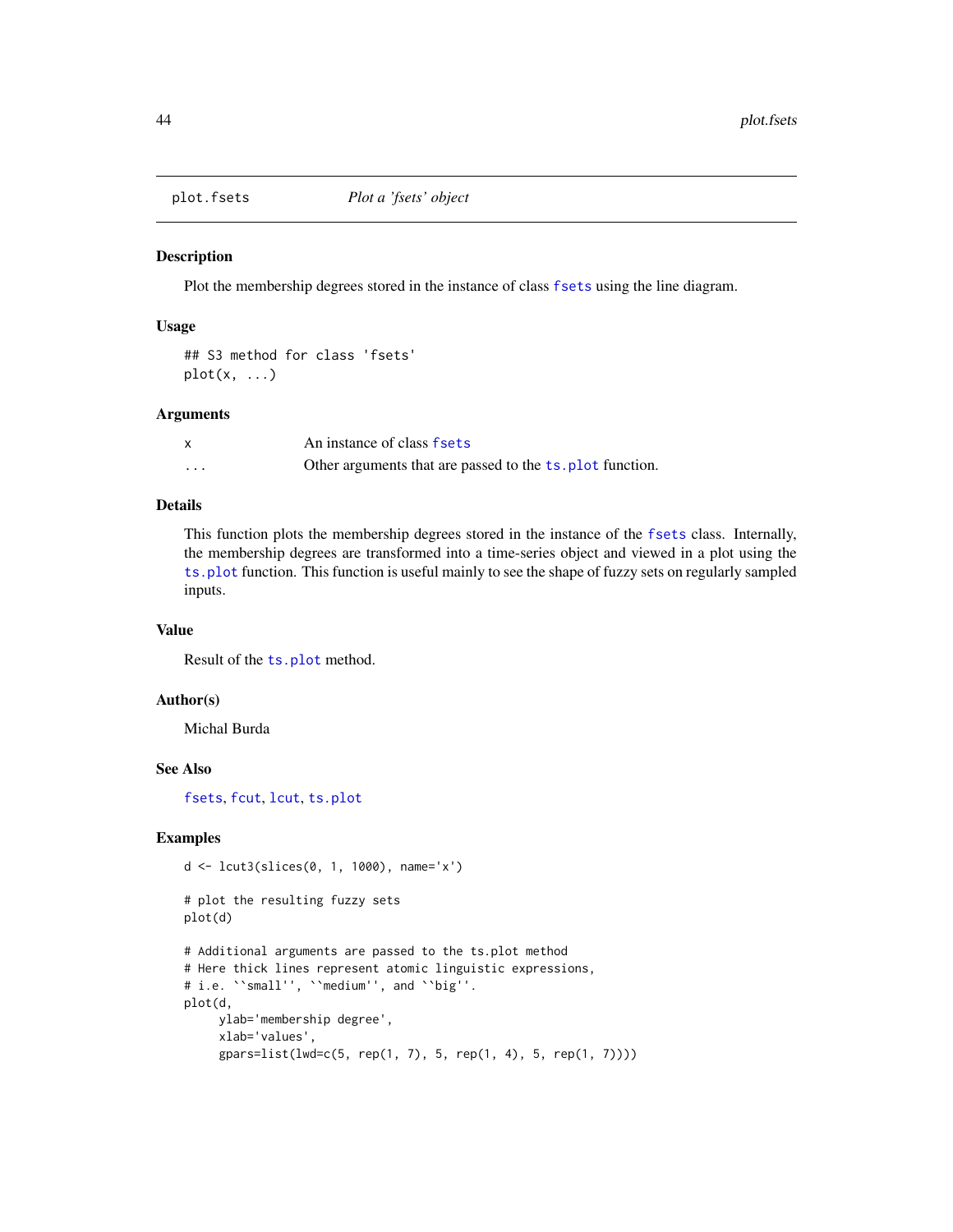<span id="page-44-0"></span>print.farules *Print an instance of the* [farules](#page-18-1) *class*

# Description

Format an object of the [farules](#page-18-1) class into human readable form and print it to the output.

# Usage

```
## S3 method for class 'farules'
print(x, \ldots)
```
# Arguments

|          | An instance of farules class |
|----------|------------------------------|
| $\cdots$ | Unused.                      |

# Details

Format an object of the [farules](#page-18-1) class into human readable form and print it to the output.

#### Value

None.

# Author(s)

Michal Burda

# See Also

[farules](#page-18-1), [searchrules](#page-49-1), [reduce](#page-48-1), [sel](#page-51-1)

print.frbe *Print an instance of the* [frbe](#page-24-1) *class*

# Description

Format an object of the [frbe](#page-24-1) class into human readable form and print it to the output.

# Usage

```
## S3 method for class 'frbe'
print(x, \ldots)
```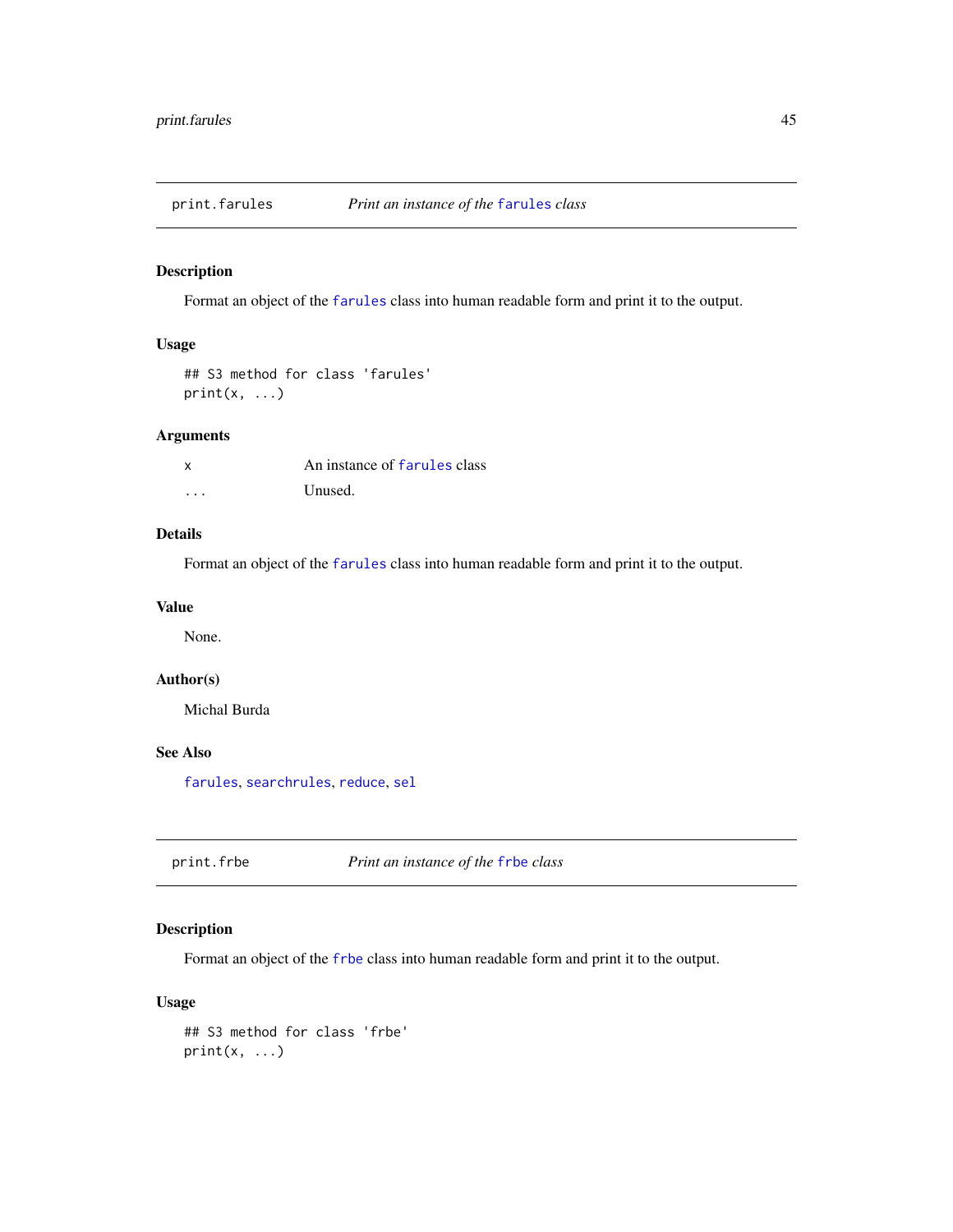46 print.fsets

#### Arguments

|   | An instance of frbe class |
|---|---------------------------|
| . | Unused.                   |

# Details

Format an object of the [frbe](#page-24-1) class into human readable form and print it to the output.

# Value

None.

#### Author(s)

Michal Burda

#### References

Štěpnička, M., Burda, M., Štěpničková, L. Fuzzy Rule Base Ensemble Generated from Data by Linguistic Associations Mining. FUZZY SET SYST. 2015.

#### See Also

[frbe](#page-24-1)

#### Examples

```
## Not run:
 # prepare data (from the forecast package)
 library(forecast)
 horizon <- 10
 train <- wineind[-1 * (length(wineind)-horizon+1):length(wineind)]
 test <- wineind[(length(wineind)-horizon+1):length(wineind)]
 f <- frbe(ts(train, frequency=frequency(wineind)), h=horizon)
 print(f)
 print(test)
```
## End(Not run)

print.fsets *Print an instance of the* [fsets](#page-26-1) *class*

# Description

Format an object of the [fsets](#page-26-1) class into human readable form and print it to the output.

<span id="page-45-0"></span>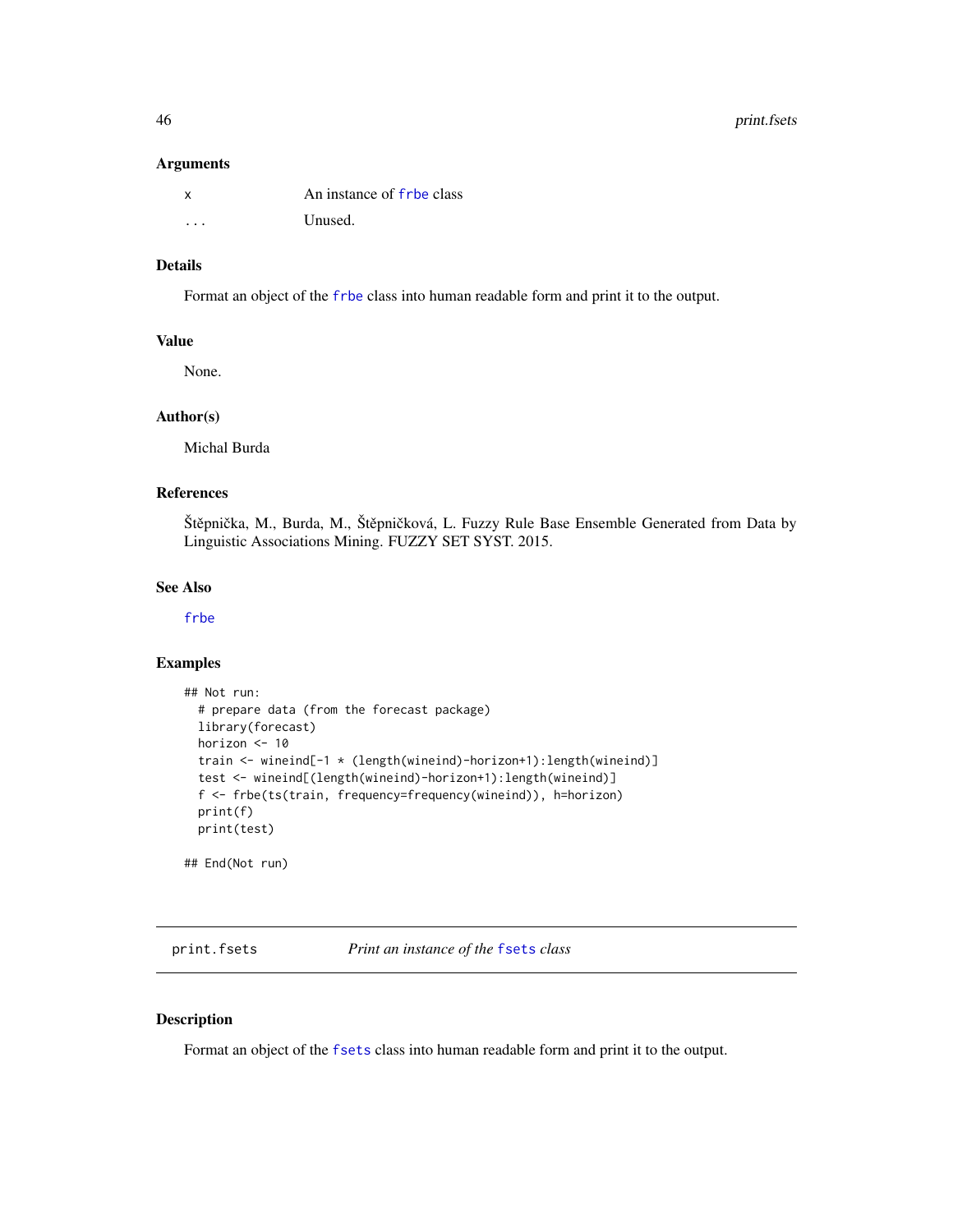# <span id="page-46-0"></span>rbcoverage 47

# Usage

## S3 method for class 'fsets'  $print(x, \ldots)$ 

#### Arguments

| x | An instance of fsets class |
|---|----------------------------|
| . | Unused.                    |

# Details

Format an object of the [fsets](#page-26-1) class into human readable form and print it to the output.

# Value

None.

# Author(s)

Michal Burda

# See Also

[fsets](#page-26-1), [fcut](#page-19-1), [lcut](#page-33-1)

# Examples

d <- lcut3(CO2[, 1:2]) print(d)

<span id="page-46-1"></span>rbcoverage *Compute rule base coverage of data*

# Description

This function computes rule base coverage, i.e. a an average of maximum membership degree at which each row of data fires the rules in rule base.

#### Usage

```
rbcoverage(x,
           rules,
           tnorm=c("goedel", "goguen", "lukasiewicz"),
           onlyAnte=TRUE)
```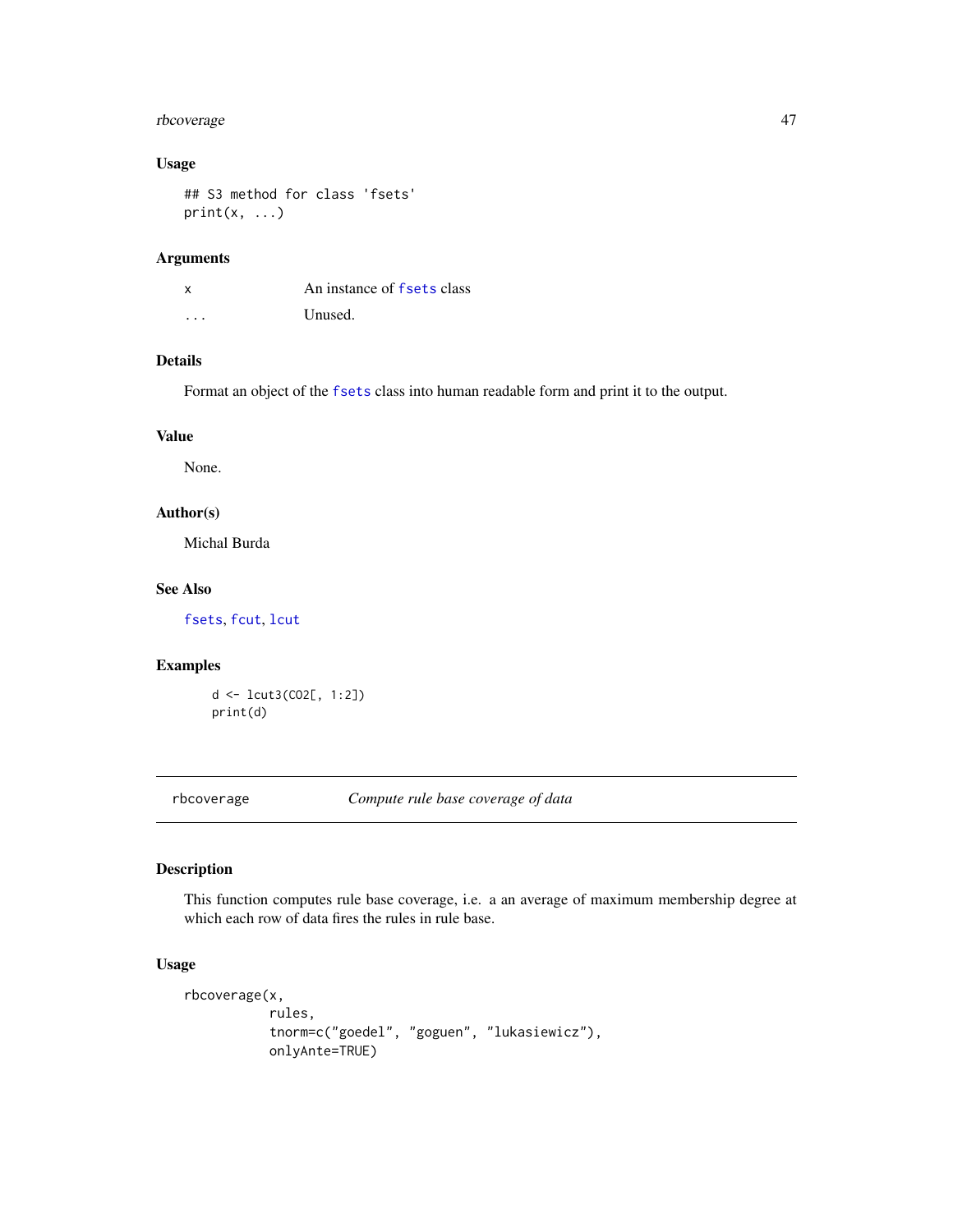#### <span id="page-47-0"></span>Arguments

| x        | Data for the rules to be evaluated on. Could be either a numeric matrix or nu-<br>meric vector. If matrix is given then the rules are evaluated on rows. Each value<br>of the vector or column of the matrix represents a predicate - it's numeric value<br>represents the truth values (values in the interval $[0, 1]$ ). |
|----------|-----------------------------------------------------------------------------------------------------------------------------------------------------------------------------------------------------------------------------------------------------------------------------------------------------------------------------|
| rules    | Either an object of class "farules" or list of character vectors where each vector<br>is a rule with consequent being the first element of the vector. Elements of the<br>vectors (predicate names) must correspond to the x's names (of columns if x is<br>a matrix).                                                      |
| tnorm    | A character string representing a triangular norm to be used (either "goedel",<br>"goguen", or "lukasiewicz") or an arbitrary function that takes a vector of<br>truth values and returns a t-norm computed of them.                                                                                                        |
| onlyAnte | TRUE if only antecedent-part of a rule should be evaluated. Antecedent-part<br>of a rule are all predicates in rule vector starting from the 2nd position. (First<br>element of a rule is the consequent - see above.)                                                                                                      |
|          | If FALSE, then the whole rule will be evaluated (antecedent part together with<br>consequent).                                                                                                                                                                                                                              |

# Details

Let  $f_{ij}$  be a truth value of *i*-th rule on *j*-th row of data x. Then  $m_j = max(f_{.j})$  is a maximum truth value that is reached for the  $j$ -th data row with the rule base. Then the rule base coverage is a mean of that truth values, i.e.  $rbcoverage = mean(m)$ .

#### Value

A numeric value of the rule base coverage of given data.

### Author(s)

Michal Burda

#### References

M. Burda, M. Štěpnička, Reduction of Fuzzy Rule Bases Driven by the Coverage of Training Data, in: Proc. 16th World Congress of the International Fuzzy Systems Association and 9th Conference of the European Society for Fuzzy Logic and Technology (IFSA-EUSFLAT 2015), Advances in Intelligent Systems Research, Atlantic Press, Gijon, 2015.

#### See Also

```
fire, reduce
```
#### Examples

 $x \le -$  matrix(1:20 / 20, nrow=2)  $\text{columns}(x) \leq \text{letters}[1:10]$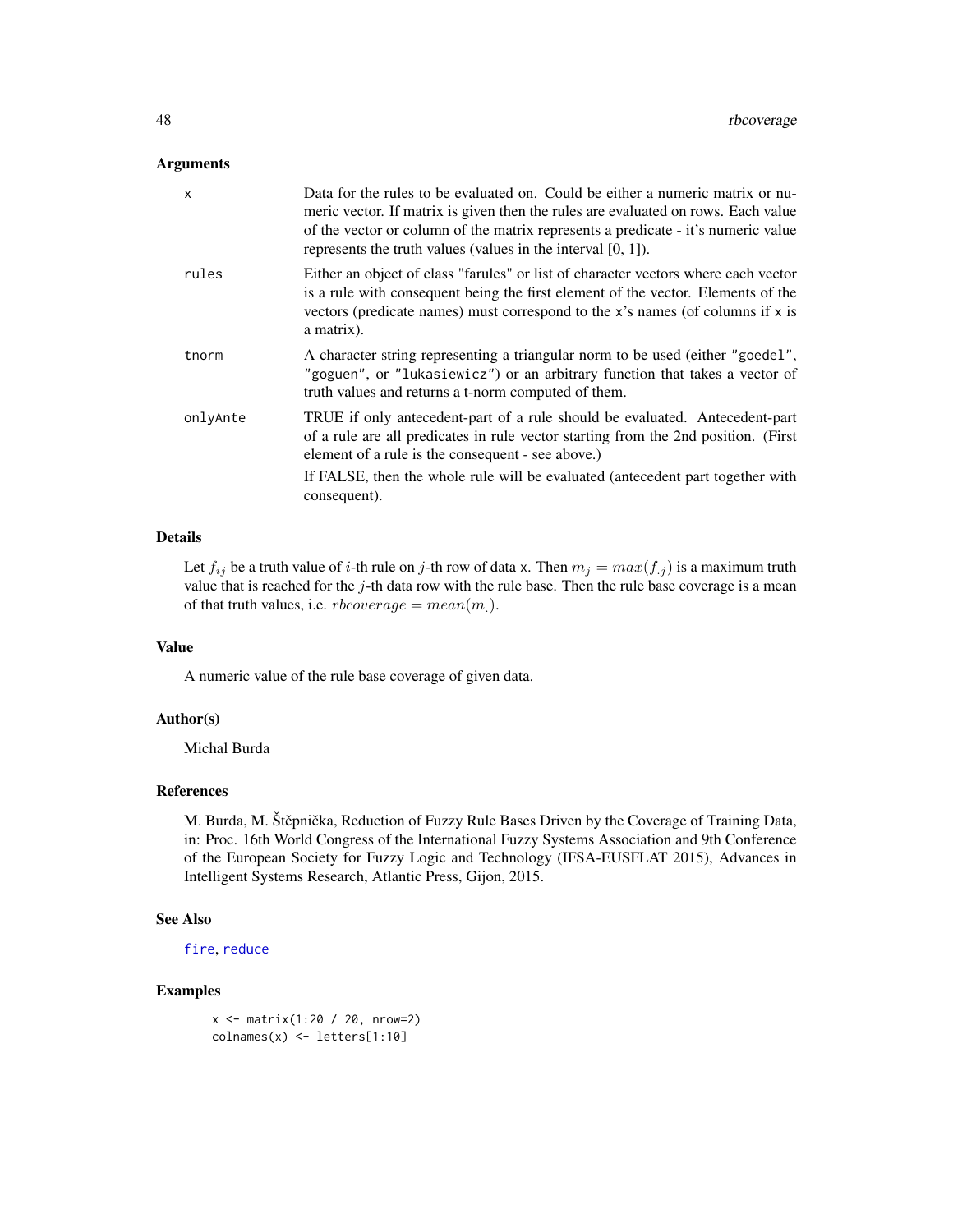<span id="page-48-0"></span>reduce the contract of the contract of the contract of the contract of the contract of the contract of the contract of the contract of the contract of the contract of the contract of the contract of the contract of the con

```
rules <- list(c('a', 'c', 'e'),
             c('b'),
              c('d', 'a'),
              c('c', 'a', 'b'))
rbcoverage(x, rules, "goguen", TRUE) # returns 1
rules <- list(c('d', 'a'),
              c('c', 'a', 'b'))
rbcoverage(x, rules, "goguen", TRUE) # returns 0.075)
```
<span id="page-48-1"></span>reduce *Reduce the size of rule base*

# Description

From given rule base, select such set of rules that influence mostly the rule base coverage of the input data.

# Usage

```
reduce(x, rules, ratio,
       tnorm = c("goedel", "goguen", "lukasiewicz"),
       tconorm = c("goedel", "goguen", "lukasiewicz"),
       numThreads = 1)
```
# Arguments

| X          | Data for the rules to be evaluated on. Could be either a numeric matrix or nu-<br>meric vector. If matrix is given then the rules are evaluated on rows. Each value<br>of the vector or column of the matrix represents a predicate - it's numeric value<br>represents the truth values (values in the interval $[0, 1]$ ). |
|------------|-----------------------------------------------------------------------------------------------------------------------------------------------------------------------------------------------------------------------------------------------------------------------------------------------------------------------------|
| rules      | Either an object of class "farules" or list of character vectors where each vector<br>is a rule with consequent being the first element of the vector. Elements of the<br>vectors (predicate names) must correspond to the x's names (of columns if x is<br>a matrix).                                                      |
| ratio      | A percentage of rule base coverage that must be preserved. It must be a value<br>within the $[0, 1]$ interval. Value of 1 means that the rule base coverage of the<br>result must be the same as coverage of input rules. A sensible value is e.g. 0.9.                                                                     |
| tnorm      | Which t-norm to use as a conjunction of antecedents. The default is "goedel".                                                                                                                                                                                                                                               |
| tconorm    | Which t-norm to use as a disjunction, <i>i.e.</i> to combine multiple antecedents to<br>get coverage of the rule base. The default is "goedel".                                                                                                                                                                             |
| numThreads | How many threads to use for computation. Value higher than 1 causes that the<br>algorithm runs in several parallel threads (using the OpenMP library).                                                                                                                                                                      |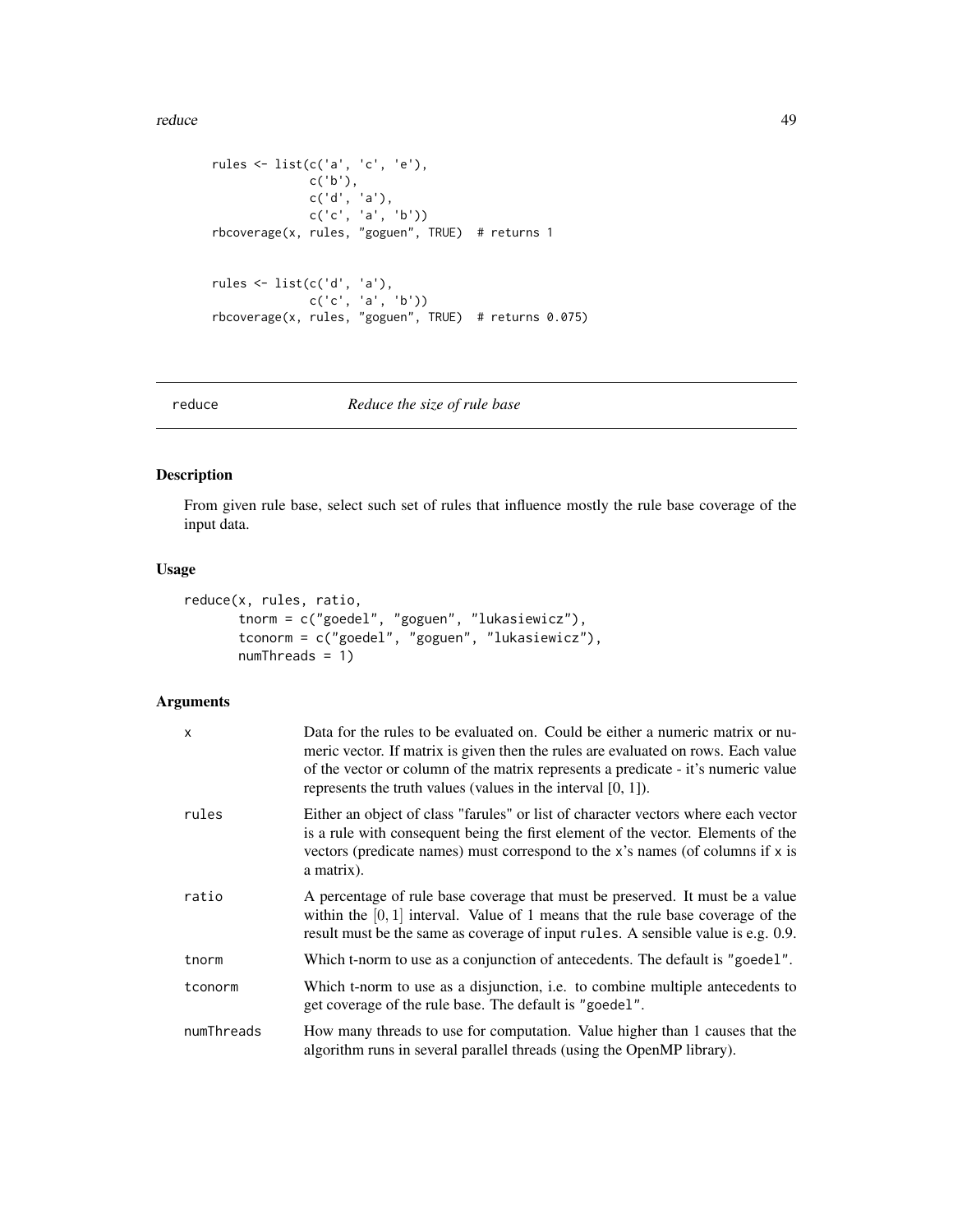#### <span id="page-49-0"></span>Details

From a given rulebase, a rule with greatest coverage is selected. After that, additional rules are selected that increase the rule base coverage the most. Addition stops after the coverage exceeds originalcoverage ∗ ratio.

Note that the size of the resulting rule base is not necessarily minimal because the algorithm does not search all possible combination of rules. It only finds a local minimum of rule base size.

#### Value

Function returns an instance of class [farules](#page-18-1) or a list depending on the type of the rules argument.

#### Author(s)

Michal Burda

#### References

M. Burda, M. Štěpnička, Reduction of Fuzzy Rule Bases Driven by the Coverage of Training Data, in: Proc. 16th World Congress of the International Fuzzy Systems Association and 9th Conference of the European Society for Fuzzy Logic and Technology (IFSA-EUSFLAT 2015), Advances in Intelligent Systems Research, Atlantic Press, Gijon, 2015.

#### See Also

[rbcoverage](#page-46-1), [farules](#page-18-1)

<span id="page-49-1"></span>

searchrules *Searching for fuzzy association rules*

#### Description

This function searches the given [fsets](#page-26-1) object d for all fuzzy association rules that satisfy defined constraints. It returns a list of fuzzy association rules together with some statistics characterizing them (such as support, confidence etc.).

#### Usage

```
searchrules(d,
            lhs=2:ncol(d),
            rhs=1,
            tnorm=c("goedel", "goguen", "lukasiewicz"),
            n=100,
            best=c("confidence"),
            minSupport=0.02,
            minConfidence=0.75,
            maxConfidence=1,
            maxLength=4,
```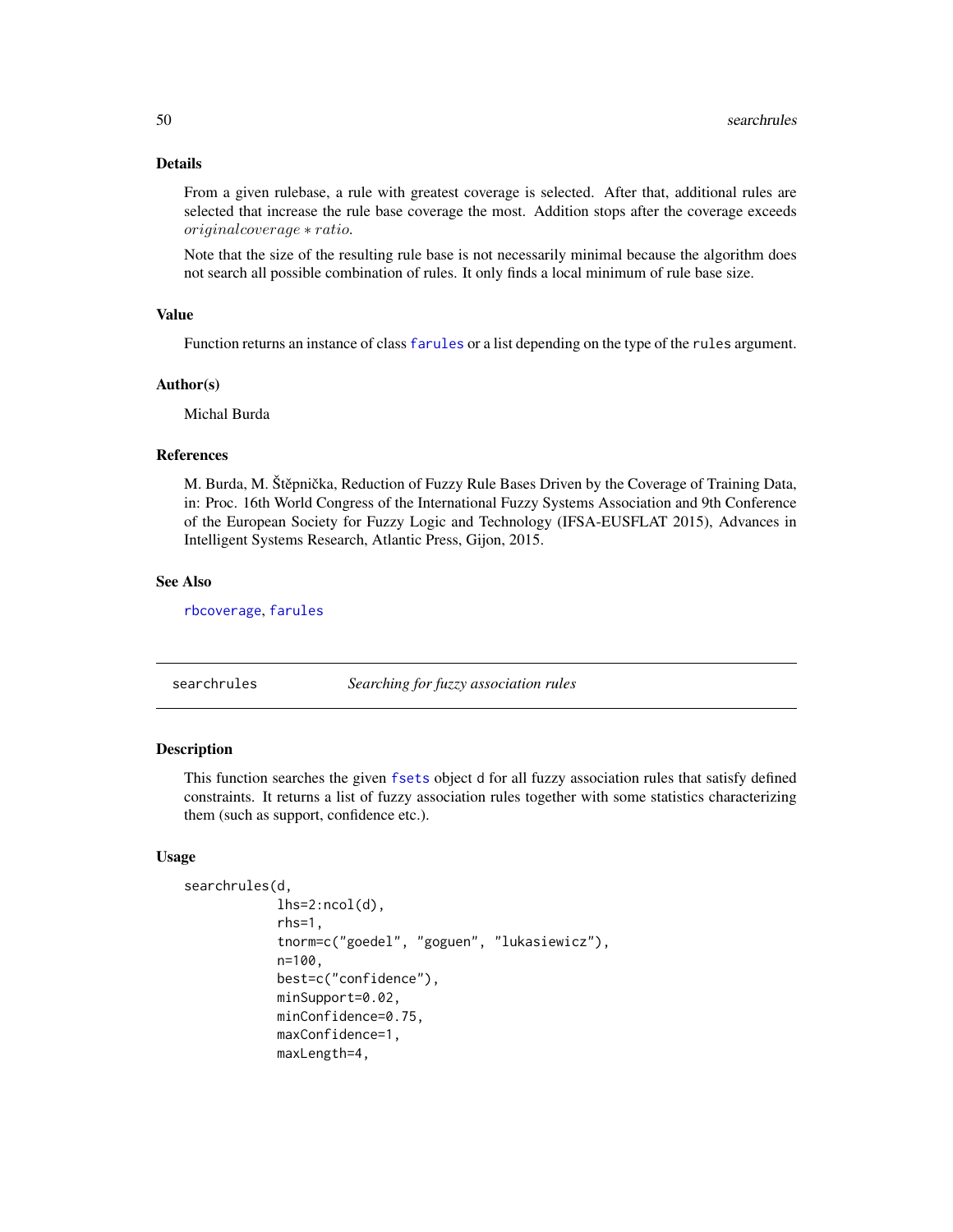# <span id="page-50-0"></span>searchrules 51

numThreads=1, trie=(maxConfidence < 1))

# Arguments

| d             | An object of class fsets - it is basically a matrix where columns represent the<br>fuzzy sets and values are the membership degrees. For creation of such object,<br>use fout or lout function.                                                                                                                                                                                                                                                                                                                                                                                    |
|---------------|------------------------------------------------------------------------------------------------------------------------------------------------------------------------------------------------------------------------------------------------------------------------------------------------------------------------------------------------------------------------------------------------------------------------------------------------------------------------------------------------------------------------------------------------------------------------------------|
| lhs           | Indices of fuzzy attributes that may appear on the left-hand-side (LHS) of asso-<br>ciation rules, i.e. in the antecedent.                                                                                                                                                                                                                                                                                                                                                                                                                                                         |
| rhs           | Indices of fuzzy attributes that may appear on the right-hand-side (RHS) of as-<br>sociation rules, i.e. in the consequent.                                                                                                                                                                                                                                                                                                                                                                                                                                                        |
| tnorm         | A t-norm to be used for computation of conjunction of fuzzy attributes. (Al-<br>lowed are even only starting letters of "lukasiewicz", "goedel" and "goguen").                                                                                                                                                                                                                                                                                                                                                                                                                     |
| n             | The non-negative number of rules to be found. If zero, the function returns all<br>rules satisfying the given conditions. If positive, only n best rules are returned.<br>The criterium of what is "best" is specified with the best argument.                                                                                                                                                                                                                                                                                                                                     |
| best          | Specifies measure accordingly to which the rules are ordered from best to worst.<br>This argument is used mainly in combination with the n argument. Currently,<br>only single value ("confidence") can be used.                                                                                                                                                                                                                                                                                                                                                                   |
| minSupport    | The minimum support degree of a rule. Rules with support below that number<br>are filtered out. It must be a numeric value from interval $[0, 1]$ . See below for<br>details on how the support degree is computed.                                                                                                                                                                                                                                                                                                                                                                |
| minConfidence | The minimum confidence degree of a rule. Rules with confidence below that<br>number are filtered out. It must be a numeric value from interval [0, 1]. See<br>below for details on how the confidence degree is computed.                                                                                                                                                                                                                                                                                                                                                          |
| maxConfidence | Maximum confidence threshold. After finding a rule that has confidence de-<br>gree above the maxConfidence threshold, no other rule is resulted based on<br>adding some additional attribute to its antecedent part. I.e. if "Sm.age & Me.age<br>=> Sm.height" has confidence above maxConfidence threshold, no another rule<br>containing "Sm.age & Me.age" will be produced regardless of its interest mea-<br>sures.                                                                                                                                                            |
|               | If you want to disable this feature, set maxConfidence to 1.                                                                                                                                                                                                                                                                                                                                                                                                                                                                                                                       |
| maxLength     | Maximum allowed length of the antecedent, i.e. maximum number of predicates<br>that are allowed on the left-hand side of the rule. If negative, the maximum<br>length of rules is unlimited.                                                                                                                                                                                                                                                                                                                                                                                       |
| numThreads    | Number of threads used to perform the algorithm in parallel. If greater than 1,<br>the OpenMP library (not to be confused with Open MPI) is used for paralleliza-<br>tion. Please note that there are known problems of using OpenMP together with<br>another means of parallelization that may be used within R. Therefore, if you<br>plan to use the searchrules function with some of the external parallelization<br>mechanisms such as library doMC, make sure that numThreads equals 1. This<br>feature is available only on systems that have installed the OpenMP library. |
| trie          | Whether or not to use internal mechanism of Tries. If FALSE, then in the output<br>may appear such rule that is a descendant of a rule that has confidence above<br>maxConfidence threshold.                                                                                                                                                                                                                                                                                                                                                                                       |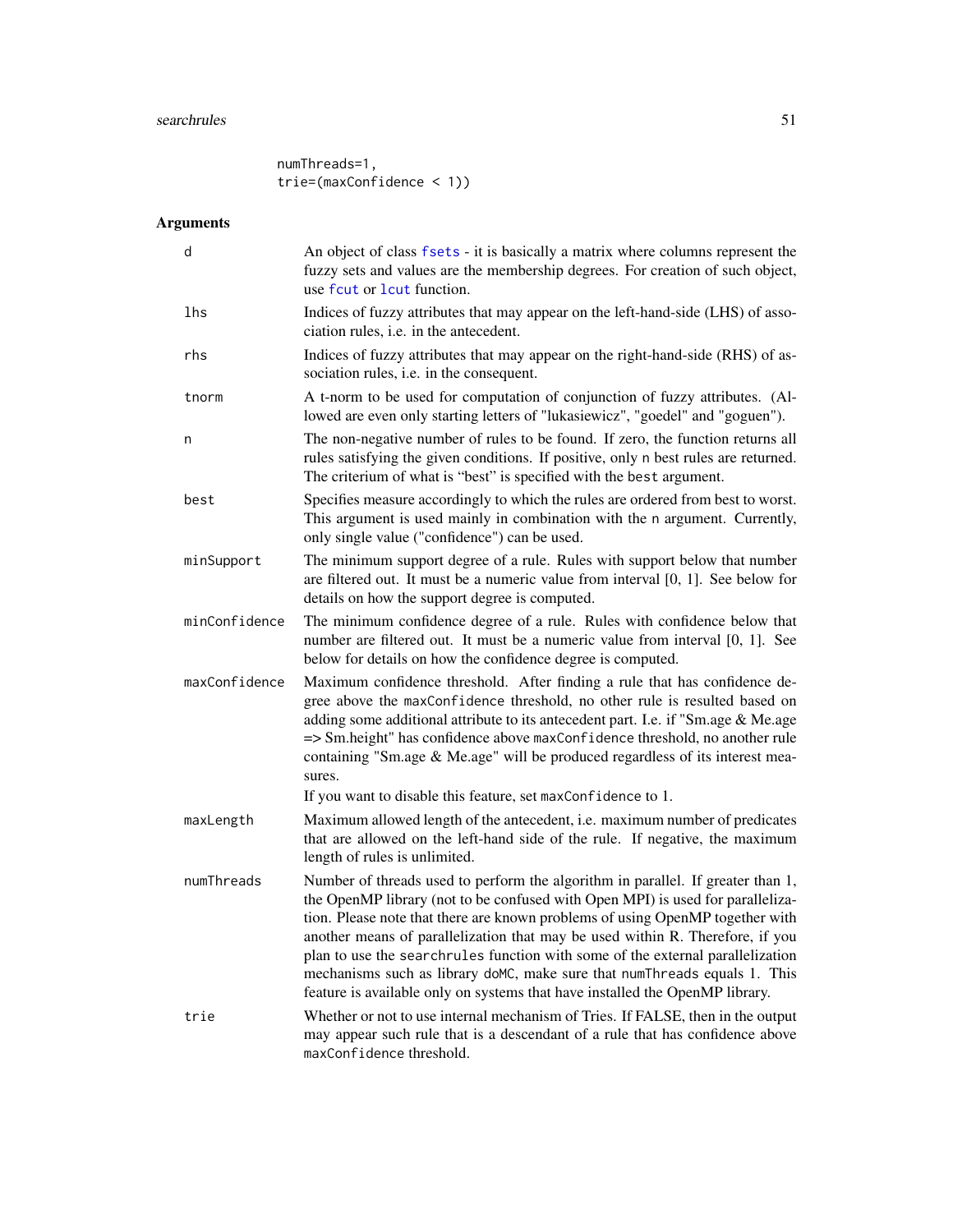Tries consume very much memory, so if you encounter problems with insufficient memory, set this argument to FALSE. On the other hand, the size of result (if n is set to 0) can be very high if trie is set to FALSE.

#### <span id="page-51-0"></span>Details

The function searches data frame d for fuzzy association rules that satisfy conditions specified by the parameters.

# Value

A list of the following elements: rules and statistics.

rules is a list of mined fuzzy association rules. Each element of that list is a character vector with consequent attribute being on the first position.

statistics is a data frame of statistical characteristics about mined rules. Each row corresponds to a rule in the rules list. Let us consider a rule "a & b => c", let  $\otimes$  be a t-norm specified with the the the parameter and  $i$  goes over all rows of a data table d. Then columns of the statistics data frame are as follows:

- supporta rule's support degree:  $1/nrow(d) * \sum_{\forall i} a(i) \otimes b(i) \otimes c(i)$
- IhsSupporta support of rule's antecedent (LHS):  $1/nrow(d) * \sum_{\forall i} a(i) \otimes b(i)$
- rhsSupporta support of rule's consequent (RHS):  $1/nrow(d) * \sum_{\forall i} c(i)$
- confidencea rule's confidence degree: support/lhsSupport

#### Author(s)

Michal Burda

#### See Also

[fcut](#page-19-1), [lcut](#page-33-1), [farules](#page-18-1), [fsets](#page-26-1), [pbld](#page-39-1)

#### Examples

```
d \leftarrow \text{lcut3(C02)}searchrules(d, lhs=1:ncol(d), rhs=1:ncol(d))
```
<span id="page-51-1"></span>sel *Select several rows and columns from a data object*

#### **Description**

This function acts similarly as the [] operator, i.e. selects rows and columns of a data object.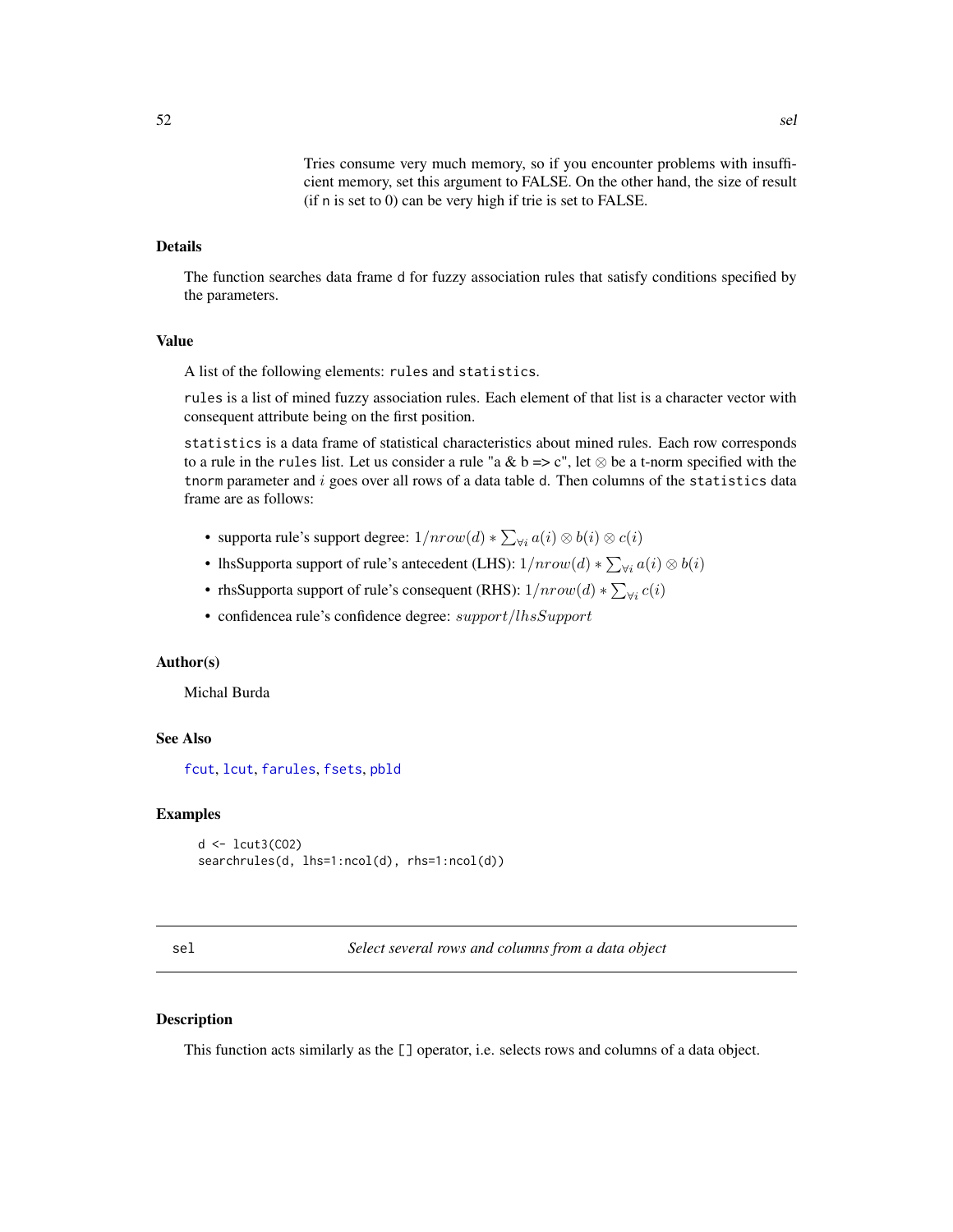#### Usage

```
sel(x, \ldots)## S3 method for class 'farules'
sel(x,
                       i=rep(TRUE,
                       nrow(x),
                       ...)
## S3 method for class 'fsets'
sel(x,
                     i=rep(TRUE, nrow(x)),
                    j=rep(TRUE, ncol(x)),
                     ...)
```
# Arguments

| $\mathsf{x}$ | Original data: originally an instance of class fsets or farules.                                                                                                                                                                                                                               |
|--------------|------------------------------------------------------------------------------------------------------------------------------------------------------------------------------------------------------------------------------------------------------------------------------------------------|
| i            | The specification of rows to be selected. It can be a vector of integer indices<br>which have to be selected, or vector of negative integers specifying which rows<br>to discard, or vector of logical values etc. See $\Gamma$ for details.                                                   |
| j.           | The specification of columns to be selected (only applicable for instances of<br>fsets). It can be a vector of integer indices which have to be selected, or vector<br>of negative integers specifying which columns to discard, or vector of logical<br>values etc. See $\Gamma$ for details. |
|              | Other parameters to some methods.                                                                                                                                                                                                                                                              |

# Details

Originally, it is an S3 method defined for [fsets](#page-26-1) and [farules](#page-18-1) classes.

For instances of the [fsets](#page-26-1) class, sel behaves similarly as the [] operator except that it also takes care of the [vars](#page-26-2) and [specs](#page-26-2) attributes. Therefore, if you want to select some rows or columns from the [fsets](#page-26-1) object and obtain again a valid [fsets](#page-26-1) object, use sel. If you want only a matrix or vector of membership degrees in the [fsets](#page-26-1) object without any other attributes, use the [] operator.

For instances of the [farules](#page-18-1) class, sel returns a valid [farules](#page-18-1) object with a subset of rules specified with the i argument. Also the matrix of statistics is handled appropriately.

# Value

A subset of data (originally [fsets](#page-26-1) or [farules](#page-18-1)) of the same type as original data, with attributes and additional meta data handled correctly.

# Author(s)

Michal Burda

#### See Also

[fsets](#page-26-1), [fcut](#page-19-1), [lcut](#page-33-1), [cbind.fsets](#page-11-1), [farules](#page-18-1), [searchrules](#page-49-1)

<span id="page-52-0"></span>sel 53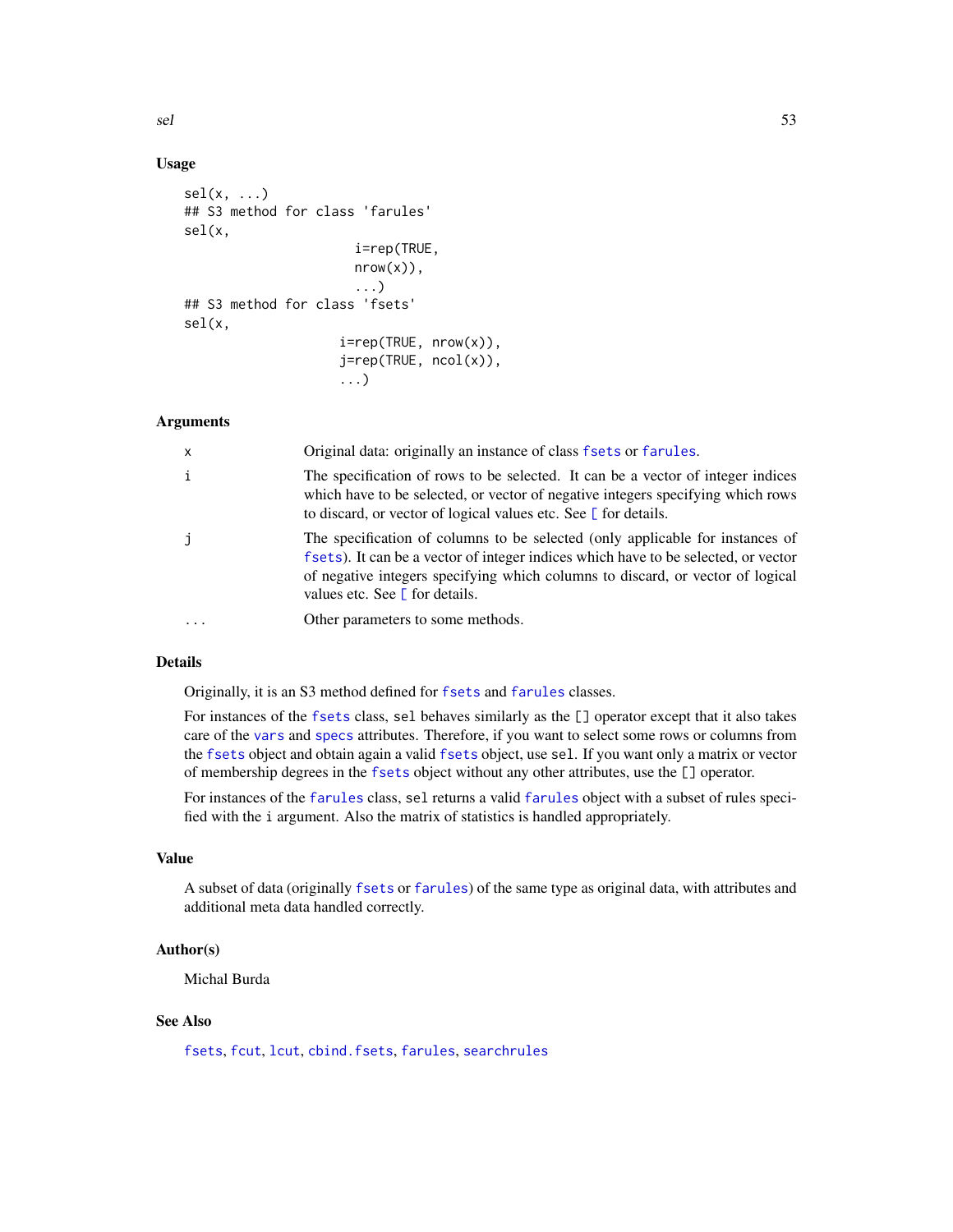# Examples

```
x \le -0:100d \leq fcut(x,breaks=c(0, 25, 50, 75, 100),
          type='triangle')
# select only first two columns
res <- sel(d, , 1:2)
print(res)
# select only the 3rd row
res \le sel(d, 3)
print(res)
```
<span id="page-53-1"></span>

#### slices *Return vector of values from given interval*

# Description

Returns an ordered vector of values from given interval, of given size, generated by equal steps.

#### Usage

slices(from, to, n)

# Arguments

| from | The lower bound of the interval.         |
|------|------------------------------------------|
| to   | The upper bound of the interval.         |
| n    | The length of the vector to be produced. |

#### Details

Returns a vector of values from from to to (inclusive), with equal difference between two consecutive values, with total length n. Function is useful e.g. together with the [pbld](#page-39-1) or [defuzz](#page-14-1) functions (for the values argument; see also [lcut](#page-33-1) or [fcut](#page-19-1)) or [defuzz](#page-14-1)).

# Value

A vector of numbers in the given interval and size.

# Author(s)

Michal Burda

#### See Also

[pbld](#page-39-1), [defuzz](#page-14-1), [fcut](#page-19-1), [lcut](#page-33-1)

<span id="page-53-0"></span>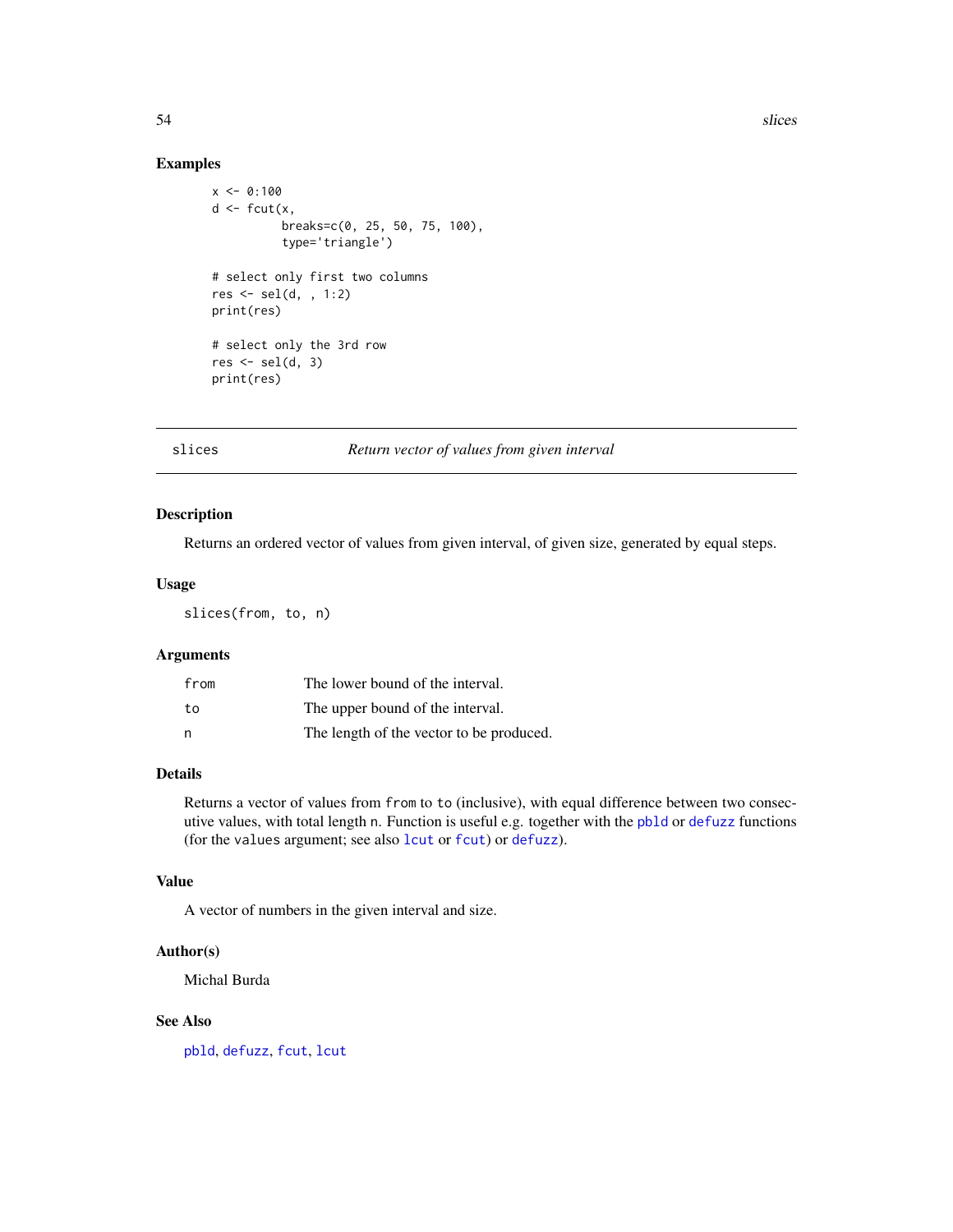#### <span id="page-54-0"></span>tail.farules 55

# Examples

```
slices(1, 5, 10) # 1, 1.5, 2, 2.5, 3, 3.5 4, 4.5, 5
```
# <span id="page-54-1"></span>tail.farules *Return the last part of an instance of the* [farules](#page-18-1) *class*

# Description

Returns the last part of an instance of the [farules](#page-18-1) class.

# Usage

## S3 method for class 'farules' tail $(x, n=6L, ...)$ 

# Arguments

| X        | An instance of farules class                                                                                                         |
|----------|--------------------------------------------------------------------------------------------------------------------------------------|
| n        | A single integer. If positive, return last n elemens of x. If negative, return all but<br>the <i>n</i> last number of elements of x. |
| $\cdots$ | Unused.                                                                                                                              |

# Details

Return a part of x.

#### Value

The instance of the [farules](#page-18-1) class.

# Author(s)

Michal Burda

# See Also

[head.farules](#page-27-1), [farules](#page-18-1)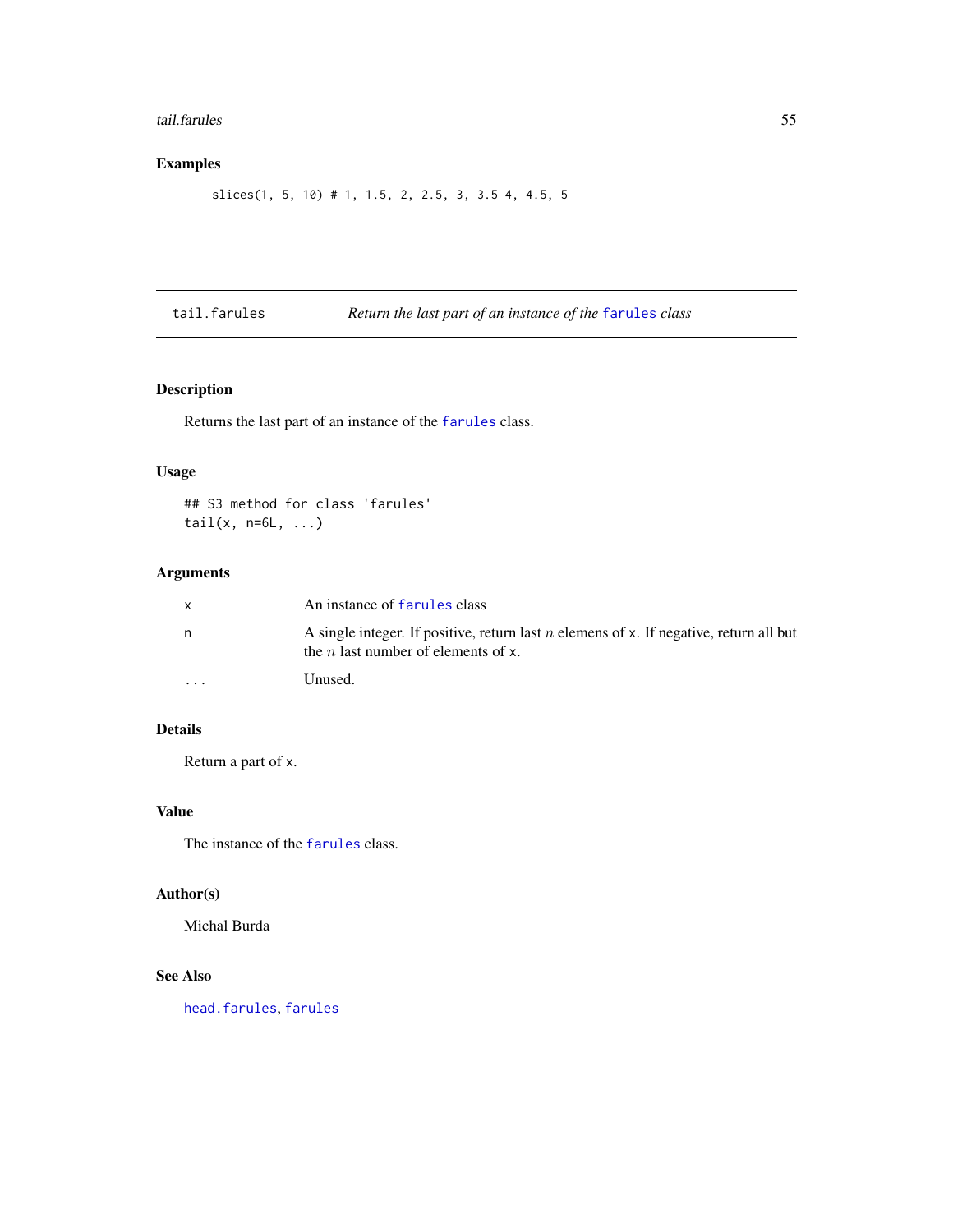<span id="page-55-1"></span><span id="page-55-0"></span>

Returns the last part of an instance of the [fsets](#page-26-1) class.

# Usage

```
## S3 method for class 'fsets'
tail(x, n=6L, ...)
```
# Arguments

| X       | An instance of fsets class                                                                                                          |
|---------|-------------------------------------------------------------------------------------------------------------------------------------|
| n       | A single integer. If positive, return last $n$ rows of x. If negative, return all but<br>the <i>n</i> last number of elements of x. |
| $\cdot$ | Unused.                                                                                                                             |

# Details

Return a part of x.

# Value

The instance of the [fsets](#page-26-1) class.

# Author(s)

Michal Burda

# See Also

[head.fsets](#page-28-1), [fsets](#page-26-1), [fcut](#page-19-1), [lcut](#page-33-1)

# Examples

d <- lcut3(CO2[, 1:2]) print(tail(d))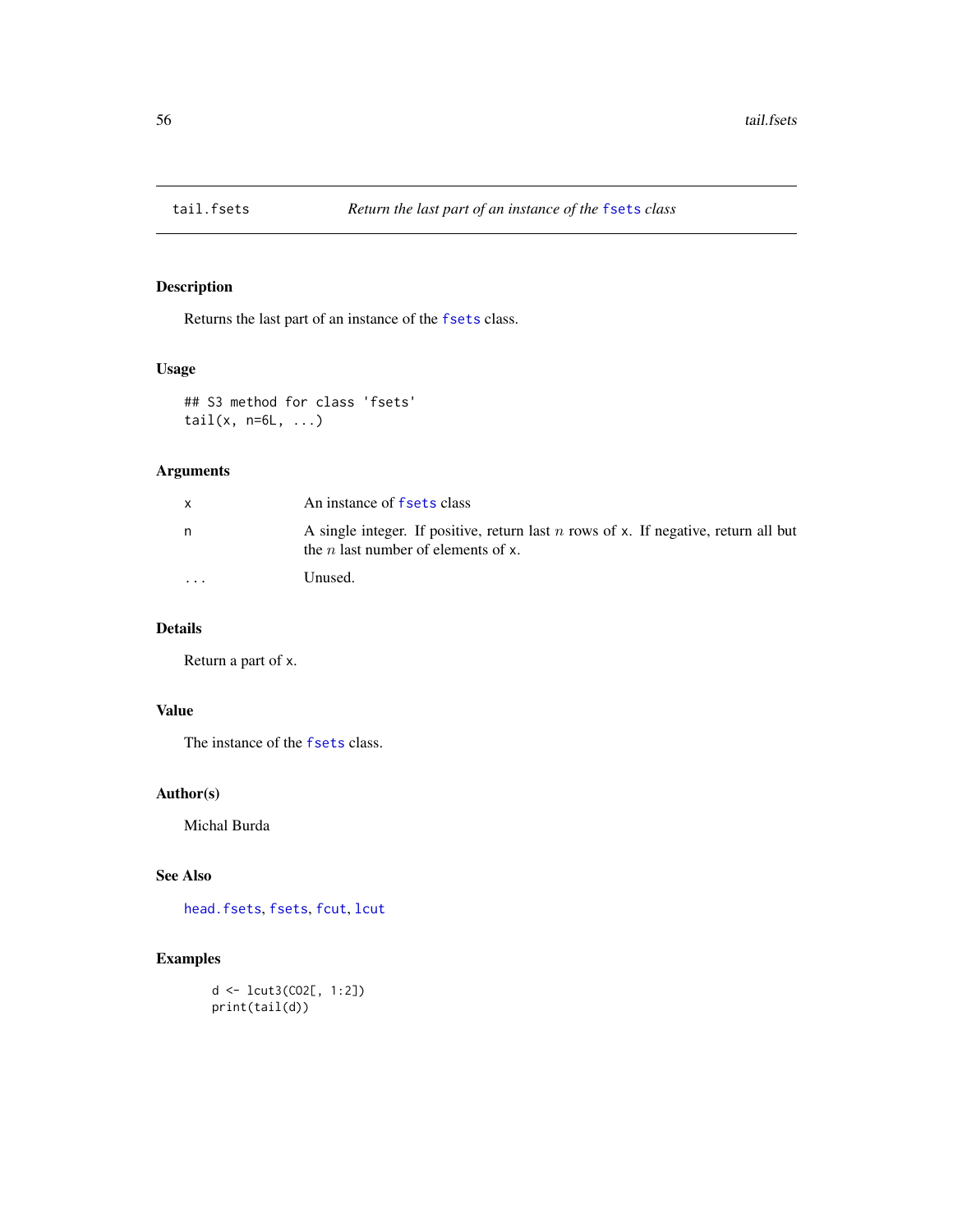<span id="page-56-2"></span><span id="page-56-1"></span><span id="page-56-0"></span>

This function computes membership degrees of values to a fuzzy set that is defined on three numbers lo, center, and hi that form a triangle/raisedcos.

#### Usage

```
triangle(x, lo, center, hi)
raisedcos(x, lo, center, hi)
```
# Arguments

| X      | Numeric vector of data to be converted. |
|--------|-----------------------------------------|
| lo     | A lower bound (can be -Inf).            |
| center | A peak value.                           |
| hi     | An upper bound (can be Inf).            |

# Details

This function computes membership degrees of values to a fuzzy set that is defined on three numbers lo, center, and hi that form a triangle/raisedcos, i.e. value equal to center has a membership degree equal to 1, values lower than lo or greater than hi have memberhsip degree equal to 0. Between lo and hi, there is a transition of the triangular (resp. raised cosinal) shape (with peak at center).

If lo == -Inf then any value that is lower or equal to center gets memberhsip degree 1. Similarly, if hi == Inf then any value that is greater or equal to center gets memberhsip degree 1.

triangle produces fuzzy sets of a triangular shape (with peak at center), raisedcos produces fuzzy sets defined as a raised cosine hill.

# Value

A numeric vector of membership degrees.

#### Author(s)

Michal Burda

#### See Also

[fcut](#page-19-1)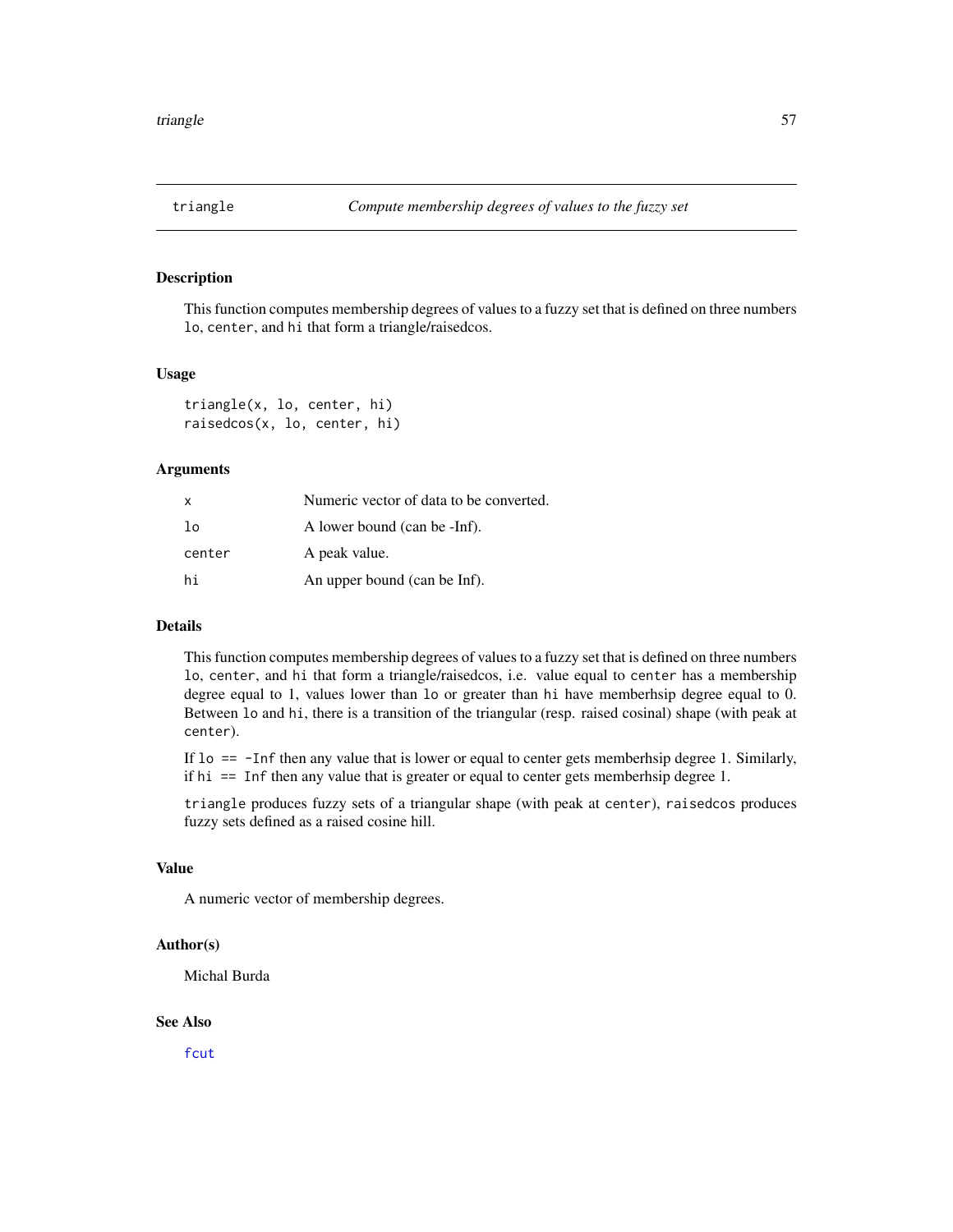```
plot(function(x) triangle(x, -1, 0, 1), from=-2, to=3)
plot(function(x) triangle(x, -1, 0, 2), from=-2, to=3)plot(function(x) triangle(x, -Inf, 0, 1), from=-2, to=3)
plot(function(x) triangle(x, -1, 0, Inf), from=-2, to=3)
plot(function(x) raise does(x, -1, 0, 1), from=-2, to=3)plot(function(x) raisedcos(x, -1, 0, 2), from=-2, to=3)plot(function(x) raisedcos(x, -Inf, 0, 1), from=-2, to=3)
plot(function(x) raises <math>(x, -1, 0, Inf)</math>, from=-2, to=3)
```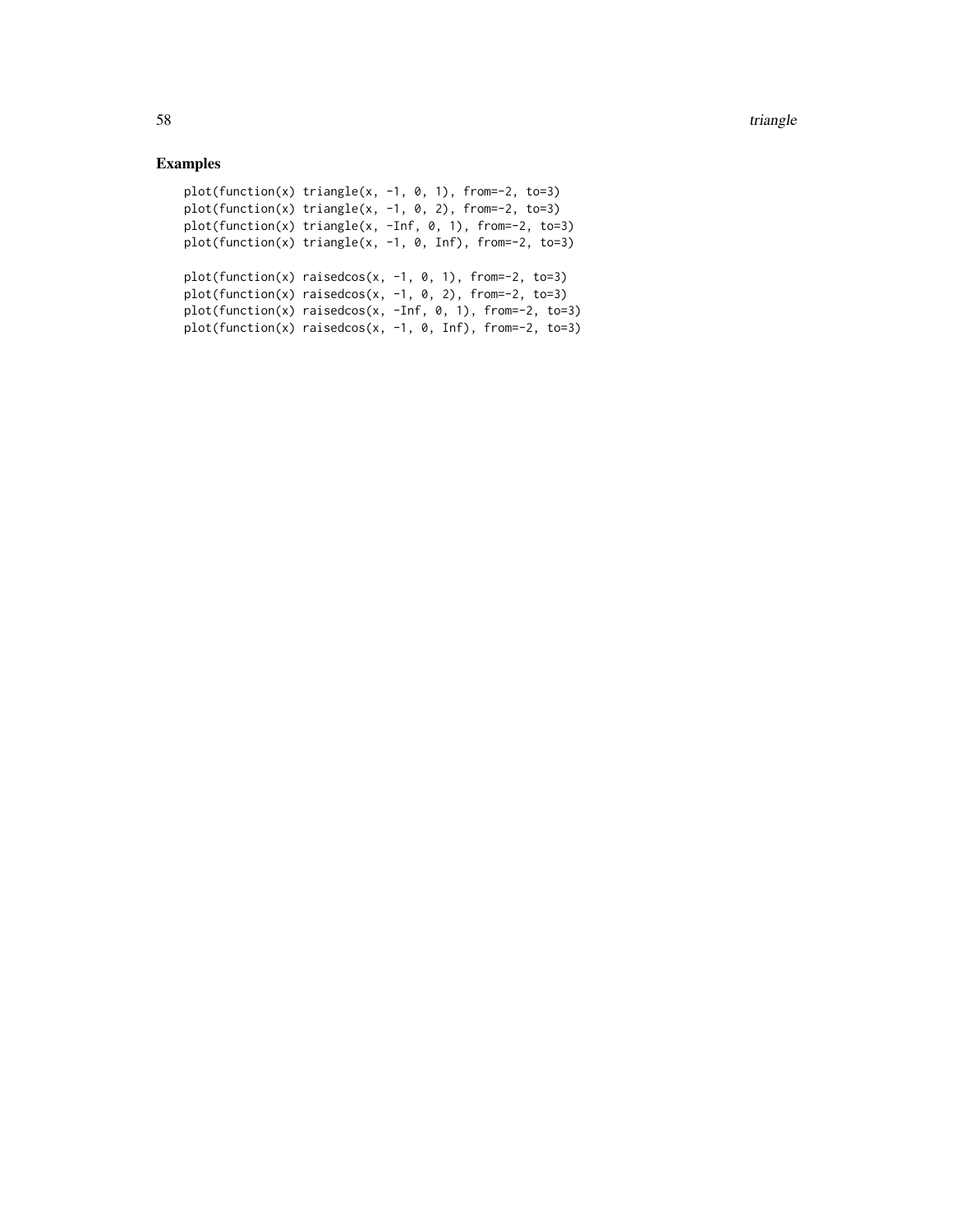# <span id="page-58-0"></span>Index

∗Topic models aggregateConsequents, [4](#page-3-0) algebra, [6](#page-5-0) antecedents, [9](#page-8-0) as.data.frame.farules, [10](#page-9-0) as.matrix.fsets, [11](#page-10-0) cbind.fsets, [12](#page-11-0) compose, [13](#page-12-0) consequents, [15](#page-14-0) defuzz, [15](#page-14-0) errors, [17](#page-16-0) evalfrbe, [18](#page-17-0) farules, [19](#page-18-0) fcut, [20](#page-19-0) fire, [23](#page-22-0) frbe, [25](#page-24-0) fsets, [27](#page-26-0) head.farules, [28](#page-27-0) head.fsets, [29](#page-28-0) is.farules, [30](#page-29-0) is.frbe, [31](#page-30-0) is.fsets, [32](#page-31-0) is.specific, [32](#page-31-0) lcut, [34](#page-33-0) mult, [39](#page-38-0) pbld, [40](#page-39-0) perceive, [42](#page-41-0) plot.fsets, [44](#page-43-0) print.farules, [45](#page-44-0) print.frbe, [45](#page-44-0) print.fsets, [46](#page-45-0) rbcoverage, [47](#page-46-0) reduce, [49](#page-48-0) searchrules, [50](#page-49-0) sel, [52](#page-51-0) slices, [54](#page-53-0) tail.farules, [55](#page-54-0) tail.fsets, [56](#page-55-0) triangle, [57](#page-56-0)

∗Topic multivariate as.data.frame.farules, [10](#page-9-0) as.matrix.fsets, [11](#page-10-0) compose, [13](#page-12-0) errors, [17](#page-16-0) fcut, [20](#page-19-0) fire, [23](#page-22-0) lcut, [34](#page-33-0) mult, [39](#page-38-0) plot.fsets, [44](#page-43-0) rbcoverage, [47](#page-46-0) reduce, [49](#page-48-0) searchrules, [50](#page-49-0) sel, [52](#page-51-0) triangle, [57](#page-56-0) ∗Topic package lfl-package, [2](#page-1-0) ∗Topic robust aggregateConsequents, [4](#page-3-0) algebra, [6](#page-5-0) antecedents, [9](#page-8-0) as.data.frame.farules, [10](#page-9-0) as.matrix.fsets, [11](#page-10-0) cbind.fsets, [12](#page-11-0) compose, [13](#page-12-0) consequents, [15](#page-14-0) defuzz, [15](#page-14-0) errors, [17](#page-16-0) evalfrbe, [18](#page-17-0) farules, [19](#page-18-0) fcut, [20](#page-19-0) fire, [23](#page-22-0) frbe, [25](#page-24-0) fsets, [27](#page-26-0) head.farules, [28](#page-27-0) head.fsets, [29](#page-28-0) is.farules, [30](#page-29-0) is.frbe, [31](#page-30-0) is.fsets, [32](#page-31-0)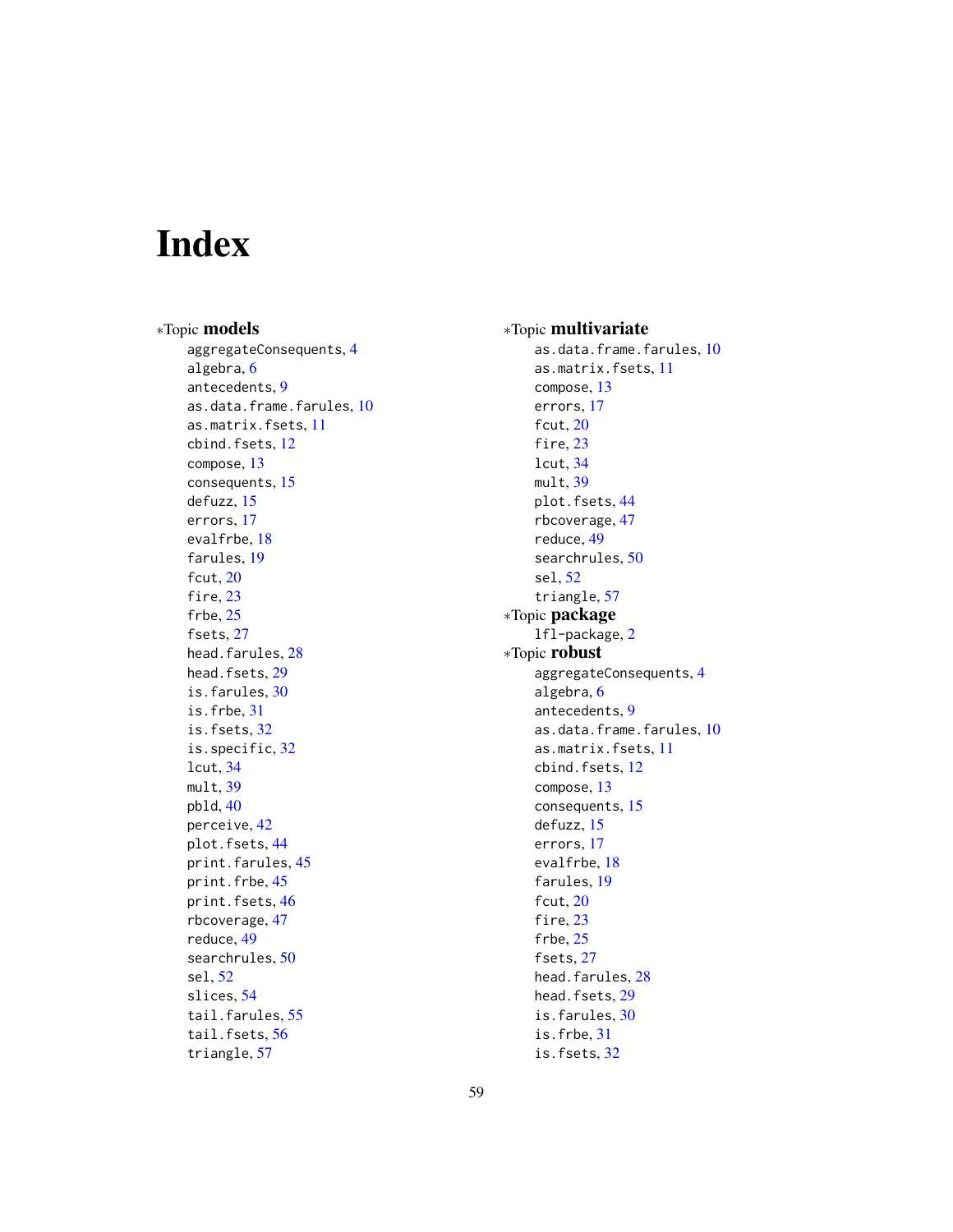# 60 INDEX

```
is.specific, 32
     lcut, 34
    mult, 39
    pbld, 40
     perceive, 42
     plot.fsets, 44
     print.farules, 45
     print.frbe, 45
     print.fsets, 46
     rbcoverage, 47
     reduce, 49
     searchrules, 50
     sel, 52
     slices, 54
     tail.farules, 55
     tail.fsets, 56
     triangle, 57
[, 53
aggregateConsequents, 3, 4, 16, 24, 41
algebra, 6, 14
antecedents, 9
as.data.frame.farules, 10
as.matrix.fsets, 11
cbind, 12
cbind.fsets, 12, 22, 38, 53
compose, 13, 40
consequents, 15
cut, 21
data.frame, 10
defuzz, 3, 5, 15, 24, 41, 54
errors, 17
evalfrbe, 3, 17, 18, 26
farules, 10–12, 15, 19, 22, 24, 25, 28–30, 38,
         40, 45, 50, 52, 53, 55
fcut, 3, 5, 11, 12, 16, 20, 24, 27, 28, 30, 32,
         35, 38, 40, 43, 44, 47, 51–54, 56, 57
fire, 3, 5, 16, 23, 41, 48
foreach, 21, 23, 37, 41
frbe, 3, 17, 18, 25, 31, 45, 46
fsets, 11, 27, 29, 30, 33, 40, 42–44, 46, 47,
         50–53, 56
```
goedel.biresiduum *(*algebra*)*, [6](#page-5-0) goedel.residuum *(*algebra*)*, [6](#page-5-0) goedel.tconorm *(*algebra*)*, [6](#page-5-0)

goedel.tnorm *(*algebra*)*, [6](#page-5-0) goguen.biresiduum *(*algebra*)*, [6](#page-5-0) goguen.residuum *(*algebra*)*, [6](#page-5-0) goguen.tconorm *(*algebra*)*, [6](#page-5-0) goguen.tnorm *(*algebra*)*, [6](#page-5-0) head.farules, [28,](#page-27-0) *[55](#page-54-0)* head.fsets, [29,](#page-28-0) *[56](#page-55-0)* invol.neg *(*algebra*)*, [6](#page-5-0) is.algebra *(*algebra*)*, [6](#page-5-0) is.farules, [30](#page-29-0) is.frbe, [31](#page-30-0) is.fsets, [32](#page-31-0) is.specific, *[28](#page-27-0)*, [32,](#page-31-0) *[42,](#page-41-0) [43](#page-42-0)* lcut, *[3](#page-2-0)*, *[5](#page-4-0)*, *[11,](#page-10-0) [12](#page-11-0)*, *[16](#page-15-0)*, *[20](#page-19-0)*, *[22](#page-21-0)*, *[24](#page-23-0)*, *[28](#page-27-0)*, *[30](#page-29-0)*, *[32](#page-31-0)*, [34,](#page-33-0) *[40,](#page-39-0) [41](#page-40-0)*, *[43,](#page-42-0) [44](#page-43-0)*, *[47](#page-46-0)*, *[51](#page-50-0)[–54](#page-53-0)*, *[56](#page-55-0)*

lcut3 *(*lcut*)*, [34](#page-33-0) lcut5 *(*lcut*)*, [34](#page-33-0) lfl *(*lfl-package*)*, [2](#page-1-0) lfl-package, [2](#page-1-0) lukas.biresiduum *(*algebra*)*, [6](#page-5-0) lukas.residuum *(*algebra*)*, [6](#page-5-0) lukas.tconorm *(*algebra*)*, [6](#page-5-0) lukas.tnorm *(*algebra*)*, [6](#page-5-0)

mase, *[18](#page-17-0)* mase *(*errors*)*, [17](#page-16-0) mult, *[14](#page-13-0)*, [39](#page-38-0)

```
pbld, 3, 16, 22, 24, 33, 37, 38, 40, 42, 52, 54
perceive, 3, 5, 16, 24, 33, 42
pgoedel.tconorm (algebra), 6
pgoedel.tnorm (algebra), 6
pgoguen.tconorm (algebra), 6
pgoguen.tnorm (algebra), 6
plot.fsets, 44
plukas.tconorm (algebra), 6
plukas.tnorm (algebra), 6
print.farules, 45
print.frbe, 45
print.fsets, 46
```
raisedcos, *[21](#page-20-0)* raisedcos *(*triangle*)*, [57](#page-56-0) rbcoverage, [47,](#page-46-0) *[50](#page-49-0)* reduce, *[3](#page-2-0)*, *[19](#page-18-0)*, *[45](#page-44-0)*, *[48](#page-47-0)*, [49](#page-48-0) rmse, *[18](#page-17-0)* rmse *(*errors*)*, [17](#page-16-0)